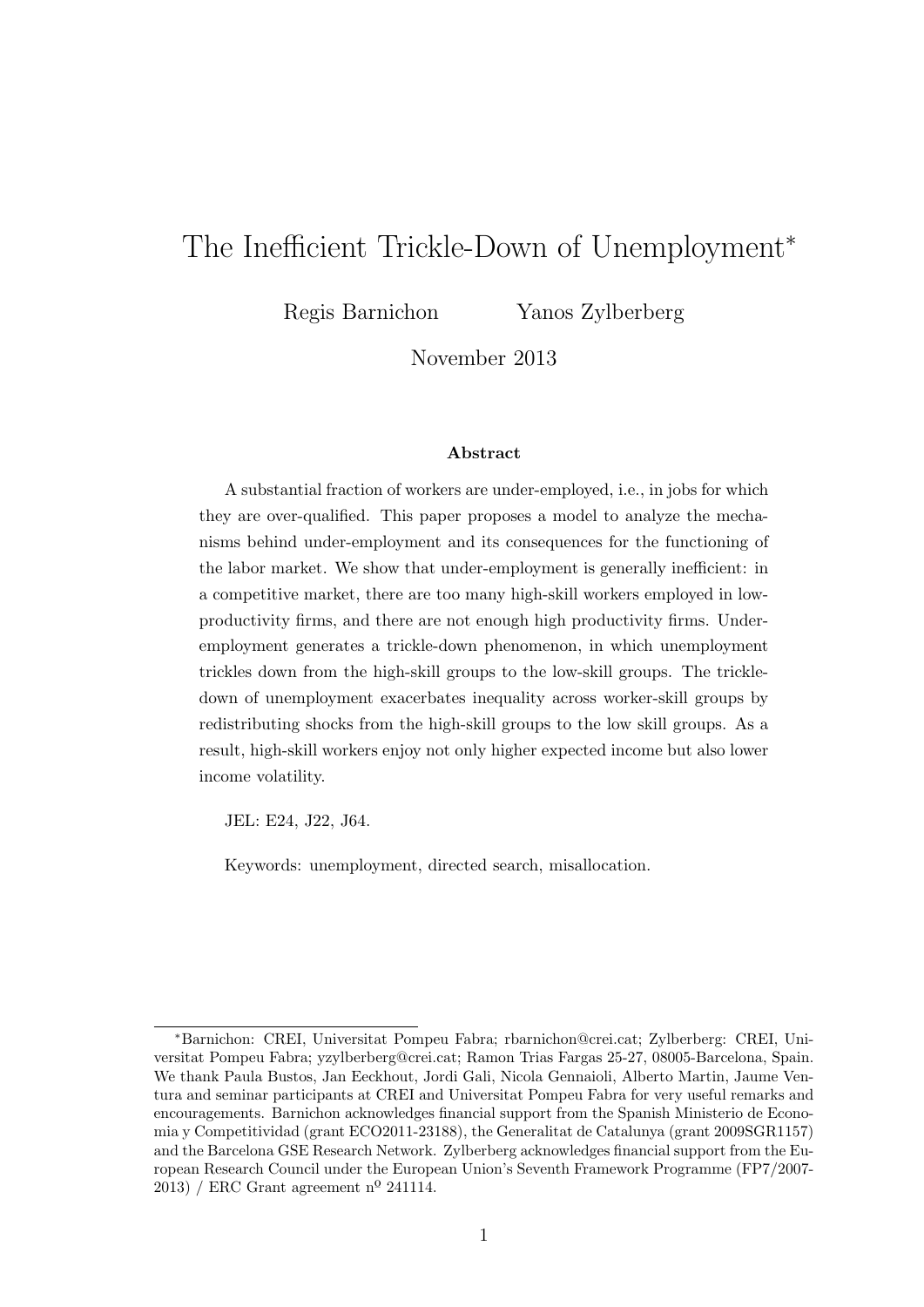The recession left millions of college-educated working in coffee shops and retail stores.<sup>1</sup>

When choosing between different applicants, one should not hire the candidate with the highest education level. [...] The education level of the successful candidate should not exceed two years after high-school.<sup>2</sup>

While the recent crisis left many workers without a job, it also left many workers under-employed, i.e., in jobs for which they are overqualified. For instance, the fraction of US college graduates working in lower skill-requirement occupations was over 35 percent by the end of 2012 (figure 1). This large number reflects two stylized facts about under-employment. First, the labor market is constantly characterized by a large rate of under-employment and this rate has steadily increased over the past 30 years (figure 2). Second, the rate of under-employment is stronglycountercylical, mimicking the evolution of the unemployment rate (figure 3), and the under-employment rate increased strongly during the last recession.

Under-employment finds a large echo in the media and is often taken as  $\textit{prima}$ facie evidence that labor markets are "malfunctioning". But is under-employment inefficient? And if so, what mechanism lies behind any possible inefficiency? To address these questions, we need to understand how an individual's decision to move down the occupational ladder can affect the labor market of other workers, and this paper provides one such theory.

We present a model of "trickle-down unemployment" in which some high-skill workers move-down the occupational ladder in order to escape competition from their high-skill peers and find a job more easily. In doing so, they take the jobs of less-skill individuals, who are in turn driven out their market and down the occupational ladder. Through this process, unemployment trickle down from the upper-occupation groups to the lower-occupation groups. We show that underemployment and the trickle-down of unemployment are generally inefficient. In the decentralized allocation, too many high-skill workers are under-employed, and there are too many low productivity firms and not enough high productivity firms.

A concrete example helps clarify the mechanism behind under-employment and the inefficient trickle-down of unemployment. Consider the job search problem of a young individual –call him Albert–, who just graduated from college in the middle of a recession. On the one hand, Albert can concentrate his job search on high-

<sup>&</sup>lt;sup>1</sup>The Wall Street Journal, 26 March 2013

<sup>2</sup>Hiring instructions for support positions in French public schools under the "Jobs for the Young" program. Bulletin Officiel de l'Education Nationale, 16 December 1997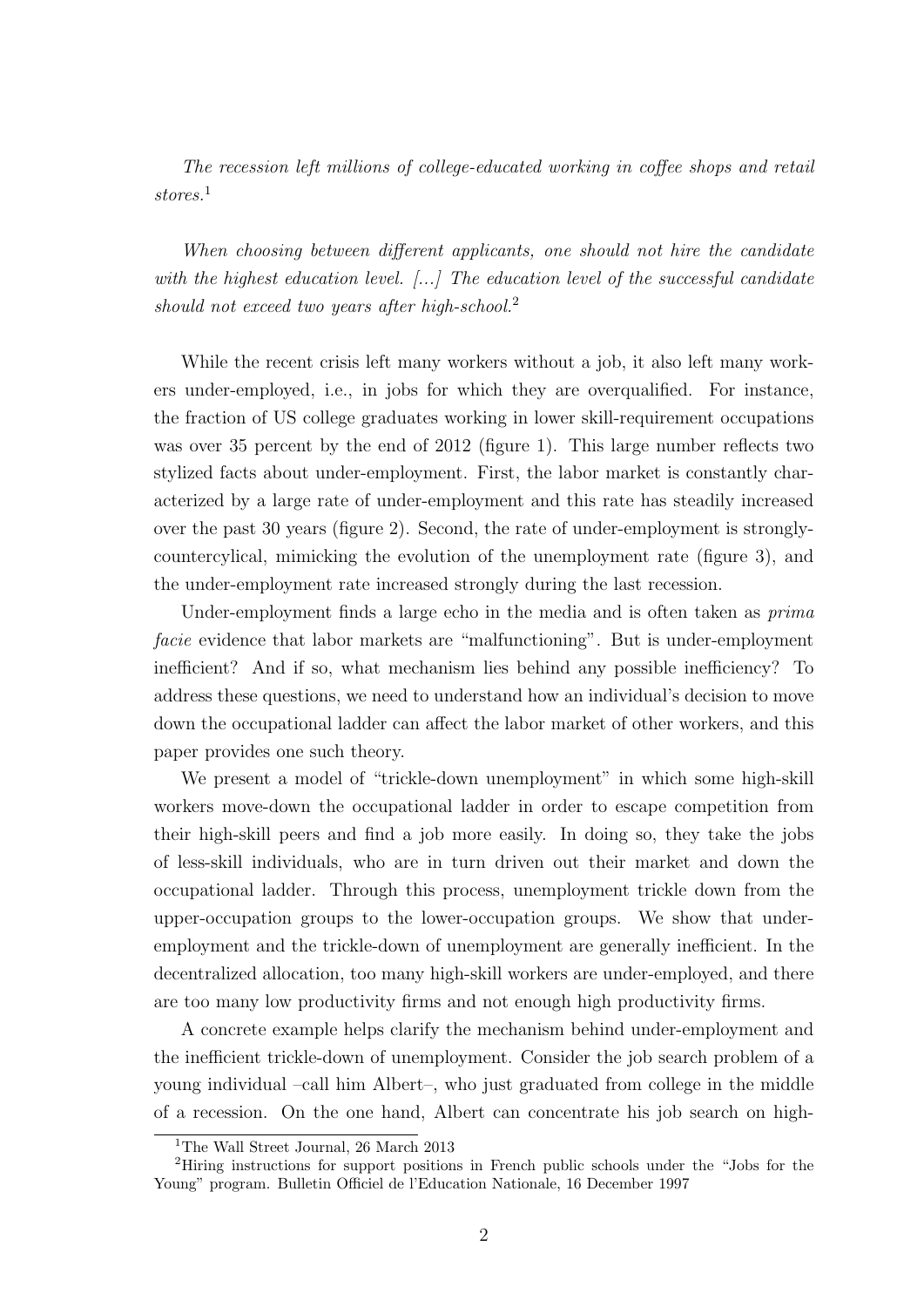productivity firms with college degree requirements. However, jobs are scarce and competition is fierce. Moreover, even if he gets an offer, his bargaining power will be low, because the firm has many other good candidates that could do the job. On the other hand, Albert can apply to middle-productivity firms with lower education requirements, such as a community college degree. Competition is also fierce (jobs are scarce everywhere), and he will not be the only applicant. However, this time, Albert will be considered an exceptional candidate and be very likely to get the job. Being one above many, his bargaining power will be relatively high. However, when Albert moves down the job ladder, he takes the job of a young individual, Bob, who just graduated from community college. As a result, Bob may decide to apply to low-productivity firms with only high-school degree requirements, which in turn will push some high-school graduates further down the ladder. As high-school dropouts have nowhere to go, they will end up unemployed in greater proportion or will drop out of the labor force. In this chain of event, unemployment of the high-education group trickles down to the lower-education groups. This mechanism is generally inefficient, because, when deciding to search for a job in a middle-productivity firm, Albert does not take into account how he disproportionately hurts the labor market prospects of the lower-skill workers.

The key ingredients of our model are heterogeneity across workers and jobs, coordination frictions, and wage competition between workers. Workers differ in their skill level, and islands differ in their productivity level. Workers can direct their search to a given island, that can be more or less productive and more or less congested. In each island, there are coordination frictions: some vacancies will receive multiple applications while other vacancies will have no applicants, and not every worker will get a job. Importantly, hiring is non-random: when a vacancy receives multiple application, the firm makes applicants compete for the job and hires the most profitable applicant.

At the root of under-employment in our model lies a trade-off between the output of a job in that island and the level of competition for that job. In productive but congested islands, output is high but workers' bargaining position is low, because workers compete against each other and leave most of the surplus to the firm. In a less productive island, production is lower, but even when congestion is high, a highskill worker is ranked above the other applicants and can easily get a job, because he is an exceptional candidate, being "better" than most other workers in that island.

Two stylized facts support the notion, central to our model, that high-skill workers are "better" and command a wage premium over their lower-skill peers, because they are ranked higher by firms. First, figure 4 shows that while college graduates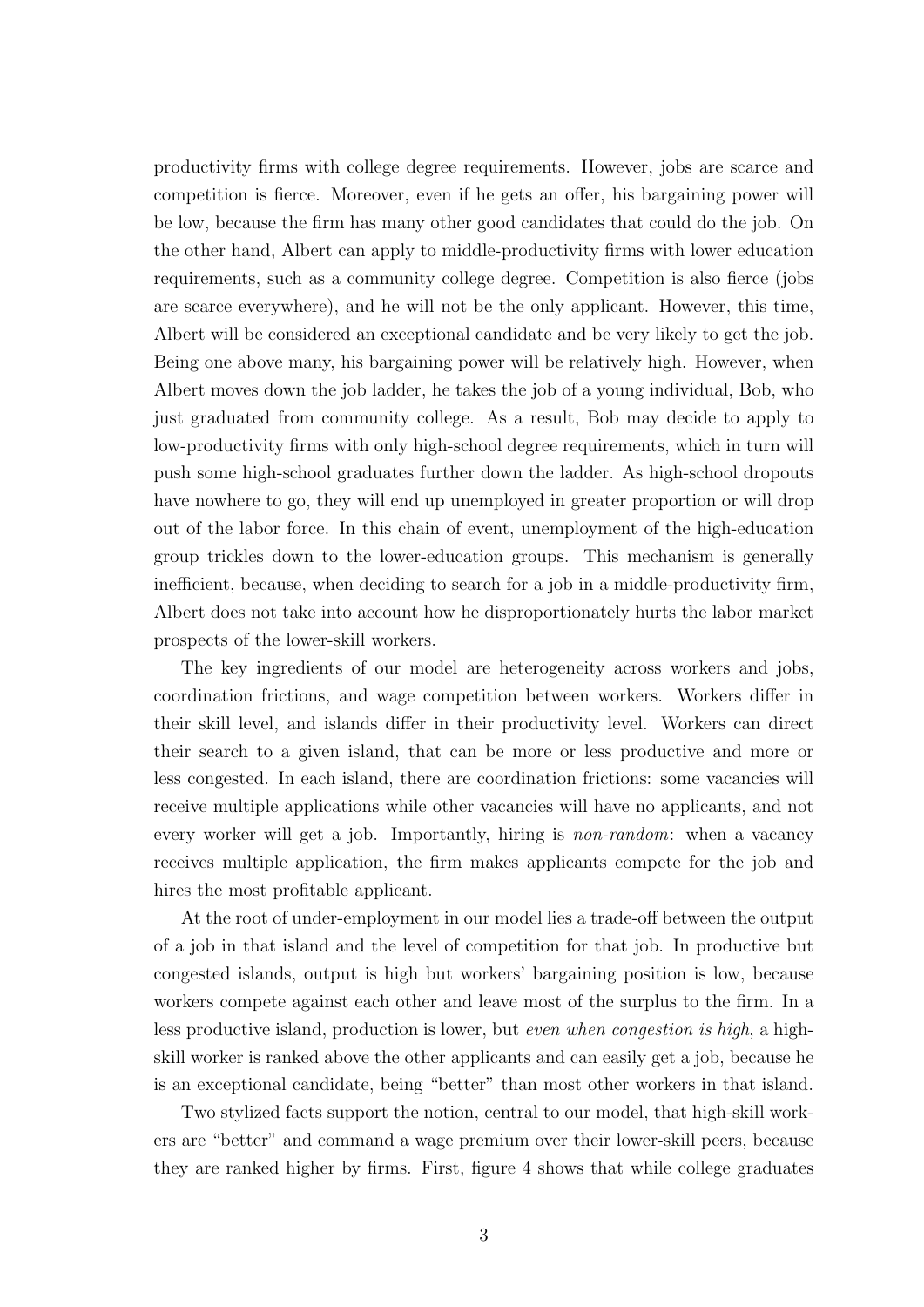suffer a wage loss when they become under-employed, they still earn a premium over non-college graduates working in the same occupation. Naturally, the larger the number of high-skill workers searching in a lower-tech island, the less "unique" each high-skill worker is, and the lower their wage premium over lower-skilled workers. Consistent with this prediction, figure 5 shows a strong negative correlation between under-employment and the wage premium paid to under-employed college graduates over non-college graduates working in the same occupations. While this negative correlation can be easily explained with non-random hiring and wage competition between workers, it is difficult to explain in a model where hiring is random and firms cannot choose among different applicants.<sup>3</sup>

Under-employment is generally inefficient, because when deciding to search for a job in a low-productivity island, a high-skill worker does not take into account how he can disproportionately hurt the labor market opportunities of low-skill workers. This (negative) externality, which we label a ranking externality, stems from the (little studied) fact that heterogeneous workers can face different labor market prospects in the same labor market. Because firms can rank applicants, a high-skill worker in the low-productivity island always faces better labor market prospects than low-skill workers.<sup>4</sup> Although the optimal allocation (subject to the same coordination frictions) calls for some level of under-employment in order to maximize the matching probability of the most-skilled workers, the low-productivity island is too attractive to high-skill workers and, and there is too much under-employment in the decentralized allocation. As a result, compared to the constrained optimal allocation (subject to the same coordination frictions), too many high-skill workers are "wasted" working for low productivity firms, too many low-skill workers end up unemployed, and there are too many low productivity firms and too few high productivity firms.

To get some intuition about the ranking externality and how the presence of a high-skill worker can disproportionately hurt the labor market of low-skill workers, it is helpful to go back to an illustrative example with Albert –the high-skill worker– and Bob –the low-skill worker–. Imagine that the high-productivity island is little congested with many jobs, but that the low-productivity island is very congested with few jobs and many low-skill workers (including Bob). Imagine that there are yet no high-skill workers in the low-productivity island. In that case, the low-

<sup>3</sup>As in standard random search and matching models (Mortensen and Pissarides (1994)) or directed search models (Moen (1997)).

<sup>4</sup>This property of the model is in sharp contrast to models with random hiring (Mortensen and Pissarides (1994)): in those models, high-skill and low-skill workers face the same labor market prospects in the same island.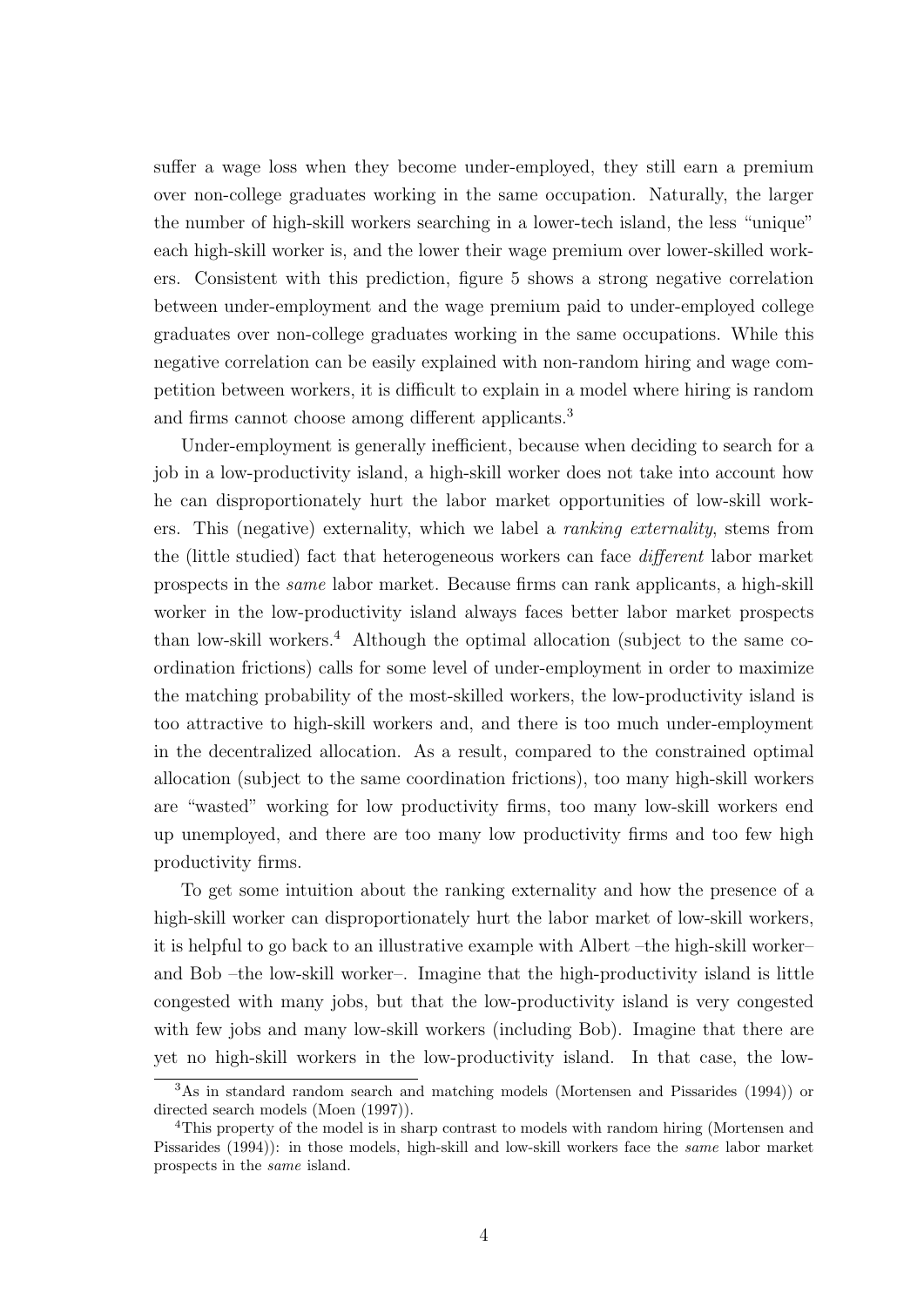productivity island looks completely different to Bob and Albert: the market is very congested for Bob, but it is very attractive for Albert, because he faces no competition. As a result, Albert may decide to take a job in the low-productivity island for a very small gain (Albert's market was little congested to begin with) while imposing a substantial cost to Bob and his peers (Bob's labor market was very congested to begin with). More generally, the ranking externality is strongest when the marginal high-skill applicant is most different from the average applicant, i.e., most "unique", as is the case in our example where Albert is the only one of his kind. Similarly, the larger the productivity differences across worker groups (i.e., the larger the productivity gap between Bob and Albert), the larger the difference between the marginal and the average applicant, and the larger the inefficiency.

Under-employment has also interesting distributional implications. A higher skill level may not only guarantee a higher expected income, but it may also provide a lower volatility of income, because high-skill workers can partially smooth out adverse labor demand shocks by moving down the occupational ladder. In contrast, under-employment exacerbates the income volatility faced by lower-skill workers. For instance, while an adverse labor demand shock hitting low-productivity firms does not affect the expected income of high-skill workers, the converse is not true: an adverse labor demand shock hitting high-productivity firms always affects low-skill workers.

In a final section, we perform a simple empirical exercise to quantify the magnitude of the inefficiency associated with the ranking externality, as well as test two key predictions of the model: (i) under-employment generates downward pressures on wages in low-productivity firms, but (ii) under-employment does not affect wages in high-productivity firms. We find strong support for these predictions and show that the inefficiency associated with under-employment is likely to be large: a backof-the-envelope calculation shows that reducing the extent of under-employment by 15 percent would increase total output by about 5 percent.

Studies of the phenomenon of under-employment, also referred to as over-education, goes back to the 1970s when the supply of educated workers seemed to outpace its demand in the labor market, apparently resulting in a substantial reduction in the returns to schooling.<sup>5</sup> While motivated with heterogeneity across education levels, the mechanisms and inefficiency we identify in this paper are more general and apply whenever workers display heterogeneity in productivity, be it determined by education or other factors.

<sup>&</sup>lt;sup>5</sup>See Freeman (1976), Thurow (1975), Sicherman (1991), Sicherman and Galor (1990) and Leuven and Oosterbeek (2011) for a review.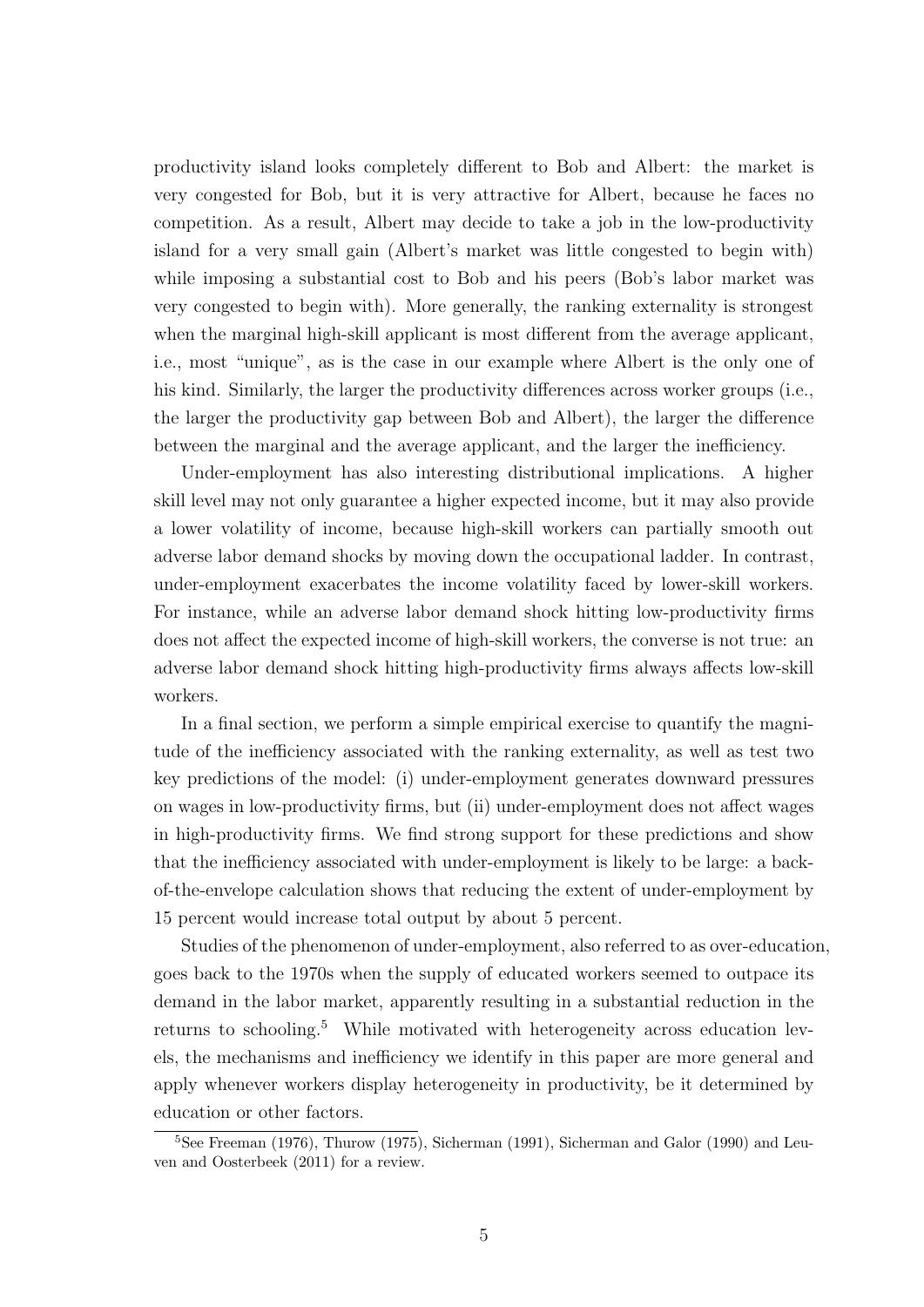Our approach to modeling under-employment builds on the competitive search literature (Moen 1997) –also known as directed search with wage posting–, in which firms post wage offers and workers can direct their search to the markets with the most attractive alternatives. Closely related are Shi (2001, 2002), Shimer (2005) and Eeckhout and Kircher (2010) who study competitive search models with heterogeneous agents.<sup>6</sup> In contrast to that literature, we relax the assumptions of  $(i)$ random hiring, and (ii) perfect wage commitment. The possibility for the firm to rank applicants, coupled with the absence of wage commitment, is at the heart of the inefficiency generated by under-employment. This result contrasts with competitive search models, in which the decentralized allocation is efficient.

Our modeling of non-random hiring, in which firms can choose among different applicants, builds on Blanchard and Diamond (1994)'s idea of ranking, in which firms rank applicants according to some observed criteria. In our model, the productivity of each applicant is observed, and firms can rank applicants according to their productivity level.

With the absence of a commitment technology, firms cannot commit to the posted terms of trade, because firms and workers realize that, upon forming a match, either party will want to renegotiate over the posted wage.<sup>7</sup> One technical contribution of this paper is to propose a tractable and intuitive bargaining setup that can capture wage negotiations with (i) multiple, and (ii) heterogeneous, applicants in a nonrandom hiring setting. Our modeling of wage negotiation is related to the competingauction theories of Shimer (1999) and Julien et al. (2000), in which job candidates auction their labor services to employers. In our setup, wage bargaining departs from the standard Nash-bargaining outcome (e.g., Pissarides (2000)), because firms can collect applications and make applicants compete for the job. As a result, the outside option of the firm, and thus the surplus extracted by the firm depends on the number and on the type (or quality) of the other applicants.

The possibility that unemployment may trickle-down to lower layers recently received empirical support in A. Gautier et al. (2002) and Beaudry et al. (2013). In particular, Beaudry et al. argue that, around the year 2000, the demand for skill underwent a reversal, which led high-skill workers to move down the occupational ladder and push low-skilled workers even further down the occupational ladder.

The remainder of this paper is structured as follows. In section 1, we describe the environment and the wage negotiation process. In section 2, we characterize

 $6$ See also Albrecht and Vroman (2002) and Gautier (2002) for models with worker and firm heterogeneity but with random search and Nash bargaining.

<sup>7</sup>We are not the first ones to relax this assumption. See for instance, Coles (2001) and, more recently Doyle and Wong (2013) in models of standard search and matching.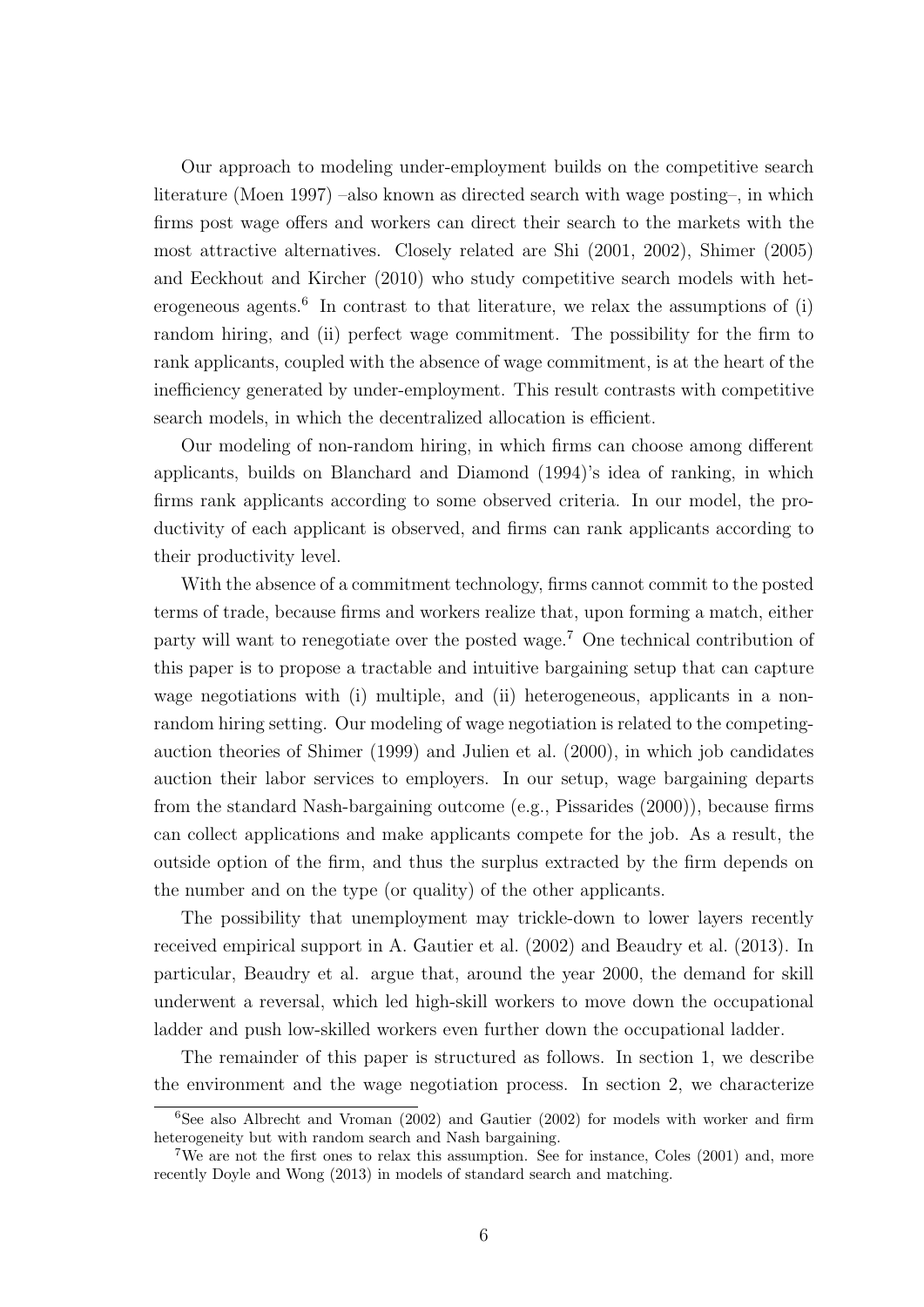the partial equilibrium allocation with exogenous labor demand, first with 2 islands and 2 types of workers, then with 3 islands and 3 types of workers in order to study propagation between islands. Section 3 introduces endogenous firm entry and studies how the partial equilibrium allocation is modified by firms' reaction to workers movements. Section 4 discusses the optimality of the decentralized allocation. Finally, section 5 presents a simple test of the model's predictions and quantifies the magnitude of the inefficiency. We briefly conclude in section 6.

# 1 The model

This section presents the structure of the model and describes its three key ingredients: (i) heterogeneity across workers and jobs, (ii) search frictions, and (iii) wage competition between workers.

#### 1.1 Preferences, technology and market structure

The model is static and consists of one period. There are two types of risk neutral agents in the economy, workers and firms, and the economy is divided into N islands indexed by  $n = 1 \dots N$ .

Firms operating in island n are characterized by a technology level  $\phi_n$ . Islands are indexed such that  $\phi_1 < \ldots < \phi_N$ , i.e. island N has the highest technology level. A firm consists of one vacancy, and a firm can enter an island  $n$  by posting a vacancy at a cost  $c_n > 0$ . The number of firms/vacancies in each island will be determined endogenously by firm entry.

Workers are divided into N different types characterized by different productivity levels  $p_1 < \ldots < p_N$ . There is a mass  $L_n$  of agents of type n. A worker with a job provides inelastically one unit of labor to the firm and receives a salary  $\omega$ . A worker without a job receives  $0.8$  There is complementarity between workers' skill and firms' technology: a firm with technology  $\phi_i$  paired with a worker with productivity  $p_j$  produces  $\phi_i \times p_j$  for any  $i, j \in \{1, ..., N\}^2$ .

#### 1.2 Coordination frictions

It takes time to match workers with jobs. To capture this search friction, we assume that each worker must settle to one island and can apply to at most one job. In a large anonymous market, workers cannot coordinate on which firm to apply to, leading to coordination frictions in each island. Some firms will get multiple applications, while others receive none. Some firms will receive applications from workers of

<sup>8</sup>This assumption could be relaxed and is used for analytical simplicity.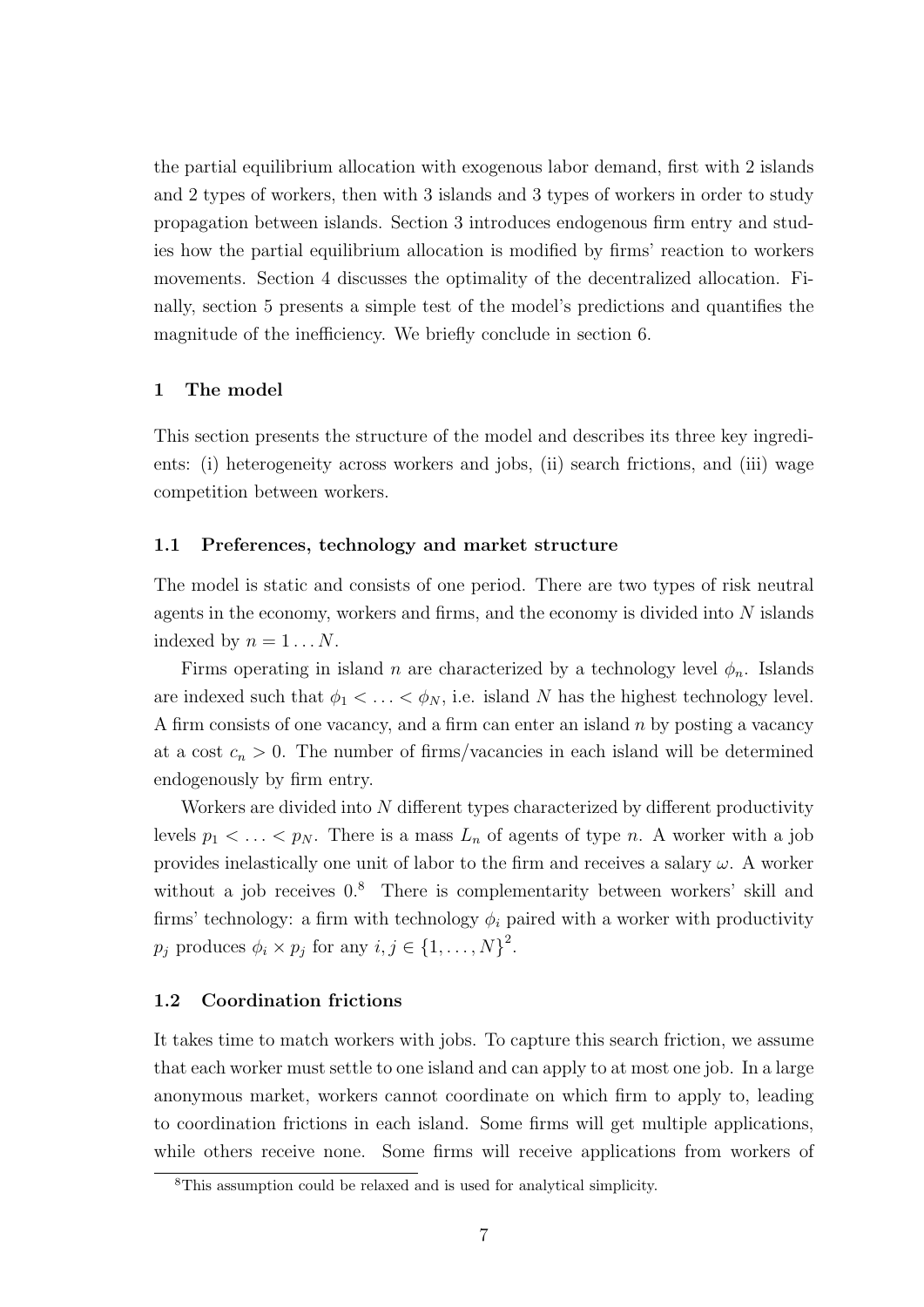different types, while others will receive applications from workers of the same type. Unmatched jobs and workers produce nothing and get 0 payoff.

With workers applying at random in a market with many workers and firms, the matching process is described by an urn-ball matching function (Butters (1977)), in which each application (ball) is randomly allocated to a vacancy (urn). With a large number  $V$  of vacancies and a large number  $L$  of homogeneous applicants, the probability for a firm to be matched with exactly a applicants follows a multinomial distribution which can be approximated with a Poisson distribution

$$
P(a) = \frac{q^a}{a!}e^{-q}
$$

with  $q = L/V$  the queue length, i.e. the job candidate to vacancy ratio.

The probability that a firm has exactly one applicant is then  $P(1) = qe^{-q}$  and the probability that a worker finds a firm with no other candidate is  $\frac{V}{L}P(1) = e^{-q}$ .

This urn-ball matching function can be easily generalized to heterogeneous applicants. For instance, when there are two types of applicants, say,  $L_1$  of type 1 and  $L_2$  of type 2, we can proceed in a similar way and define the probability  $P(a_1, a_2)$ that a firm faces  $a_1$  applicants of types 1 and  $a_2$  of type 2. Defining  $q_1 = L_1/V$  and  $q_2 = L_2/V$ , we have

$$
P(a_1, a_2) = \frac{q_1^{a_1}}{a_1!} e^{-q_1} \frac{q_2^{a_2}}{a_2!} e^{-q_2}.
$$

In this setup, we can derive a number of probabilities that will be useful later. The probability that a worker type 1 is the only applicant to a job is  $\frac{V}{L_1}P(a_1 =$  $(1, a_2 = 0) = \frac{V}{L_1} q_1 e^{-q_1 - q_2} = e^{-q_1 - q_2}$ . Similarly, the probability that a worker type 1 is the only applicant of his type but with applicants of the other type is  $e^{-q_1}(1-e^{-q_2})$ . Finally, the probability that a worker type 1 faces other applicants of his type is  $1 - e^{-q_1}.$ 

The general formula with  $N$  types follows easily from a similar reasoning. The probability  $P(a_1, \ldots, a_N)$  that a firm faces a vector  $(a_1, \ldots, a_N)$  of applicants is

$$
P(a_1,\ldots,a_N) = \frac{q_1^{a_1}}{a_1!}e^{-q_1}\ldots\frac{q_1^{a_N}}{a_N!}e^{-q_N}.
$$

# 1.3 Wage negotiation and hiring decision

In this section, we describe the wage bargaining process taking place between a firm and its (possibly multiple) job candidate(s). Specifically, we present a tractable and intuitive bargaining setup that can capture wage negotiations with (i) multiple and (ii) heterogeneous applicants in a non-random hiring setting.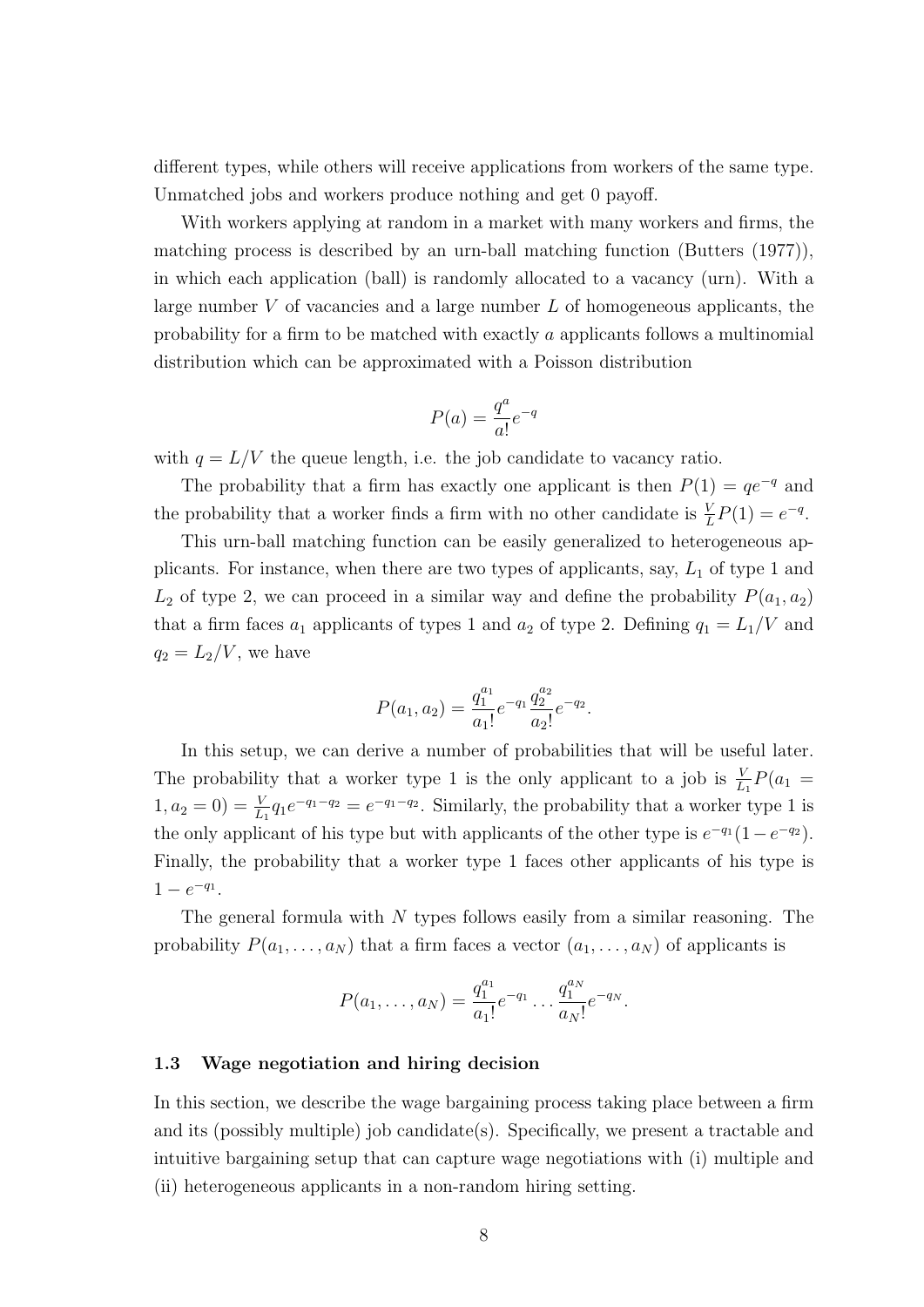A key dimension captured by the wage negotiation process is that, because workers compete against each other to get a job, the bargaining position of an applicant is endogenous and depends on (i) the tightness of the market (capturing the degree of competition a worker faces) and (ii) the quality of the unemployment pool (capturing the type of competitors an applicant faces).

There is perfect information, and all agents observe the pool of applicants and their types. We posit that the firm can only negotiate with one applicant at a time. Since the surplus of a match is highest with the most productive applicant, the firm chooses its best applicant and engages in an infinite horizon game of alternating offers as in Rubinstein (1982) in which the applicant announces his offer or announces if he accepts or rejects the firm's offer. If there are more than one applicant of the best type, the firm picks one at random.

Before negotiations with the chosen applicant starts, we allow the firm to sign with another applicant a "contingency" work contract, that would come into effect in case the initial negotiations break down. Since the outside option of the secondbest applicant is to be unemployed and receive 0, we assume that the second-best applicant commits to work for a share  $\epsilon$ , arbitrary small, of the surplus. The outside option of the firm is thus the surplus of hiring the second-best applicant.<sup>9</sup>

There are then four cases that determine the negotiated wage:

1. The firm has only one applicant. The bargaining game between that applicant and the firm is identical to that of Rubinstein (1982) and the worker receives a share  $\beta$  of the surplus, where  $\beta$  is determined by the relative impatience of the worker and the firm, or by the relative degrees of risk aversion as in Binmore et al. (1986):

# $\omega = \beta \phi p$ .

2. The firm has more than one applicants of identical types. Since the best applicant and the second-best applicant are identical, the firm gets all the surplus

<sup>&</sup>lt;sup>9</sup>This assumption is made for simplicity as it provides a very tractable wage bargaining rule. Allowing for a more general negotiation wage rule would complicate the analysis but would not affect the crucial property that the outside option of the firm depends on the quality and number of the other applicants. For instance, one could think of a more general framework in which the firm starts a game of alternating offers with the best applicant, and that, if these negotiations break-down, the firm starts a game of alternating offers with the second-best applicant, then with the third-best if these negotiations break-down, etc.. While more cumbersome, the outcome of the negotiation would be qualitatively similar: the best-applicant would get the job and his wage would depend negatively on the productivity and number of other applicants.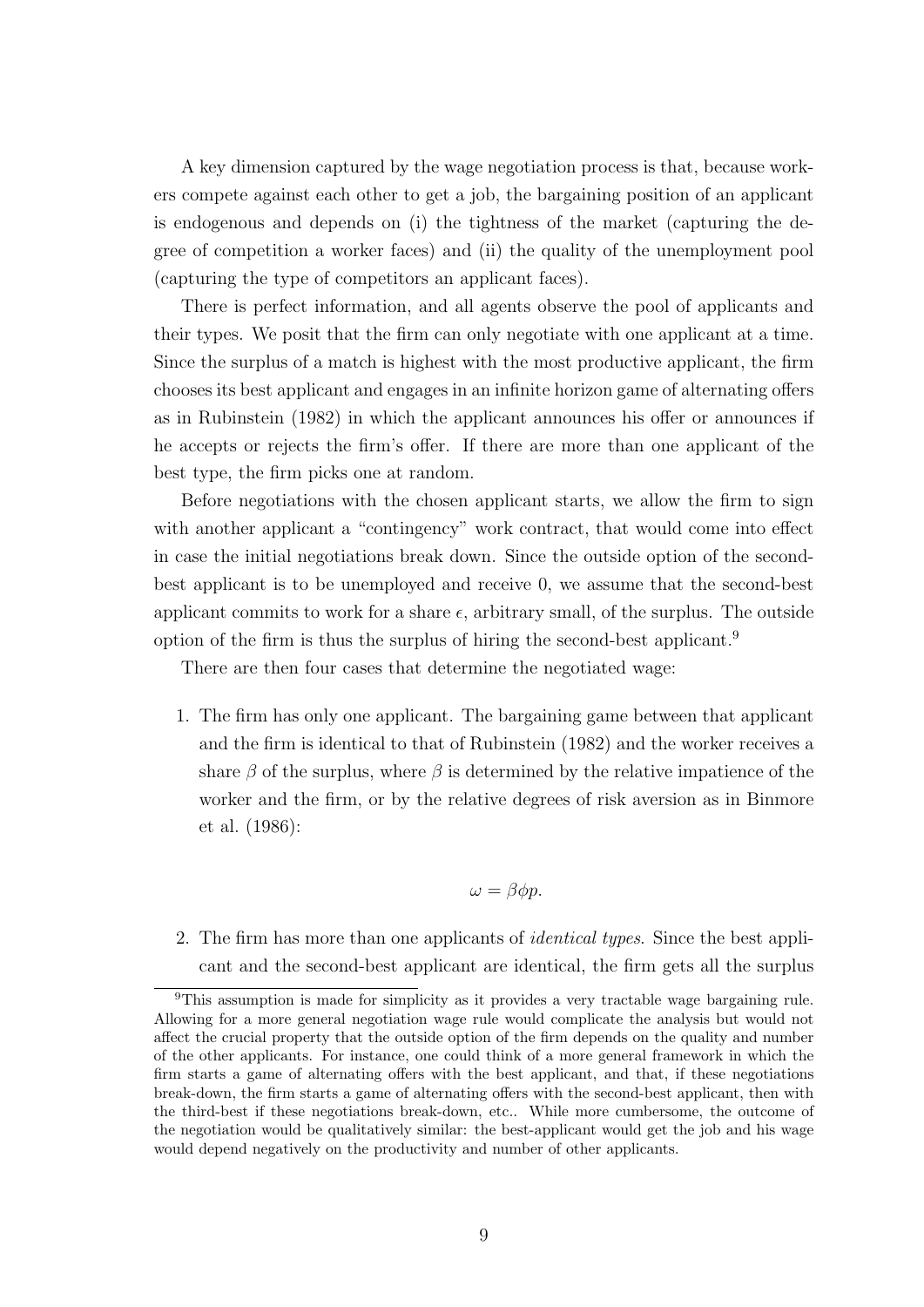from the match, and the best applicant gets its reservation wage:<sup>10</sup>

$$
\omega = 0.
$$

- 3. If the firm has more than one applicants of different types. There are two subcases:
	- (a) The firm has more than one applicants of the higher-type (for any number of lower-type applicants). The game is identical to case 2, and the firm gets all the surplus:  $\omega = 0$ .
	- (b) The firm has one applicant of the higher-type and (one or many) lowertype applicants. Denote  $p_2$  the productivity of the high-type and  $p_1 < p_2$ the productivity of the second-best applicant.

The firm and the high-type applicant engage in an infinite horizon game of alternating offers as in case 1, but for one crucial difference: The outside option of the firm is to hire the second-best applicant and get all the surplus, i.e.,  $p_1 \times \phi$ . As a result, the worker gets a share  $\beta$  of the surplus generated over hiring the second-best applicant, i.e.,

$$
\omega = \beta \phi(p_2 - p_1)
$$

# 1.4 Timing

The timing of events is as follows. (1) Each worker chooses which island to send an application to. In parallel, each potential firm entrant decides whether to post a vacancy in any given island; (2) In each island, applications are randomly allocated to vacancies; (3) A wage negotiation ensues between the firm and its (possibly multiple) applicants; (4) Firm-worker matches are formed and production starts. Firms pay workers and realize profits.

To summarize, the firm's share of the surplus depends on the number and quality of applicants. If the firm can make applicants compete for the job, it is going to extract most of the surplus. However, it will not systematically capture all of the surplus because of worker heterogeneity. If one (and only one) applicant is strictly better (i.e., more productive) than the others, that applicant can extract some of the surplus, because the firm has a strict preference for that candidate and ranks him higher.

<sup>&</sup>lt;sup>10</sup>The outcome of this bargaining game can be also seen as workers bidding themselves down to their reservation wage. Note that because the firm gets all of the surplus, in this case, the worker is indifferent between employment and unemployment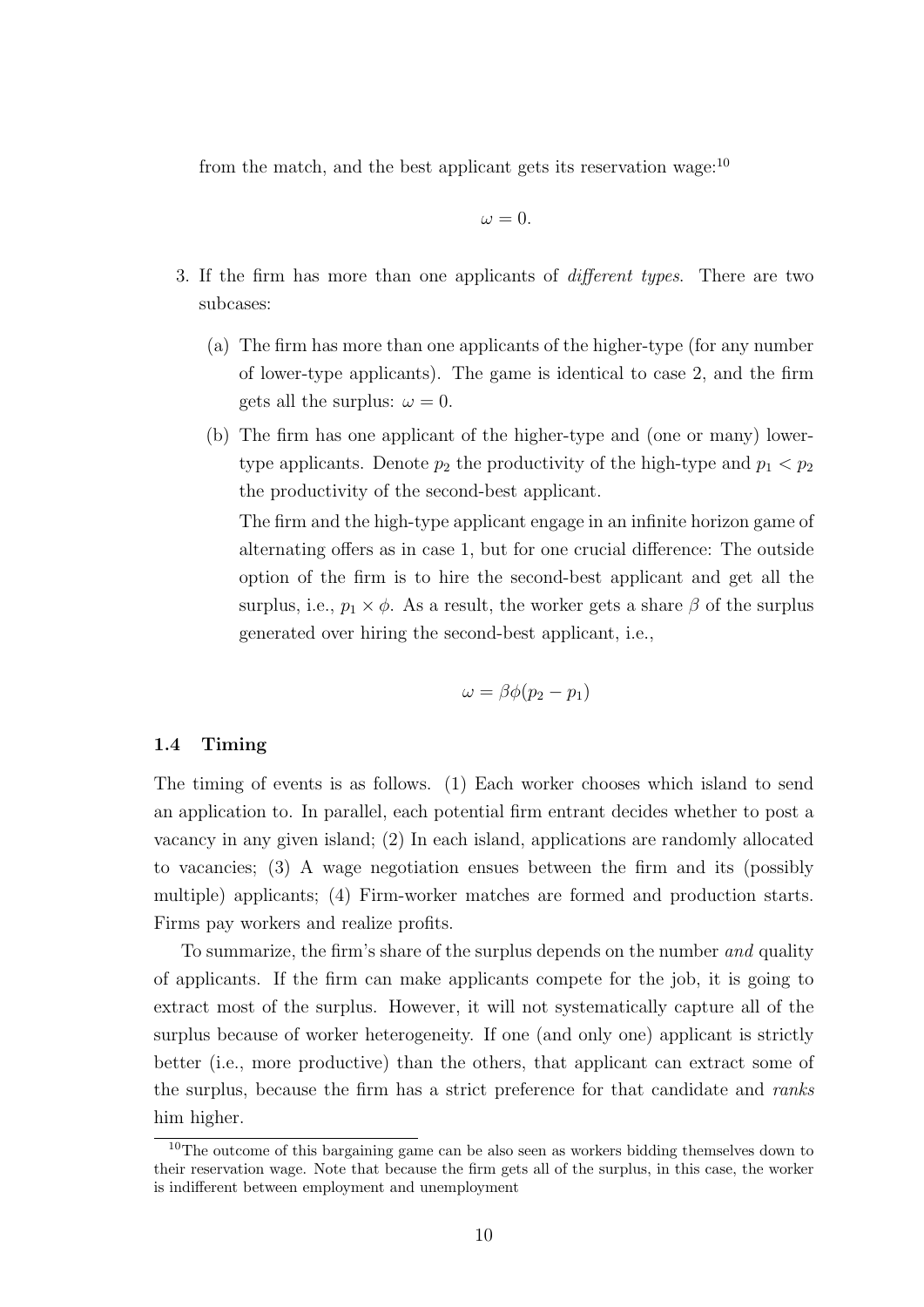## 2 Equilibrium with Exogenous Labor Demand

In order to first clarify how workers decide on which island to search, this section characterizes the partial equilibrium with exogenous labor demand, i.e., taking the number of firms/vacancies in each island as given.

## Definition 1. Partial Equilibrium Allocation.

Each worker of each type  $i \in \{1, \ldots, N\}$  decides on which island  $n \in \{1, \ldots, N\}$ to search for a job, and the equilibrium is given by a sequence of worker choices  $C_i: [0, L_i] \mapsto \{1, \ldots, N\},$  a matching function between applicants and firms and a sequence of allocations and wages.

We first describe the equilibrium allocation with 2 islands and worker types, and then consider the more general case with 3 islands and worker types in order to study the propagation of under-employment across islands. Since we consider equilibria with under-employment, the Appendix describes the conditions that ensure the existence of a strictly positive rate of under-employment. Crucially however, the mechanisms we identify in this paper are not specific to under-employment, but arise whenever an island is, in equilibrium, populated by workers of heterogeneous productivity levels.

#### 2.1 Some useful notations

We first introduce some useful notations. Let  $h_n = \frac{L_n}{L_n}$  $\frac{L_n}{L_{n-1}}$  denote the size of the pool of type n workers relative to that of type  $n-1$ . For instance, a low  $h_n$  captures a situation in which the distribution of worker types is pyramidal: there are few high types and many low types. This means that high types will not crowd each other out (i.e., compete against each other), when they move down the occupation ladder. In other words,  $h_n$  captures how type n workers can "dilute" themselves in the islands below.

Let  $q_n = \frac{L_n}{V_n}$  $\frac{L_n}{V_n}$  denote the ratio of type *n* individuals to job openings in island *n*.  $q_n$  can be seen as an "initial" queue length in island  $n$ , i.e., an hypothetical queue length corresponding to the case where workers of type  $n$  were assigned to island  $n$ and not allowed to move.

Denote  $x_n$  the fraction of workers in island n who move to island  $n-1$  to look for a job. Starting from an "initial" number  $L_n$  of job candidates in island n, the number of workers type *n* who end up searching in island *n* is  $(1 - x_n)L_n$ , and the number of workers type *n* who search in an island below is  $x_nL_n$ . In island  $n-1$ , the ratio of searchers from island *n* to vacancies is thus given by  $h_nx_nq_{n-1}$ . In island n, the ratio of searchers from island n to vacancies is given by  $q_n (1 - x_n)$ .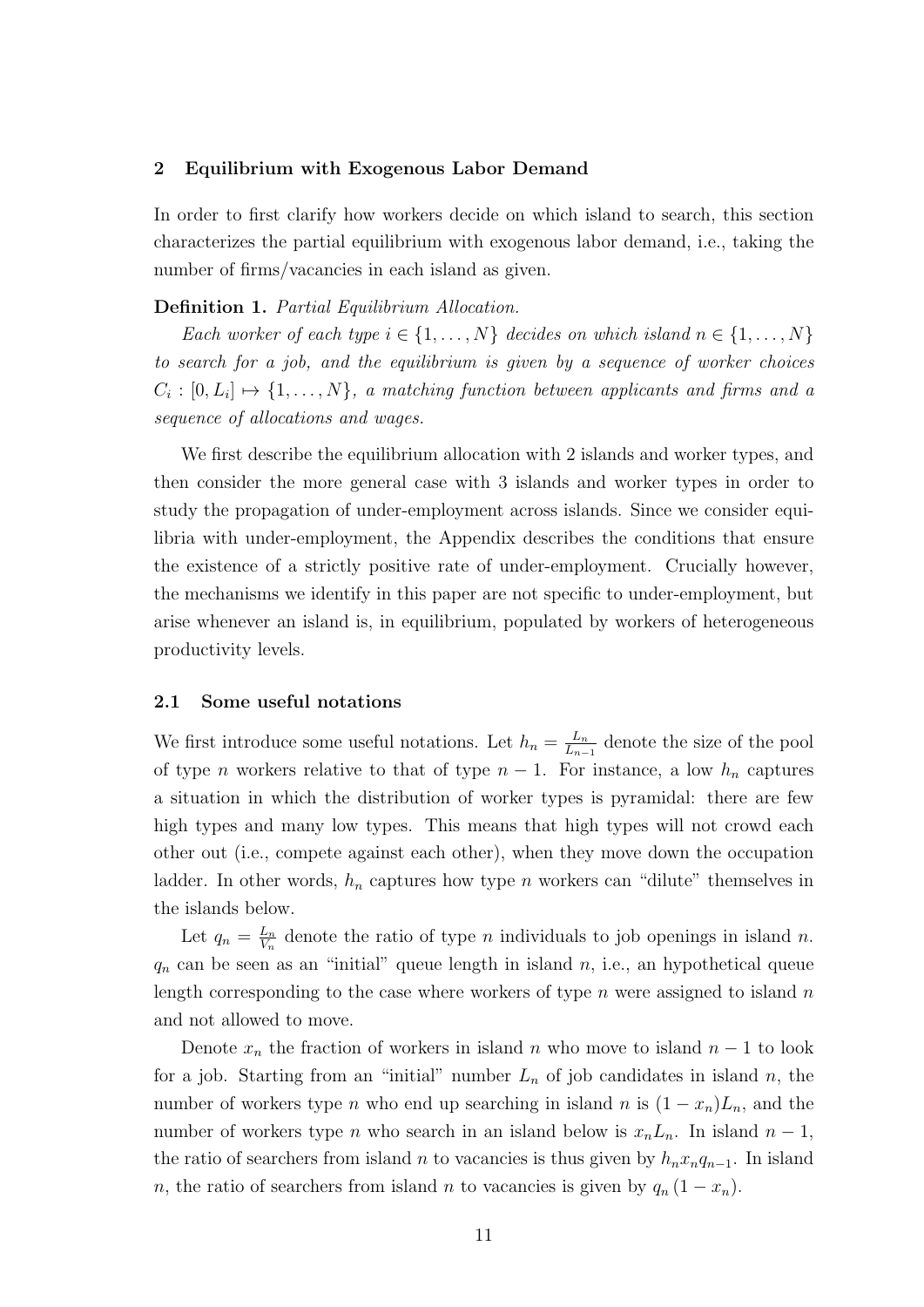Finally, denote  $E\omega_{n,m}$  the expected income of an individual of type *n* searching in island m.

# 2.2 Equilibrium with  $N = 2$ : two worker types and two firm types

This section characterizes the equilibrium allocation and presents some comparative statics exercises to illustrate the mechanisms underlying the equilibrium.

Equilibrium In equilibrium, workers allocate themselves across islands until the point where the expected income in each island are equalized. Specifically, the equilibrium with two types of workers and firms is characterized by the following Proposition:

**Proposition 1.** With  $N = 2$ , there is a unique equilibrium allocation of workers satisfying

• Type 2 workers are indifferent between islands 1 and 2, and  $x_2$ , the share of type 2 workers searching in island 1, is given by the arbitrage condition

$$
A(x_2) = -E\omega_{2,2} + E\omega_{2,1} = 0
$$

with

$$
\begin{cases}\nE\omega_{2,2} = \beta e^{-q_2(1-x_2)} p_2 \phi_2 \\
E\omega_{2,1} = \beta e^{-q_1x_2h_2} e^{-q_1} p_2 \phi_1 + \beta e^{-q_1x_2h_2} \phi_1(p_2 - p_1) \left[1 - e^{-q_1}\right]\n\end{cases}
$$

• Type 1 workers only look for jobs in island 1 and their expected income is

$$
E\omega_{1,1} = \beta e^{-q_1(1+x_2h_2)}p_1\phi_1
$$

Proof. Appendix.

Each worker searches for a job in the island that provides him with the highest expected wage: in equilibrium, a type 2 worker is indifferent between looking for a job in island 2 and looking for a job in island 1, while a type 1 worker strictly prefers looking for a job in island 1. The arbitrage condition,  $A(x_2)$ , determines,  $x_2$ , the equilibrium allocation of type 2 workers across the two islands.

Figure 6 depicts the equilibrium allocation of type 2 workers as the intersection of the  $E\omega_{2,1}$  curve, the expected wage earned in island 1, and the  $E\omega_{2,2}$  curve, the expected wage earned in island 2. The  $E\omega_{2,2}$  curve is increasing in  $x_2$ : an increase

 $\Box$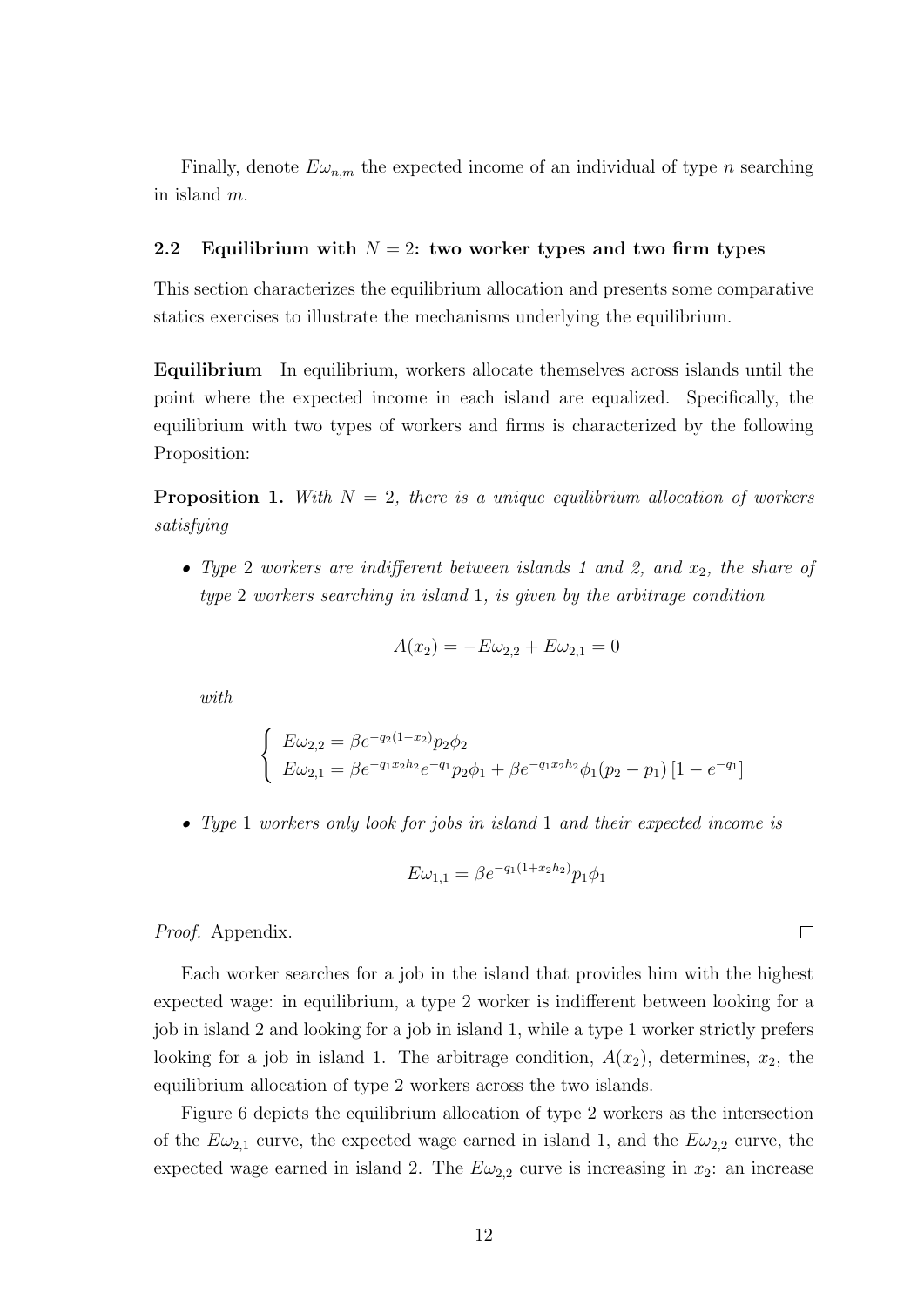in the fraction of type 2 workers searching in island 1 lowers congestion in island 2, which lessens the competition type 2 workers face in island 2 and increases the expected wage. In contrast, an increase in the fraction of type 2 workers searching in island 1 makes island 1 more congested, which increases the competition workers face in island 1 and lowers the expected wage.

Comparative Statics We now present some comparative statics exercises to illustrate the mechanisms underlying the equilibrium allocation. In particular, we study how the under-employment rate depends on (i) market conditions in each island, (ii) the variance across workers' productivity, and (iii) the distribution of worker types.

As shown in Figure 7, an adverse labor demand shock affecting the high productivity island, i.e., an increase in the queue length  $q_2$ , shifts the expected wage earned in island 2, the  $E\omega_{2,2}$  curve, to the right and thus generates a higher equilibrium  $x_2$  and a lower expected wage for type 2 agents in both islands. Note that type 1 workers also see a decrease in their expected earnings (as shown by the  $E\omega_{1,1}$ curve), because they face more competition from type 2 workers searching in island 1. In other words, a shock affecting the high type groups trickles down to the lower occupation group.<sup>11</sup>

As shown in Figure 8, a decrease in type 1 productivity,  $p_1$ , which increases the productivity difference between high-skill and low-skill workers, increases type 2 workers' expected wage in island 1, because with a lower  $p_1$ , a type 2 is more "unique". As a result, when type 2 workers compete with type 1 workers for a job, they extract more surplus from the firm. With an inward shift of the  $E\omega_{2,1}$  curve, more type 2 workers move down to island 1, and their expected wage is higher. As a result, type 1 workers suffer (i) directly from their productivity loss (the shift in the  $E\omega_{1,1}$  curve) and (ii) indirectly from the increased under-employment rate and increased competition of type 2 workers.

Finally, the distribution of worker types, the "shape of the pyramid", also affects the allocation and the extent of under-employment: a lower  $h_2$ , i.e., a pyramid with a larger base, allows type 2 workers to dilute themselves more easily in island 1. As a result, it leads to an outward shift of the  $E\omega_{2,1}$  curve and thus to more under-employment.

<sup>&</sup>lt;sup>11</sup>A decline in the productivity differences between firms in islands 1 and 2 has a similar effect. Following a decline in  $\phi_2$ , type 2 workers have less incentives to search in island 2, the  $E\omega_{2,2}$  curve shifts to the right, and more type 2 workers move down to island 1.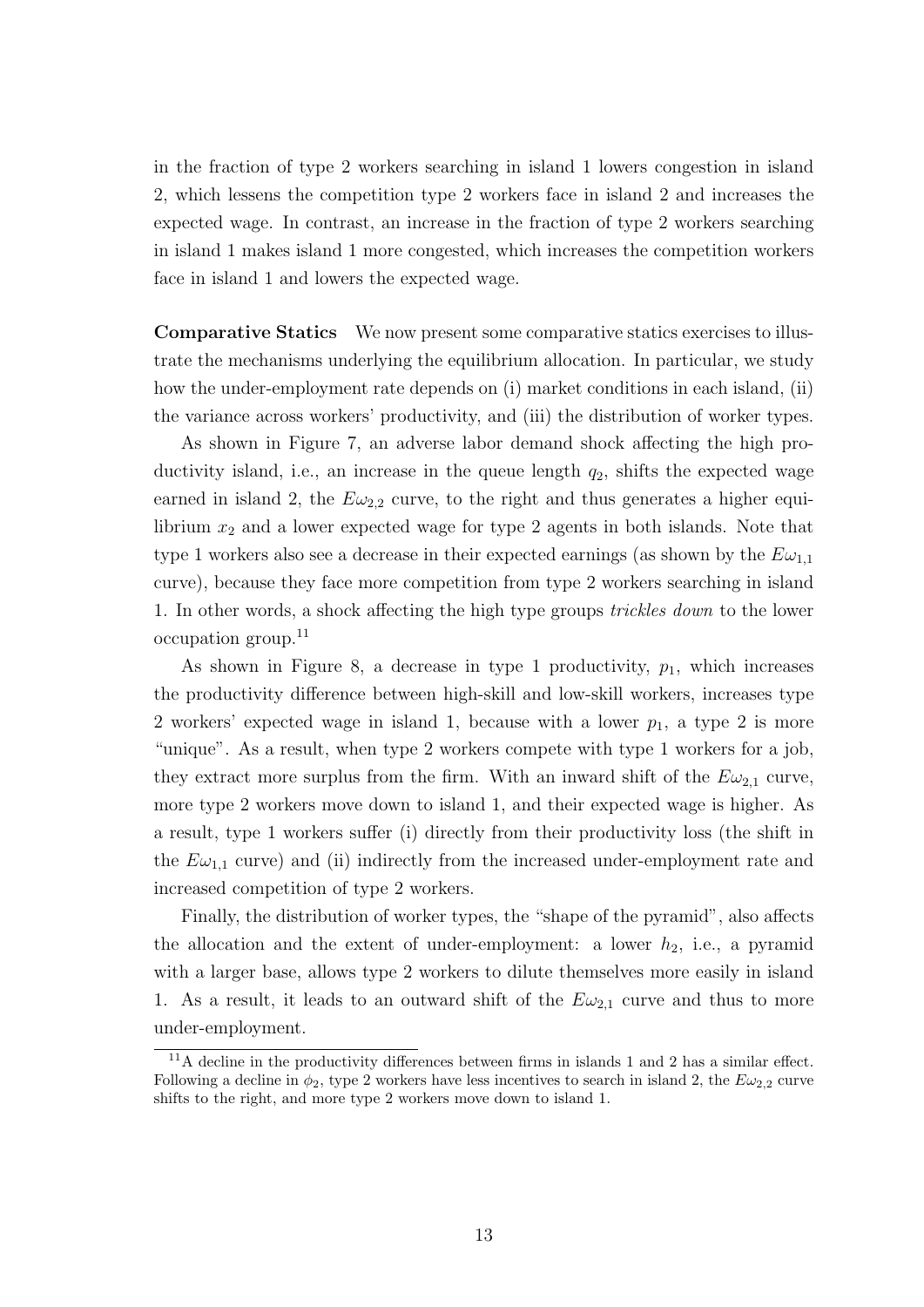#### 2.3 Equilibrium with  $N = 3$ : three worker types and three firm types

The  $N = 2$  case is a good benchmark to understand how workers decide on which island to search. However, it has no "propagation mechanism", in the sense that type 1 workers cannot respond to the competition of type 2 workers by moving further down the occupation ladder. To capture this possibility, we now study an economy with 3 islands and 3 worker types. For the sake of clarity, we limit our analysis to  $N = 3$ , but the mechanisms behind under-employment are general and would be present with more islands or worker types.

When workers can respond to the presence of higher-skill individuals, the equilibrium level of under-employment is determined by the interaction of two forces, instead of just one in the  $N = 2$  case: (i) a force that "pushes" workers down the occupation ladder: as high-skill workers invade the island below, they push lower-skill individuals further down the ladder, exactly as in the  $N = 2$  case, and (ii) a force that "pulls" workers down the ladder: as low-skill workers move down the ladder, they free up space in their island, which pulls the higher-skill individuals down the ladder.

We first characterize the equilibrium allocation and then present some comparative statics exercises to illustrate the mechanisms underlying the equilibrium.

Equilibrium The equilibrium with three types of workers and firms is characterized by the following Proposition:

**Proposition 2.** With  $N = 3$ , there is a unique equilibrium allocation of workers satisfying

• Type 3 workers are indifferent between islands 3 and 2, and  $x_3$ , the share of type 3 workers searching in island 2, is given by the arbitrage condition

$$
A_3(x_3, x_2) = -E\omega_{3,3} + E\omega_{3,2} = 0 \quad (A_3)
$$

with

$$
\begin{cases}\nE\omega_{3,3} = \beta e^{-q_3(1-x_3)} p_3 \phi_3 \\
E\omega_{3,2} = \beta e^{-q_2 x_3 h_3} e^{-q_2(1-x_2)} p_3 \phi_2 + \beta e^{-q_2 x_3 h_3} \left[1 - e^{-q_2(1-x_2)}\right] \phi_2(p_3 - p_2)\n\end{cases}
$$

• Type 2 workers are indifferent between islands 2 and 1, and  $x_2$ , the share of type 2 workers searching in island 1, is given by the arbitrage condition

$$
A(x_3, x_2) = -E\omega_{2,2} + E\omega_{2,1} = 0 \quad (A_2)
$$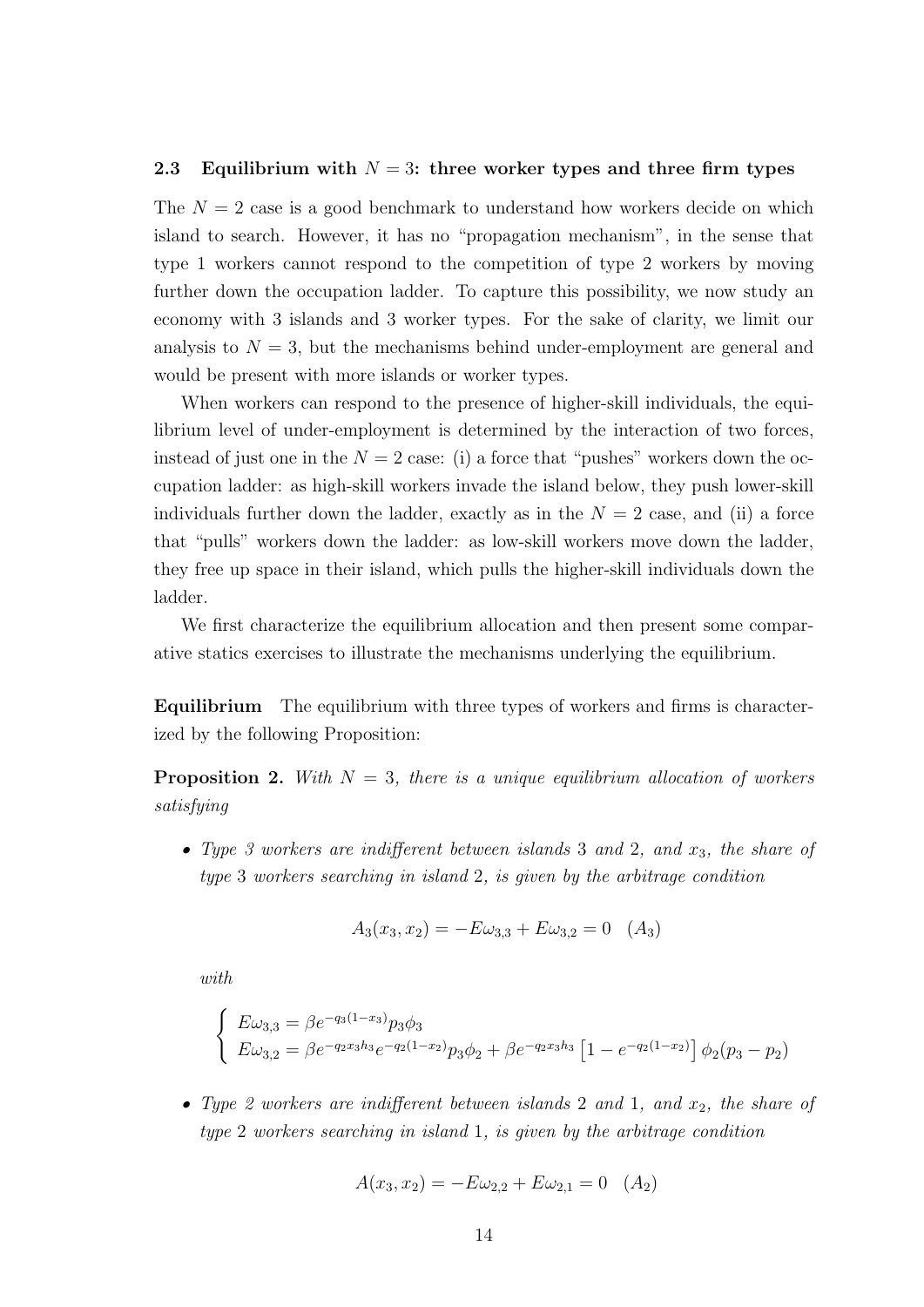with

$$
\begin{cases}\nE\omega_{2,2} = \beta e^{-q_2(1-x_2)-q_2x_3h_3} p_2 \phi_2 \\
E\omega_{2,1} = \beta e^{-q_1x_2h_2} e^{-q_1} p_2 \phi_1 + \beta e^{-q_1x_2h_2} \phi_1(p_2 - p_1) [1 - e^{-q_1}]\n\end{cases}
$$

• Type 1 workers only look for jobs in island 1.

Proof. Appendix.

As illustrated in figure 9, the two arbitrage equations  $(A_3)$  and  $(A_2)$  implicitly define a unique equilibrium allocation  $(x_2, x_3)$ . As shown in the Appendix, both curves are increasing, but the  $(A_2)$  curve is always steeper than the  $(A_3)$  curve.

To get some intuition, recall that the  $(A_2)$  curve captures the decision of type 2 workers to search in island 2 or 1. The  $(A_2)$  curve is increasing, because an increase in  $x_3$ , the number of type 3 workers in island 2, raises congestion in island 2, which "pushes" type 2 workers down to island 1 and increases  $x_2$ . The  $(A_3)$  curve captures the decision of type 3 workers to search in island 3 or 2. The  $(A_3)$  curve is increasing, because an increase in  $x_2$ , the number of type 2 workers in island 1, lowers congestion in island 2, which attracts, i.e., "pulls", type 3 workers down to island 2 and increases  $x_3$ . The fact that the  $(A_2)$  curve is always steeper than the  $(A_3)$  curve means that the "pushing effect" is always stronger than the "pulling effect".

**Mechanisms** Compared to the  $N = 2$  case, under-employment is determined by the interactions of two forces: (i) a force that "pushes" workers down the ladder, captured by the  $(A_2)$  curve: as higher type workers invade the island below, they push the lower types further down the ladder, as in the  $N = 2$  case, and (ii) a force that "pulls" workers down the ladder, captured by the  $(A_3)$  curve: as the lower types move down the ladder, they free up space in their islands, which pulls the higher types even further into their island.

In order to understand how these two forces interact, consider the thought experiment in which island  $n = 1$  was closed for agents of type  $n = 2, 3$ . This initial point corresponds to the point  $E_0$  in figure 9 and is identical to the  $N = 2$  case previously discussed: type 2 agents are stuck in island 2 and  $x_2 = 0$ . Imagine that island 1 suddenly opens up, allowing anyone to look for a job in island 1.

1. Given  $x_3^0$ , the initial fraction of type 3 workers in island 2, workers in island 2 have an incentive to look for a job in island 1, because  $E_0$  is above the  $(A_2)$ curve, so that  $(A_2(0, x_3)) > 0$  and  $E \omega_{2,1} > E \omega_{2,2}$ . As a result a fraction  $x_2^1$  of type 2 workers moves down to island 1, up until the point where  $(A_2(x_2^1, x_3)) =$ 

 $\Box$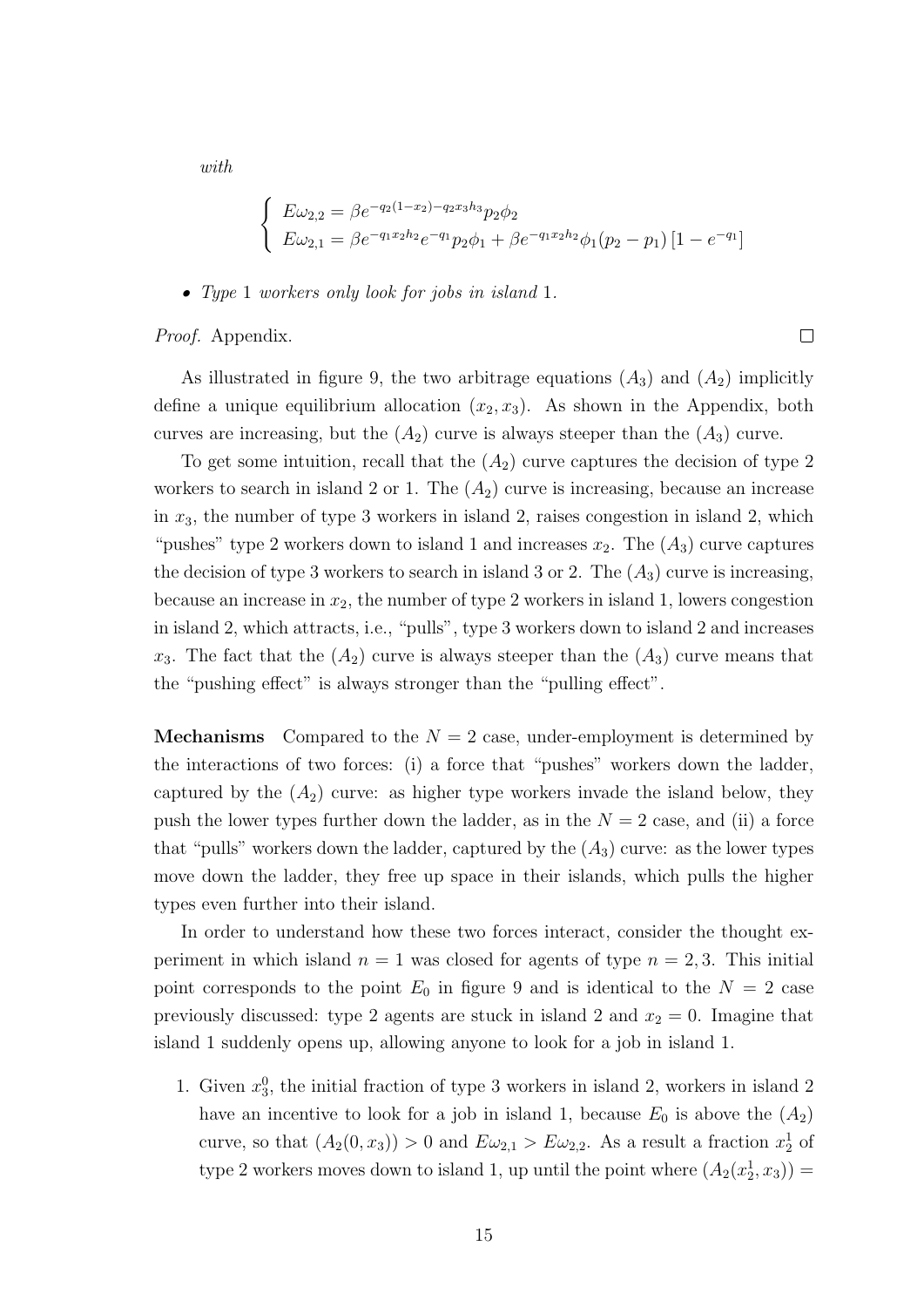0 (point  $E_1$  in figure 9). In effect, type 2 workers are "pushed down" the ladder by type 3 workers, and this "pushing" effect is captured by the curve  $(A_2)$ .

- 2. Following the downward movement of type 2 workers, island 2 is less congested than when type 3 agents initially made their island choice, and  $E_1$  is below the  $(A_3)$  curve, so that  $E\omega_{3,3} < E\omega_{3,2}$ . As a result, more type 3 workers will descend to island 2 up until the point where  $(A_3(x_2^1, x_3^2)) = 0$  with  $x_3^2$  the new number of type 3 workers in island 2 (point  $E_2$  in figure 9). In effect, type 3 workers are "pulled down" the ladder by type 2 workers leaving their island, and this "pulling" effect is captured by the curve  $(A_3)$ .
- 3. Again, type 2 workers respond to the increased number of type 3 workers by further descending down to island 1, which triggers a response from type 3 workers and so on. This cascade ends at the equilibrium point E.

Comparative Statics: the Effect of Job Polarization We now discuss one comparative statics exercise to illustrate how the interactions between agents' decisions across islands (when  $N > 2$ ) play out in equilibrium, and how a local shock can end up affecting all workers.

Consider an adverse labor demand shock hitting the middle productivity island, i.e., an increase in the queue length  $q_2$ . This thought experiment can be seen as studying the effect of job polarization and the disappearance of jobs in middle-skill occupations (the "hollowing out" of the skill distribution, Autor (2010)) on the allocation of workers.

Job polarization has two effects (see figure 10). On the one hand, the  $(A_2)$  curve shifts down, because of fewer job opportunities for type 2 workers in island 2, which would increase  $x_2$ , i.e., under-employment. On the other hand, the  $(A_3)$  curve also shifts down, because of fewer job opportunities for type 3 workers in island 2. This decreases  $x_2$ , because there are fewer type 3 workers pushing type 2 workers down the ladder. Overall, the effect of job polarization on the under-employment rate of middle-skill workers is thus ambiguous. However, under-employment amongst high-skill workers will unambiguously decrease.

In terms of expected income, it is easy to show that job polarization leads the expected income of type 3 (high-skill) workers to decrease and the expected income of type 2 (middle-skill) workers to decrease. However, the expected income of type 1 (low-skill) workers can either increase or decrease, depending on the effect of job polarization on the under-employment rate of middle-skill workers.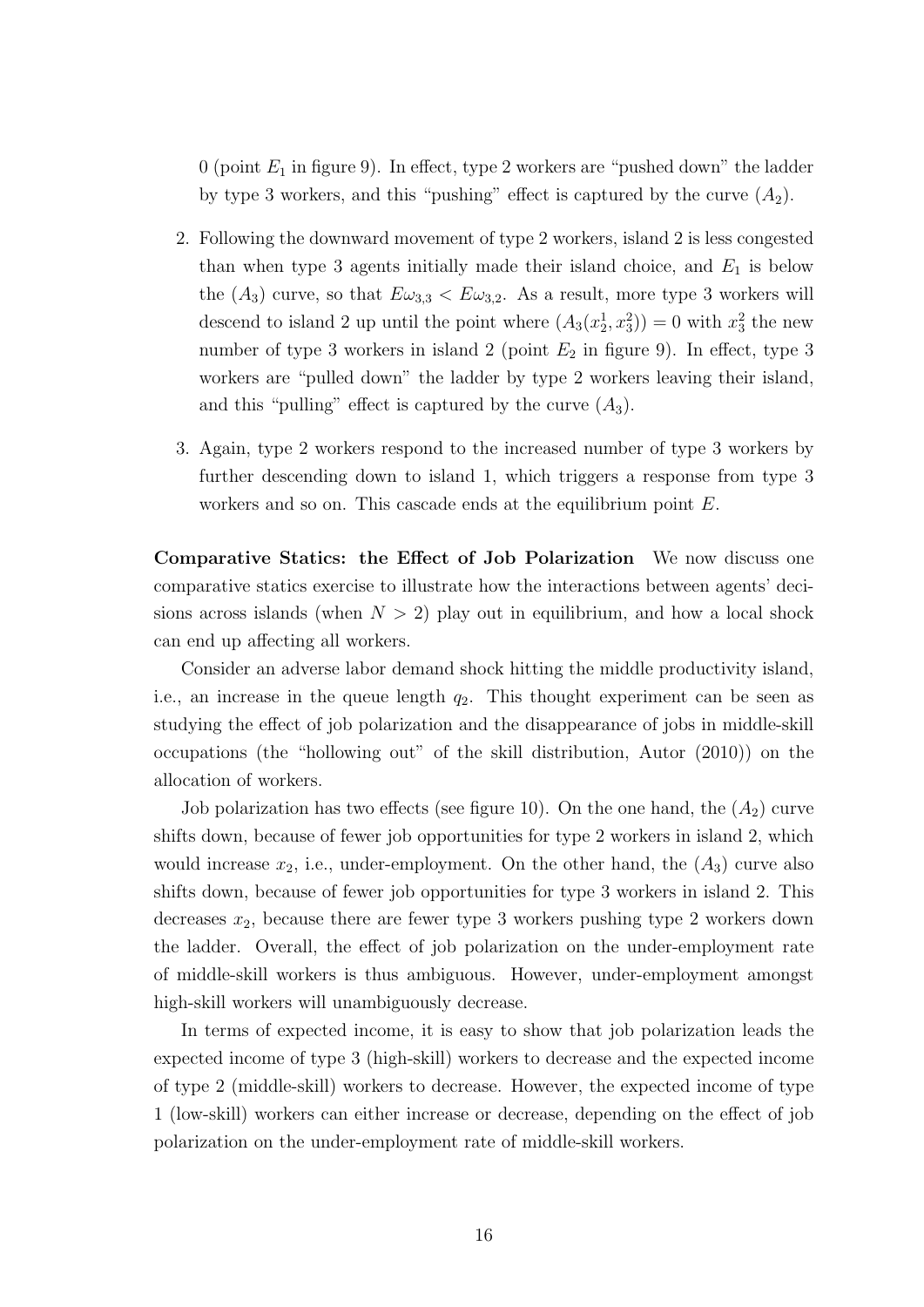#### 3 General equilibrium with Endogenous Labor Demand

In this section, we characterize the general equilibrium with endogenous labor demand.

There is an arbitrarily large mass of potential entrants who can settle in island n by adopting technology  $\phi_n$ . A firm consists of one vacancy, and a firm can enter an island n by posting a vacancy at a cost  $c_n > 0$ . With free entry, firms will enter in each island n until the point where expected profits, denoted  $\pi_n$ , equal the fixed cost  $c_n$ . The number of firms/vacancies in each island will thus be determined endogenously by firm entry.<sup>12</sup>

# Definition 2. General Equilibrium Allocation with Endogenous Firm Entry.

Each worker of each type  $i \in \{1, \ldots, N\}$  decides on which island  $n \in \{1, \ldots, N\}$ to search for a job, and each potential firm entrant in island  $j \in \{1, \ldots, N\}$  decides whether or not to post a vacancy in island n. The equilibrium is given by a sequence of choices  $C_i : [0, L_i] \mapsto \{1, ..., N\}$  for each worker i, a sequence of choices  $F_j$ :  $[0, \infty) \mapsto \{0, 1\}$  for each potential entrants in island j, a matching function between applicants and firms and a sequence of allocations and wages.

# 3.1 Endogenous firm entry with  $N = 2$ : two worker types and two firm types

We start with the simplest  $N = 2$  framework with 2 types of workers and 2 islands, as studied in Section 3.

Equilibrium The equilibrium is characterized by the following Proposition:

**Proposition 3.** With  $N = 2$ , there is a unique equilibrium allocation satisfying

- The arbitrage conditions characterizing the allocation of workers
	- Type 2 workers are indifferent between islands 1 and 2, and  $x_2$ , the share of type 2 workers searching in island 1, is given by the arbitrage condition

$$
A(x_2, q_1) = -E\omega_{2,2} + E\omega_{2,1}(x_2, q_1) = 0 \qquad (L^S)
$$

• Type 1 workers only look for jobs in island 1:  $x_1 = 0$ .

<sup>&</sup>lt;sup>12</sup>Note the parallel between our model with endogenous free entry and the competitive search model (Moen (1997)), where firms can commit to their posted wage: While competition occurs over prices (i.e., wages) in competitive search models, in our model, competition occurs over quantities: Free entry and the resulting no-profit condition determines the quantity of firms in each island.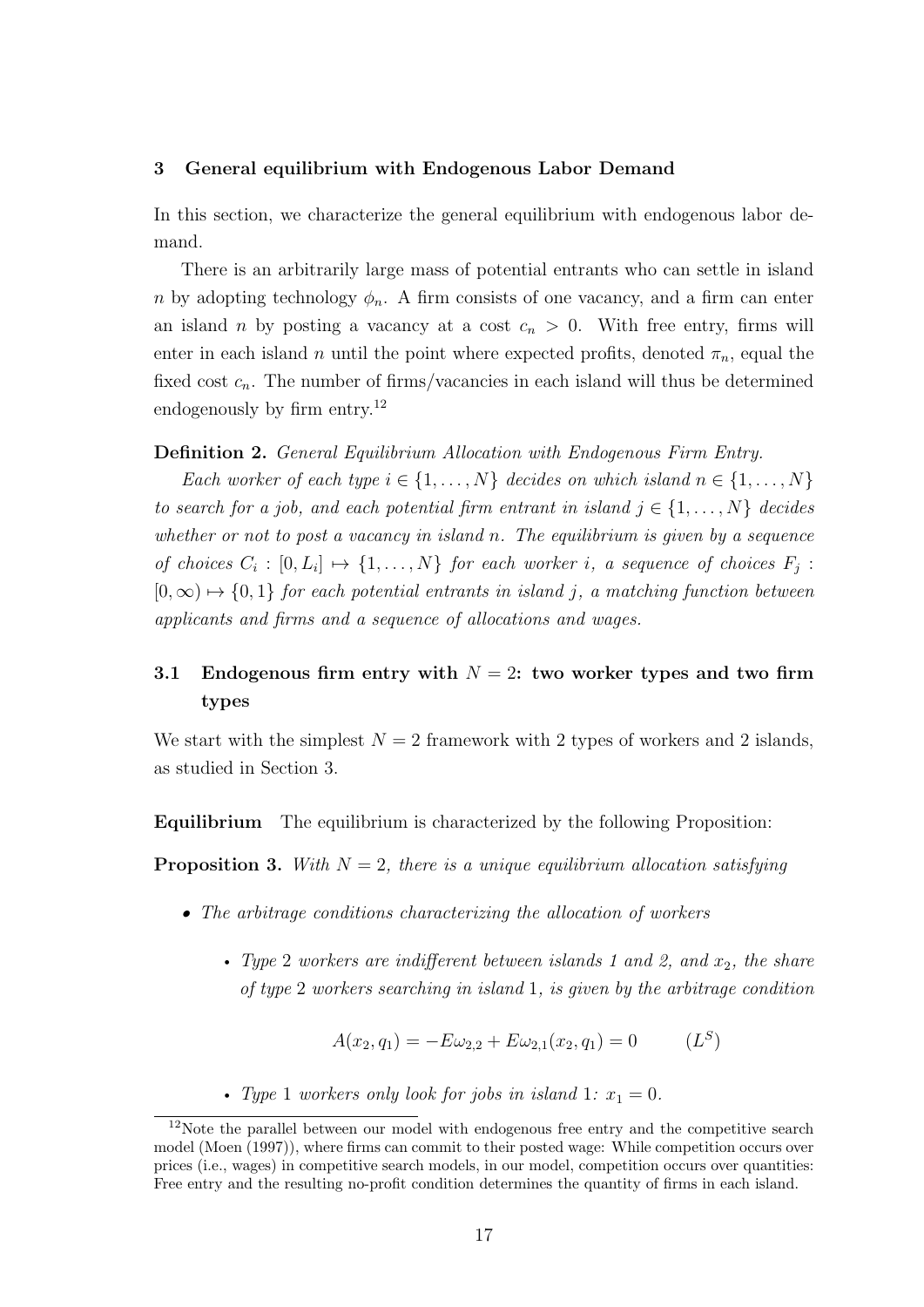• Firms' free entry conditions (market clearing) in islands 1 and 2

$$
\begin{cases} \pi_1(x_2, q_1) = c_1 & (L_1^D) \\ \pi_2(x_2, q_2) = c_2 & (L_2^D) \end{cases}
$$

Proof. Appendix.

The expected profit for a firm with technology 1 is given by

$$
\pi_1(x_2, q_1) = p_2 \phi_1 - \phi_1 e^{-x_2 h_2 q_1} \left[ \left( p_2 - p_1 + p_1 e^{-q_1} \right) \left( 1 + (2 - \beta) x_2 h_2 q_1 \right) + (2 - \beta) p_1 q_1 e^{-q_1} \right]
$$

and the expected profit for a firm with technology 2 is

$$
\pi_2(x_2,q_2) = \left(1 - e^{-(1-x_2)q_2} - (1-x_2)q_2 e^{-(1-x_2)q_2}\right) p_2 \phi_2 + (1-x_2) q_2 e^{-(1-x_2)q_2} (1-\beta) p_2 \phi_2.
$$

The general equilibrium allocation is thus the triple  $(x_2, q_1, q_2)$  determined by firms' free entry conditions in islands 1 and 2, and the arbitrage equation between islands 1 and 2 for type 2 workers. To gain some intuition about the mechanics of the general equilibrium allocation, it is helpful to depict the allocation graphically. We first represent graphically the worker allocation problem, similarly to Section 2, and study how general equilibrium forces affect the partial equilibrium allocation. We then represent graphically the equilibrium allocation in island 1.

Endogenous labor demand and the expected income of type 2 Similarly to figure 6 in the partial equilibrium case, figure 11 depicts the equilibrium allocation of type 2 workers as the intersection the  $E\omega_{2,1}$  curve, the expected wage earned in island 1, and the  $E\omega_{2,2}$  curve, the expected wage earned in island 2. To illustrate how general equilibrium forces (endogenous labor demand) affects the equilibrium allocation of workers and the extent of under-employment, figure 11 also plots (dashed lines) the expected wage schedules in partial equilibrium. We can see that competition between firms (i) makes the  $E\omega_{2,2}$  curve horizontal and (ii) flattens the  $E\omega_{2,1}$ curve.

The following corollary captures formally how the expected wage in island 1 or 2 depends on the share of type 2 workers searching in island 1.

**Corollary 1.** The expected income of type 2 workers searching in island 2,  $E\omega_{2,2}(x_2, q_2(x_2))$ , is independent of  $x_2$ . The expected income of type 2 workers searching in island 1,  $E\omega_{2,1}(x_2,q_1(x_2))$ , is strictly decreasing in  $x_2$  with  $\Big|$  $dE\omega_{2,1}$  $dx_2$  $\begin{array}{c} \begin{array}{c} \begin{array}{c} \end{array} \\ \begin{array}{c} \end{array} \end{array} \end{array}$  $\vert$  $\partial E\omega_{2,1}$  $\partial x_2$  $\Big\}$ .

Proof. Appendix.

 $\Box$ 

 $\Box$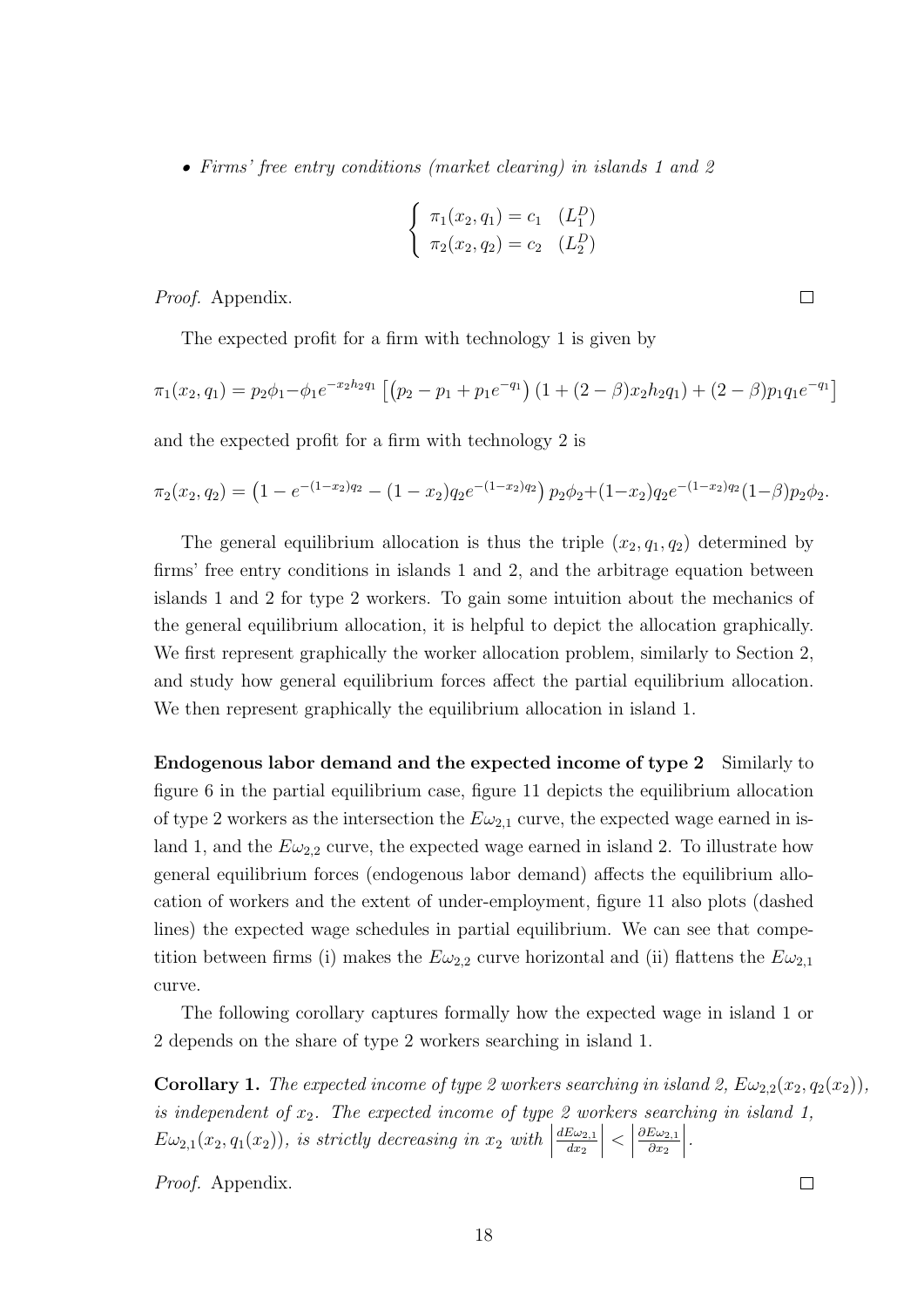We now discuss the intuition behind this result.

Consider first the  $E\omega_{2,2}$  curve, the expected wage earned in island 2. With free entry, the wage schedule becomes flat, and the number of job seekers has no effect on the expected wage. This result comes from the fact workers are homogenous in island 2 (there are only type 2 workers), so that free entry pins down the equilibrium queue length in island  $2 - q_2(1 - x_2)$ , regardless of the number of type 2 workers (i.e., regardless of  $1 - x_2$ ). This can be seen easily from  $(L_2^D)$  which uniquely pins down  $q_2(1-x_2)$ . This is similar to what happens in standard search and matching models (Mortensen and Pissarides (1994)) where the supply of (homogenous) labor has no effect on the equilibrium queue length (Pissarides (2000)). Even though a higher number of type 2 workers improves the matching probability of a firm, free entry ensures that more firms enter the market in order to keep profits constant.<sup>13</sup>

Consider now the  $E\omega_{2,1}$  curve, the expected wage earned in island 1. Compared to the partial equilibrium case with exogenous labor demand, the wage schedule is flatter with endogenous firm entry: an increase in the number of type 2 workers has a smaller negative effect on the expected wage of type 2 workers in island 1. This general equilibrium effect comes from the fact that with free entry, the queue length  $q_1$  is an endogenous variable that responds to the presence of type 2 workers, i.e.,  $q_1$  is a function of  $x_2$ :  $q_1(x_2)$ . An inflow of type-2 workers in island 1 raises firms' profits, because firms generate a higher profit when hiring type 2 workers than when hiring type 1 workers. This fosters entry and limits the increase in congestion generated by the inflow of workers. With a muted increase in congestion, workers' bargaining power does not decrease as fast in general equilibrium as in partial equilibrium, and the wage curve is less steep.

Endogenous labor demand and the expected income of type 1 In partial equilibrium, an increase in the number of type 2 workers in island 1 unambiguously lowers the expected income of type 1 workers  $E\omega_{1,1}$  (figure 12). This is no longer necessarily the case in general equilibrium. As illustrated in figure 12, with endoge-

<sup>13</sup>In a search and matching model, at a given vacancy level, an increase in the number of job seekers (coming from say out of the labor force, as in Pissarides (2000), Chapter 5) raises firms matching probability, i.e., reduces hiring costs, and leads more firms to enter the market, keeping profit and thus the queue length unchanged. A difference between our framework and the Mortensen-Pissarides model is that, in our set-up, an increase in the supply of workers also improves the bargaining position of the firm (as workers compete against each other when negotiated the wage). This difference has no consequence on the equilibrium queue length, because the bargaining position is also solely a function of the queue length  $q_2(1-x_2)$ . As a result, no matter the level of  $1 - x_2$ , free entry ensures that the queue length adjusts to keep profits (including the fix cost) nil. Importantly, we will see that this is no longer be the case with heterogeneous applicants, and that the bargaining position of the firm is a key determinant of the equilibrium allocation.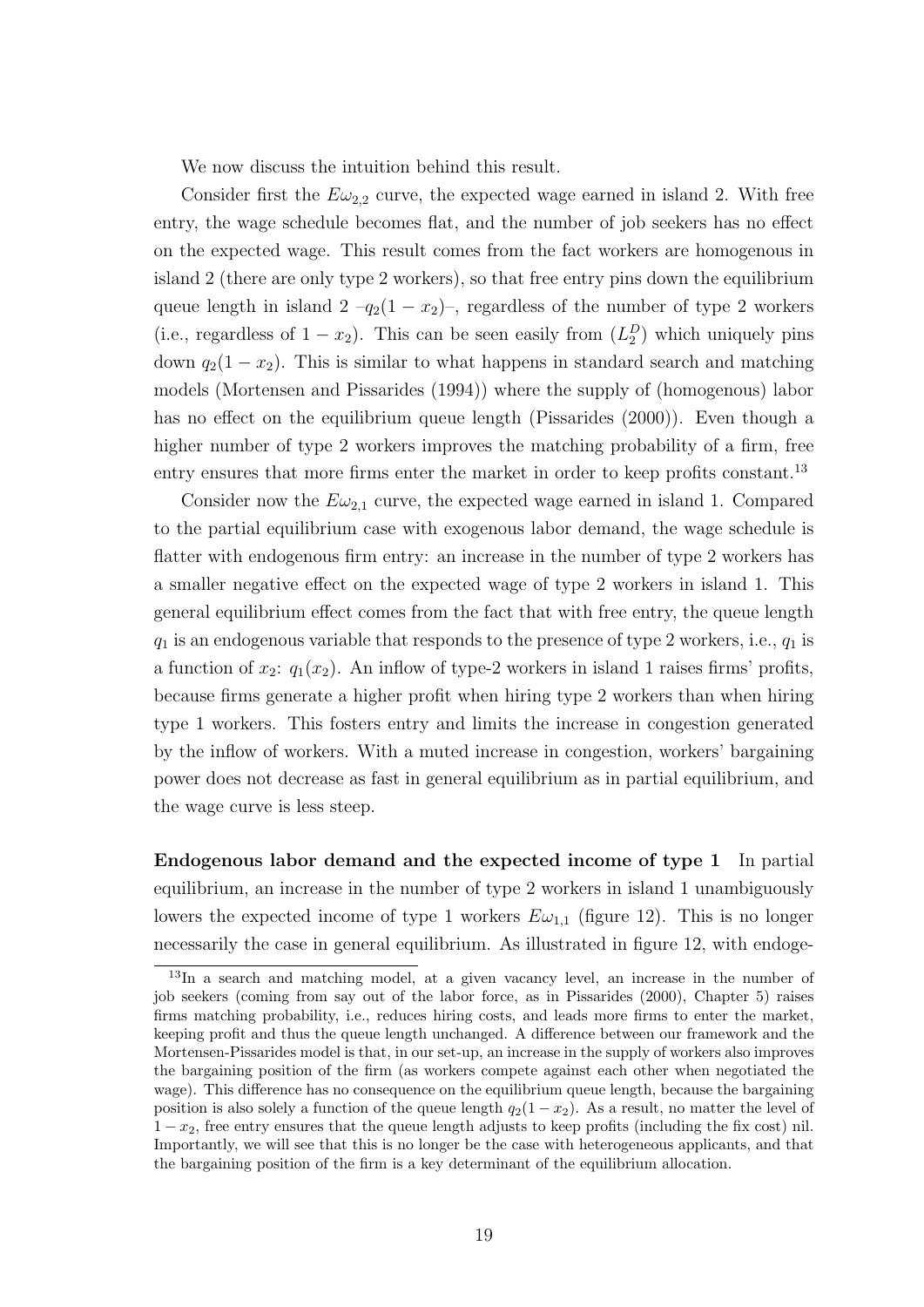nous labor demand, the expected income of type 1 workers may actually increase with the number of type 2 workers. The following corollary captures this result formally:

**Corollary 2.** The expected income of type 1 workers searching in island 1,  $E\omega_{1,1}(x_2, q_1(x_2))$ , is a non-monotonic function of  $x_2$ ; decreasing over  $[0, x_2^*]$  and increasing over  $[x_2^*, 1]$ with  $x_2^* \in [0,1]$ .

Proof. Appendix.

The reason for this result is similar to the reason why the  $E\omega_{2,1}$  curve is flatter in general equilibrium: an increase in the number of type 2 workers raises firms' profits and leads to more job creation. If the increase in job creation is strong enough, it can more than compensate the increase in congestion generated by the arrival of type 2 workers.

To get some intuition about why  $E\omega_{1,1}$  is initially decreasing with  $x_2$  and then increasing, recall that the only instance in which a type 1 worker actually gets a positive surplus is when he is the only applicant. The likelihood of this configuration depends on the number of type 2 workers, and specifically on the probability of not facing a type 2, which is given by  $P(a_2 = 0) = e^{-q_1 x_2 h_2}$ . Because of the convexity of that function of  $x_2$ , the adverse effect of an additional type 2 on the expected income of a type 1 is strongest for low values of  $x_2$  and weakest for high values of  $x_2$ . In contrast, firms' incentive to post more vacancies depends on the likelihood of facing a type 2 applicant,, which is given by  $P(a_2 > 0) = 1 - e^{-q_1 x_2 h_2}$ , and is thus strongest for high values of  $x_2$ . As a result, the general equilibrium effect is strongest for high values of  $x_2$  and  $E\omega_{1,1}$  is increasing when  $x_2$  is large enough.

Graphical representation of equilibrium allocation We can now graphically represent the equilibrium allocation. Recall that the general equilibrium allocation is determined by the triple  $(x_2, q_1, q_2)$ . Since free entry in island 2 fixes  $q_2(1-x_2)$ , characterizing the equilibrium allocation reduces to finding the pair  $(x_2, q_1)$  that satisfies (i) firms' free entry condition in island 1 and (ii) type 2 worker's arbitrage condition. Although one could depict the equilibrium in the  $(x_2, q_1)$  space, we prefer to depict it in the  $(x_2, V_1)$  space (recall that  $V_1 = L_1/q_1$  with  $L_1$  fixed), since it corresponds to the  $(U, V)$  space representation used in standard search and matching models.

As shown in figure 13, the equilibrium is then determined by the intersection of two curves: a "labor demand curve",  $(L_1^D)$ , given by firms' free entry condition (also called job creation condition) as in search and matching models, and a "labor

 $\Box$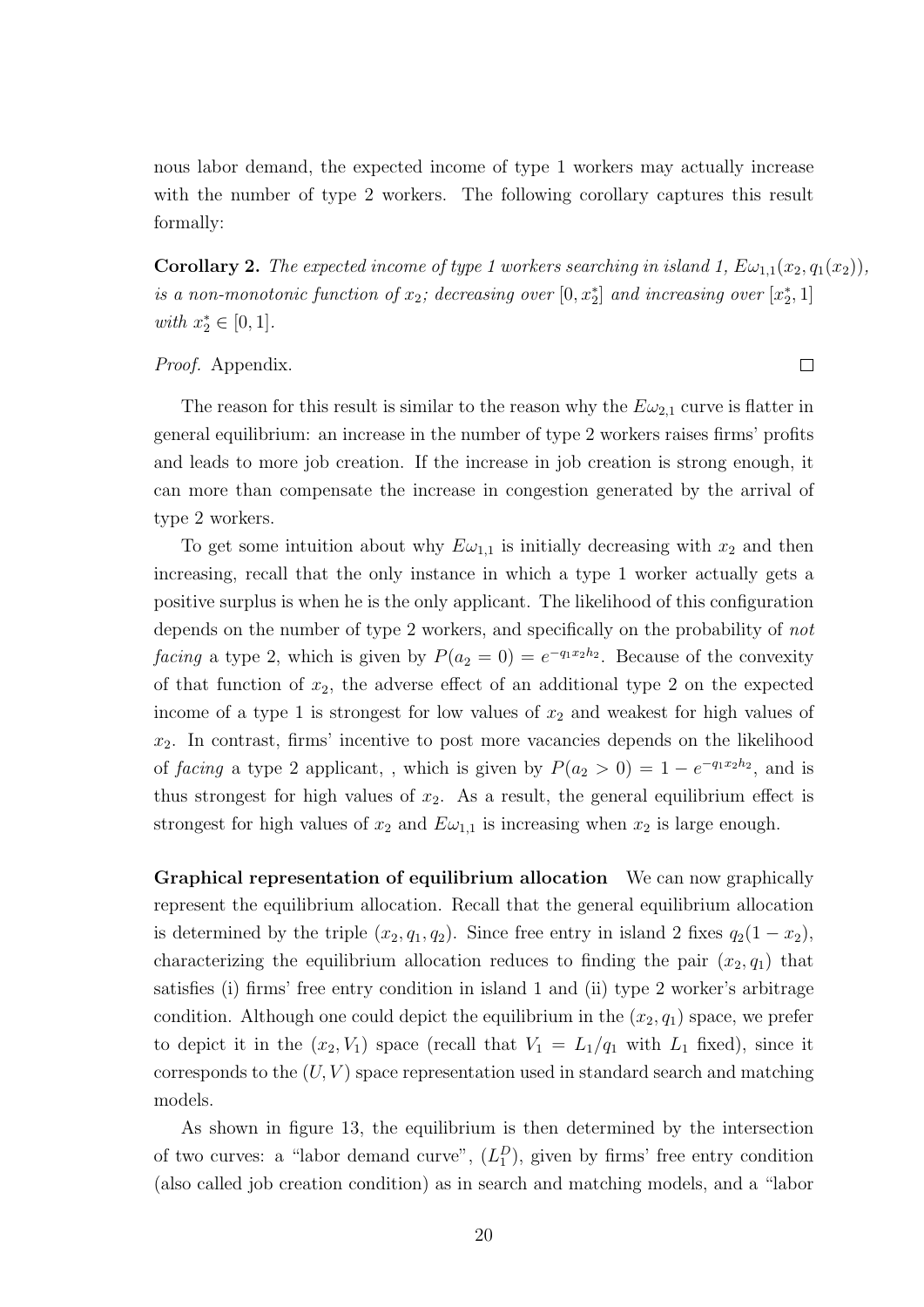supply curve",  $(L^S)$ , characterizing the number of type 2 workers in island 1 and given by the arbitrage condition of type 2 workers between islands 1 and 2.

The labor demand curve is upward sloping and non-linear. To understand the shape of the labor demand curve  $(L_1^D)$ , it is useful to go back to the standard Mortensen-Pissarides (MP) model, in which workers are homogeneous. Recall that the total number of job seekers in island 1 is given by  $L_1(1+x_2h_2)$ . We can thus represent the labor demand curve, or job creation curve, in a similar fashion to MP models by plotting the job creation curve in  $(U, V)$  space. Starting from a world with only type 1 workers and  $x_2 = 0$  (i.e., being to the left of the y-axis in figure 13), all workers are homogeneous and, as in the MP model, increasing the number of type 1 (increasing  $L_1$ ) does not affect the equilibrium queue length  $V_1/L_1$ . As a result, the labor demand curve (dashed blue line) crosses the origin at 0. Now, consider the case where one adds type 2 workers and  $x_2 > 0$ . Because firms generate a higher profit when hiring type 2 workers than when hiring type 1 workers, an increase in  $x_2$  generates a disproportionate increase in the number of firms in island 1, and the equilibrium queue length  $\frac{V_1}{L_1(1+x_2h_2)}$  increases. In other words, the slope of the labor demand curve is initially increasing with  $x_2$ . This portion of the labor demand curve can be seen as capturing a "quality effect": as the share of type 2 workers in island 1 increases, the quality (i.e., skill level) of the average applicant improves, and this leads to a disproportionate increase in job creation. Then, as the number of type 2 workers becomes large relative to the number of type 1, the labor market in island 1 resembles more to more to that of an homogeneous market with only type 2 workers, in which the queue length is independent of the number of type 2 and the slope of  $(L_1^D)$  is again independent of  $x_2$  (dashed red line).

The labor supply curve is capturing how  $x_2$  depends on  $V_1$  and is also upward slopping: the larger the number of job openings, the less competition type 2 workers will face when searching in island 1, and the higher their expected wage. As a result, an increase in  $V_1$  raises the incentive of type 2 to move down to island 1 and increases  $x_2$ . The labor supply curve can be seen as capturing a "pulling" effect, similar to the one discussed in Section 3: when the number of job openings in the lower tech island (island 1) increases, it lowers congestion in island 1, i.e., frees up space in island 1, which "pulls" the higher types down to the lower tech island island.

Comparative statics We consider two comparative statics exercises: (i) an adverse labor demand shock affecting the high productivity island, and (ii) an adverse labor demand shock affecting the low productivity island. We will see that underemployment generates an asymmetry in the effects of the two shocks on the labor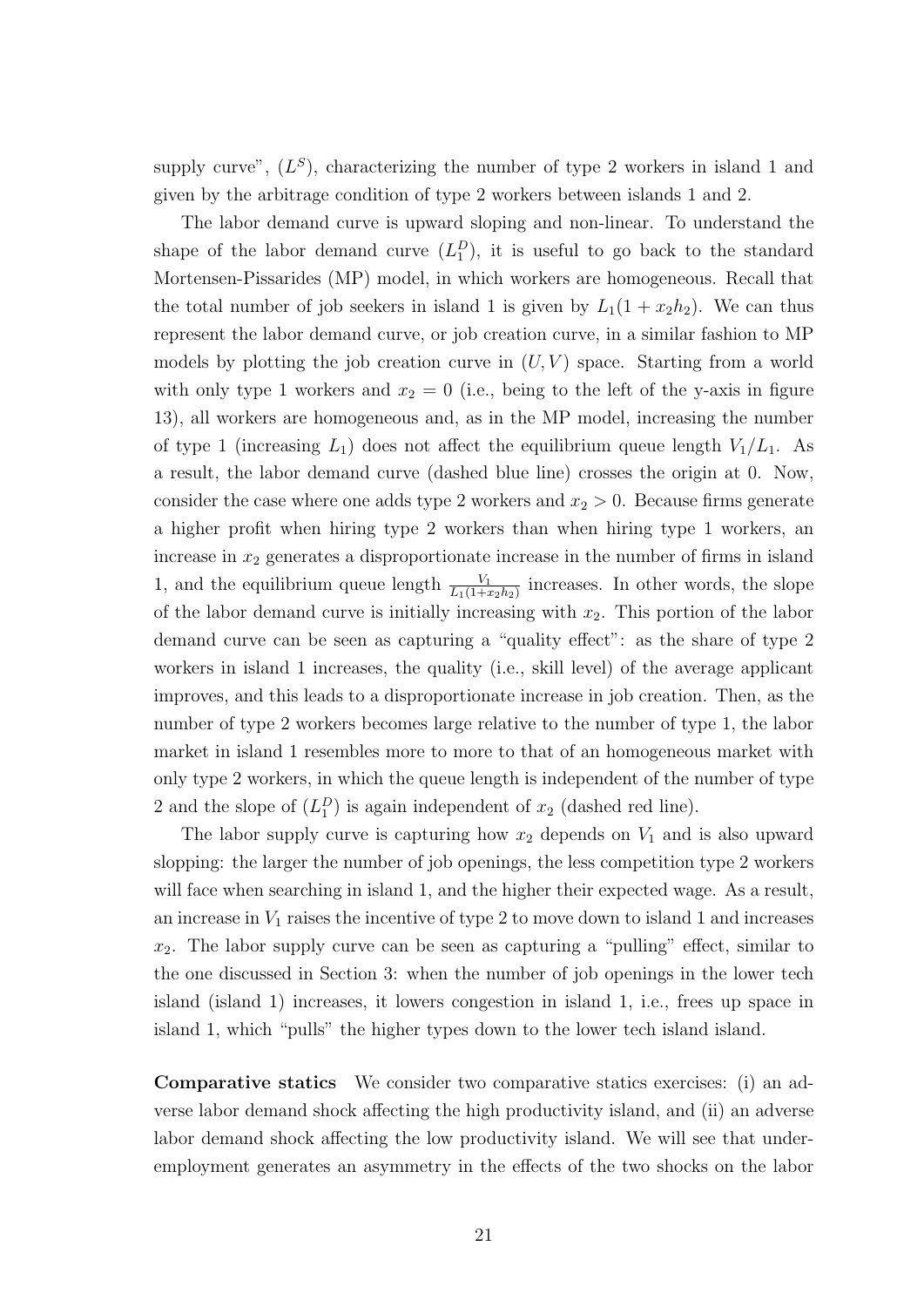markets of the high-skills and the low-skills: While high-skill workers are never affected by shocks hitting the low productivity island, low-skill workers are always affected by shocks hitting the high productivity island. Moreover, we will see that, compared with the partial equilibrium case, general equilibrium effects dampen the effect of a shock in the high productivity island on low-skill workers, but exacerbate the effect of a shock in the low productivity island on low-skill workers. In both cases, the general equilibrium effect comes from the fact that changes in the underemployment rate of high-skill workers affect the quality of the average applicant and thus firms' job creation decision.

First, similarly to the comparative statics exercise in partial equilibrium, we now consider an adverse labor demand shock affecting the high productivity island, i.e., an increase in the vacancy posting cost  $c_2$ . As shown in the left panel of Figure 14, an increase in  $c_2$  shifts right the labor supply curve, as type 2 workers have a stronger incentive to look for job opportunities in island 1. If the labor demand curve was exogenously fixed (and thus horizontal) as in the partial equilibrium case, the increase in  $x_2$  would be limited to point B. However, because both the labor demand and labor supply curves are upward slopping, the reduction in the number of type 2 workers present in island 1 reduces job openings, which further reduces the number of type 2 workers in island 1, which in turn leads to a stronger decline in job openings, etc.. This general equilibrium effect leads to point C, in which both job openings and under-employment are higher. Interestingly, while in partial equilibrium, a negative labor demand shock in island 2 unambiguously lowers the expected income of type 1 workers, this is no longer the case in general equilibrium. As we saw in in Figure 12, the trickle down of unemployment can actually be good for low-skill workers: a negative labor demand shock in island 2 can actually increase the income of type 1 workers, thanks to the increased job creation triggered by the improvements in the quality of the applicant pool in island 1.

Although the notion that unemployment may trickle-down to the lower layers suggests that under-employment would exacerbate inequality, this comparative statics exercise shows that this is not necessarily the case in general equilibrium. Because an increase in the number of high-skill workers in low-technology islands raises the average quality (i.e., productivity) of the unemployment pool, under-employment stimulates job creation, which indirectly benefits low-skill workers. As a result, a negative labor demand shock in the high-technology sector can actually lower wage inequality between high-skill and low-skill workers.

Finally, note that the partial/general equilibrium distinction can be interpreted as a short-run/long-run distinction. In the short-run, firms cannot respond to the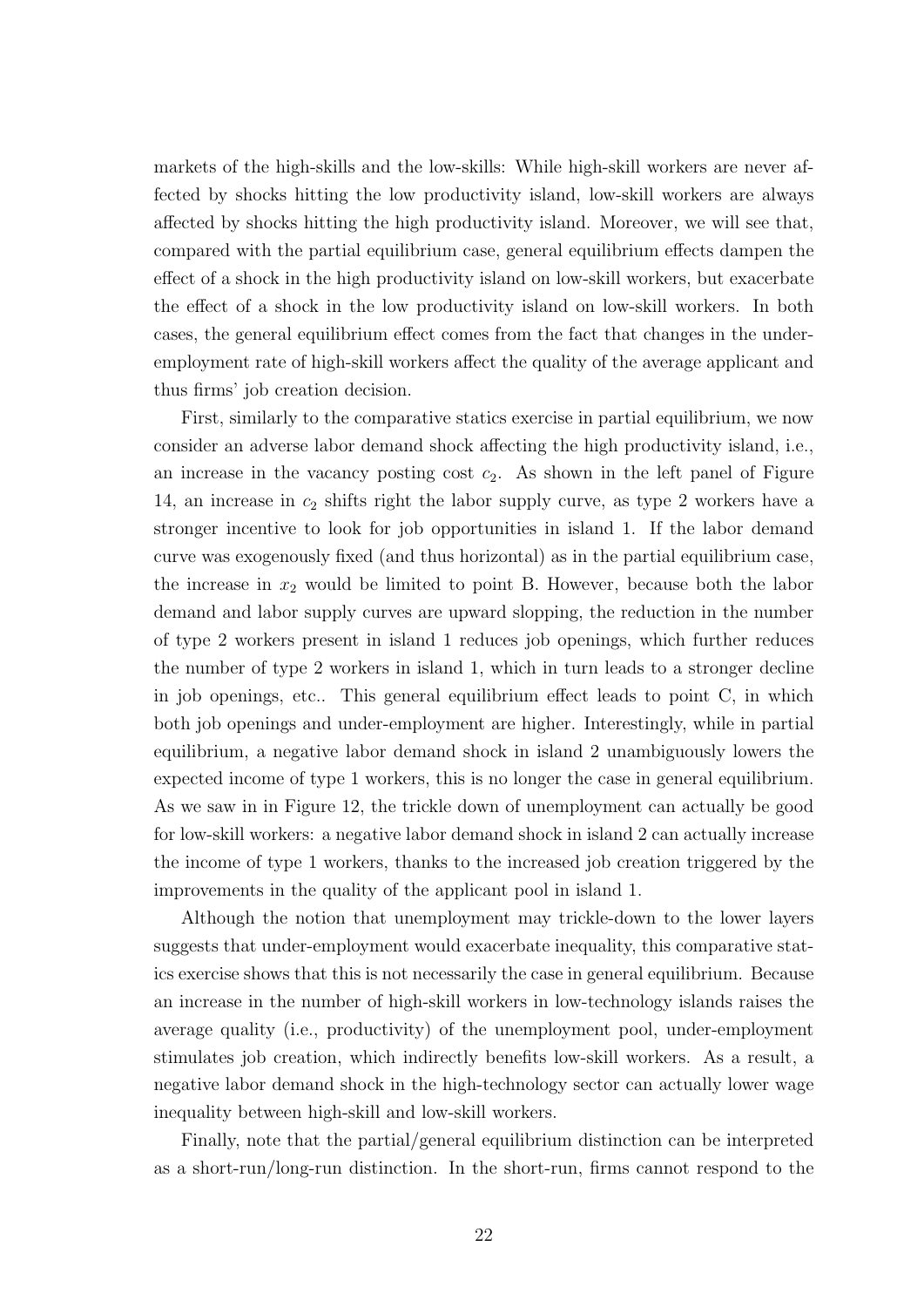quality and size of the unemployment pool. As a result, immediately after an adverse labor demand shock, the descent of high-skill workers to low productivity islands hurts low-skill workers and increases wage inequality. However, in the long-run, firms react to the presence of higher-skill workers by posting more vacancies, and that may ultimately benefit low-skill workers. Naturally, depending on the time needed to reach this long-run equilibrium, the cost of business fluctuations may still be born disproportionately by low-skill workers.

Second, we consider an adverse labor demand shock in island 1, i.e., an increase in  $c_1$  shifts down the labor demand curve (right panel, Figure 14). If the labor demand curve was exogenously fixed (and thus horizontal) as in the partial equilibrium case, the drop in job openings would be limited to point B. However, because both the labor demand and labor supply curves are upward sloping, the reduction in job openings reduces the number of type 2 workers present in island 1. This in turn leads to a stronger decline in job openings, which further reduces the number of type 2 workers in island 1, etc.. This general equilibrium effect leads to point C, in which both job openings and under-employment are lower than in the partial equilibrium outcome B. In other words, the adverse consequence of a negative labor demand shock in island 1 on type 1 workers is magnified by the deterioration in the average quality of the pool of applicant, and type 1 workers suffer a larger drop in income. Finally, note that despite movements in  $x_2$ , the income of type 2 workers was never affected and  $E\omega_{2,2}$  remained constant.

# 3.2 Endogenous firm entry with  $N = 3$ : three worker types and three firm types

The equilibrium with three types of workers and firms is characterized by the following Proposition:

**Proposition 4.** With  $N = 3$ , there is a unique equilibrium allocation satisfying

- The arbitrage conditions characterizing the allocation of workers
	- Type 3 workers are indifferent between islands 2 and 3, and  $x_3$ , the share of type 3 workers searching in island 2, is given by the arbitrage condition

$$
A(x_3, x_2, q_2) = -E\omega_{3,3} + E\omega_{3,2}(x_3, x_2, q_2) = 0
$$

• Type 2 workers are indifferent between islands 1 and 2, and  $x_2$ , the share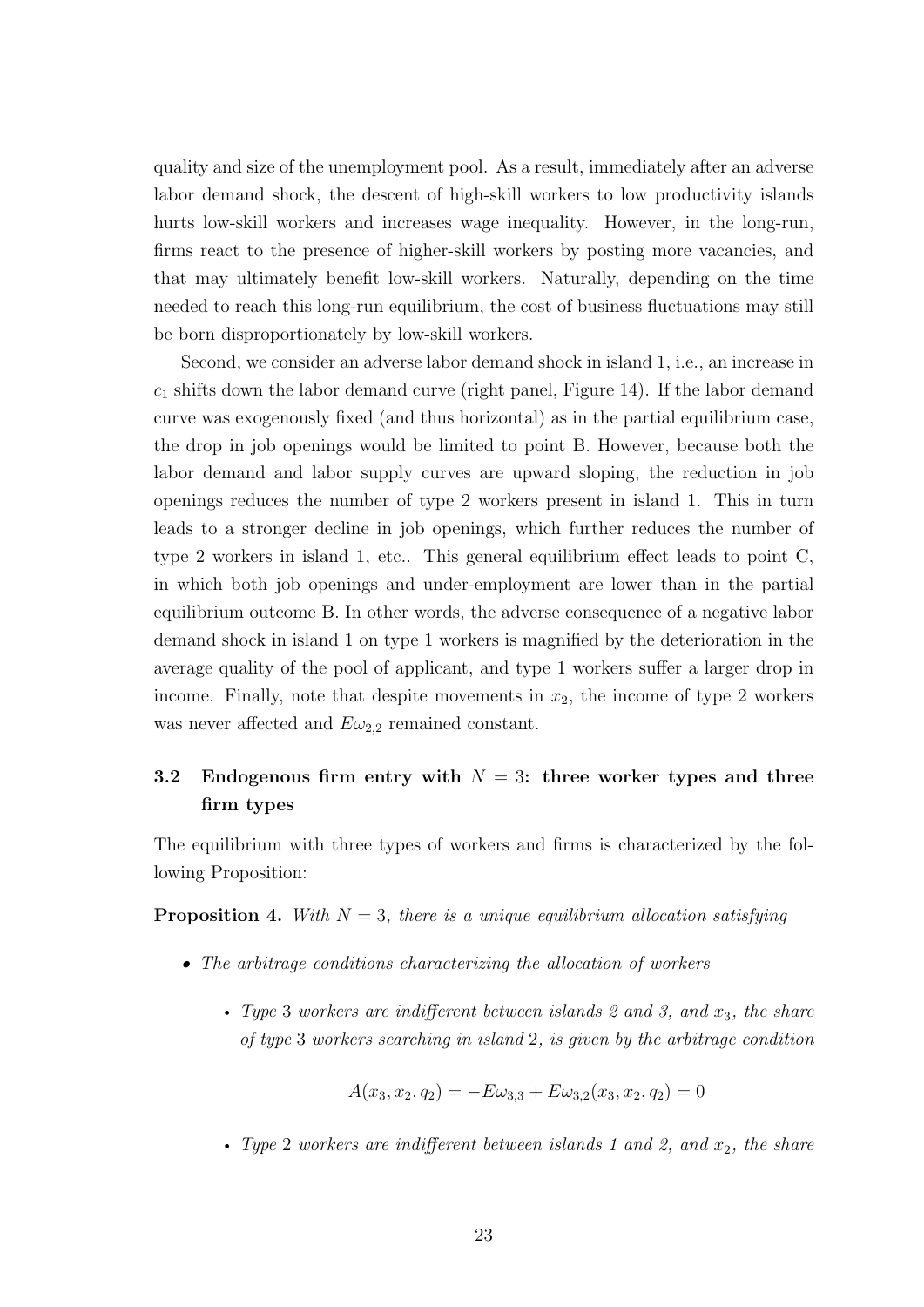of type 2 workers searching in island 1, is given by the arbitrage condition

$$
A(x_3, x_2, q_2, q_1) = -E\omega_{2,2}(x_3, x_2, q_2) + E\omega_{2,1}(x_2, q_1) = 0
$$

- Type 1 workers only look for jobs in island 1:  $x_1 = 0$ .
- Firms' free entry conditions (market clearing) in islands 1, 2 and 3

$$
\begin{cases} \pi_1(x_2, q_1) = c_1 \\ \pi_2(x_3, x_2, q_2) = c_2 \\ \pi_3(x_3, q_3) = c_3 \end{cases}
$$

Proof. Appendix.

The general equilibrium allocation with  $N = 3$  is thus the vector  $(x_3, x_2, q_3, q_2, q_1)$ determined by firms' free entry conditions in islands 1, 2 and 3, and the arbitrage equations for type 2 and type 3 workers.

# 4 Constrained optimal allocation

We now consider the efficiency property of the decentralized allocation. We study the problem of a planner who can only allocate workers across islands in order to maximize total output (net of the cost of posting vacancies), while taking into account firms' free entry condition. Importantly, the planner is constrained by the existence of coordination frictions in each island and by the impossibility for firms to commit to a posted wage.

We first consider the  $N = 2$  case, and then study the effect of interactions across islands in the more general  $N = 3$  case.

# 4.1 Efficiency with  $N = 2$ : two worker types and two firm types

The following proposition states the decentralized allocation is, in general, not efficient, and that there is too much under-employment.

**Proposition 5.** When  $N = 2$ , the constrained optimal allocation  $(x_2^*, q_1^*)$  is characterized by the firms' free entry conditions in islands 1 and 2, and

$$
A(x_2^*, q_1^*) = -E\omega_{2,2} + E\omega_{2,1}
$$
  
=  $(1 - \beta) h_2 q_1^* \phi_1^2 p_1 e^{-q_1^* (2x_2^* h_2 + 1)} (p_2 - p_1) \frac{1}{\frac{\partial \pi_1(x_2^*, q_1^*)}{\partial q_1}}$  (1)  
 $\geq 0$ 

 $\Box$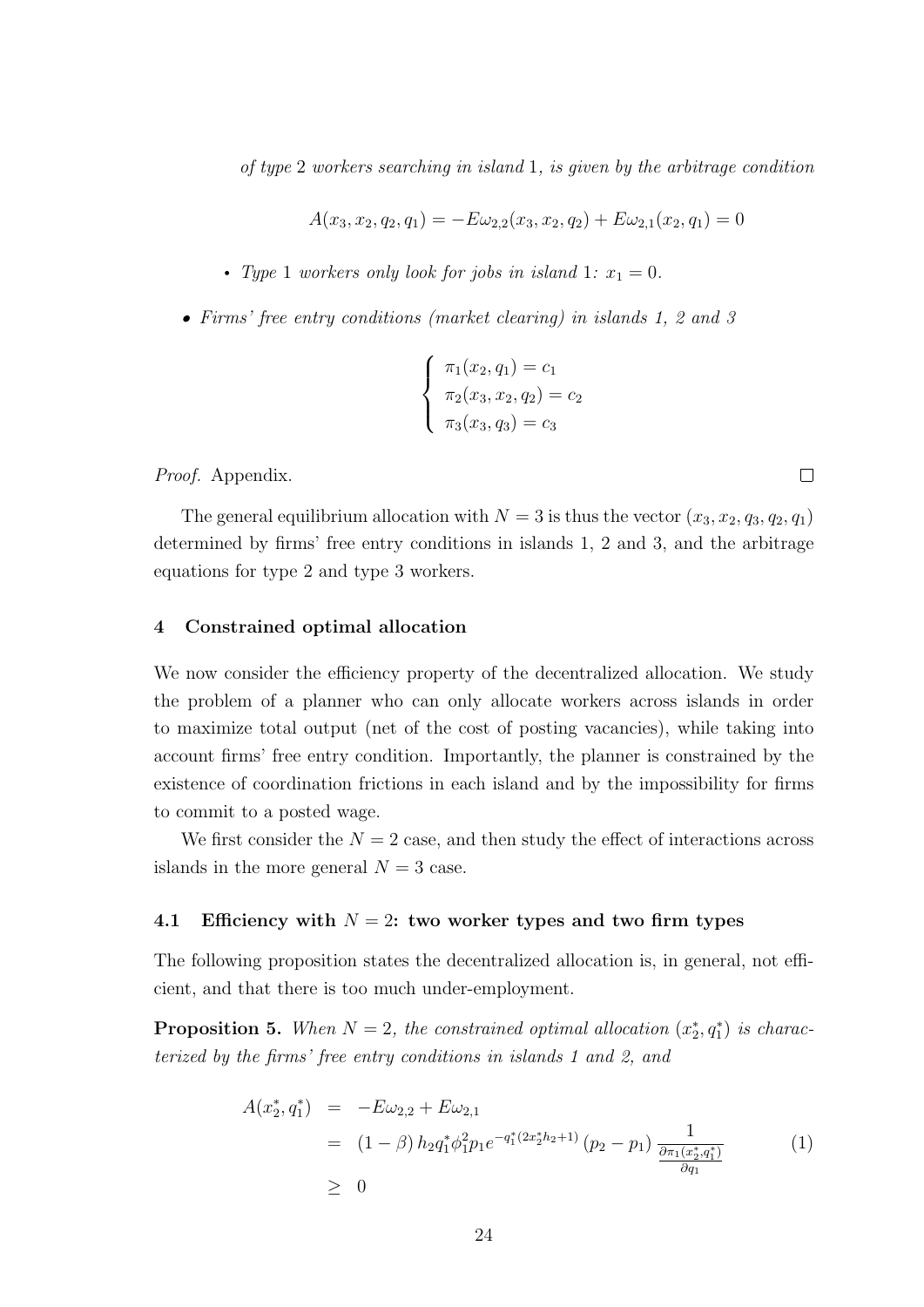with the expression for  $\frac{\partial \pi_1(x_2,q_1)}{\partial q_1} > 0$  given in the appendix.

If  $\beta < 1$  and  $p_2 - p_1 > 0$ , the decentralized allocation  $(x_2, q_1)$  is inefficient and has too much under-employment:  $x_2 > x_2^*$ .

Proof. See appendix.

Contrasting the decentralized and centralized allocations To better understand the externalities present in this economy, it is useful to contrast the worker's problem and the planner's problem. Type 2 workers allocate themselves between islands 1 and 2 up until

$$
E\omega_{2,2} = E\omega_{2,1}.\tag{2}
$$

In contrast, the planner wishes to allocate workers in order to maximize total output, while satisfying firms' zero profit condition. With free entry, we have  $\pi = y - \omega = c$ so that maximizing total output is identical to maximizing the total wage bill  $\Omega$ . The planner's problem is thus to maximize the wage bill while satisfying firms' free entry conditions

$$
\begin{cases}\n\max_{x_2} \Omega & (3) \\
\Omega = (1 - x_2) h_2 E \omega_{2,2} + h_2 x_2 E \omega_{2,1}(x_2, q_1(x_2)) + E \omega_{1,1}(x_2, q_1(x_2))\n\end{cases}
$$

with  $q_1(x_2)$  is given by fims' free entry condition in island 1:  $\pi_1(x_2, q_1(x_2)) = c_1$ .

Finally, note that we omitted one externality in our discussion: since type 2 workers do not internalize how their descent affects  $E\omega_{2,2}$ , the wage of high-skill workers who remained in the high-skill island, the marginal high-skill applicant should also exert an externality on  $E\omega_{2,2}$ . This externality has no consequence however, because  $E\omega_{2,2}$  is constant thanks to general equilibrium effects. Indeed, and implicit in the planner's  $problem(3)$ , we used the fact that the free entry condition in island 2 ensures that  $E\omega_{2,2}$  is constant and independent of  $x_2$  and  $q_1$ .

Contrasting  $(2)$  with  $(3)$ , we can see that type 2 individuals are solving the planner's problem treating  $E\omega_{2,1}(x_2, q_1(x_2))$  and  $E\omega_{1,1}(x_2, q_1(x_2))$  as independent of  $x_2$ . In other words, type 2 workers do not internalize how their descent affect the wages of other workers, i.e., how an increase in  $x_2$ , the fraction of type 2 workers in island 1, affects (i) competition between types, (ii) competition across types, and (iii) job creation in island 1.

1. directly affects the wage of type 2 workers  $E\omega_{2,1}(x_2,.)$ : a higher share of type 2 workers raises competition between type 2 workers, which lowers the expected wage  $E\omega_{2,1}$ . This is a (negative) within-type externality.

 $\Box$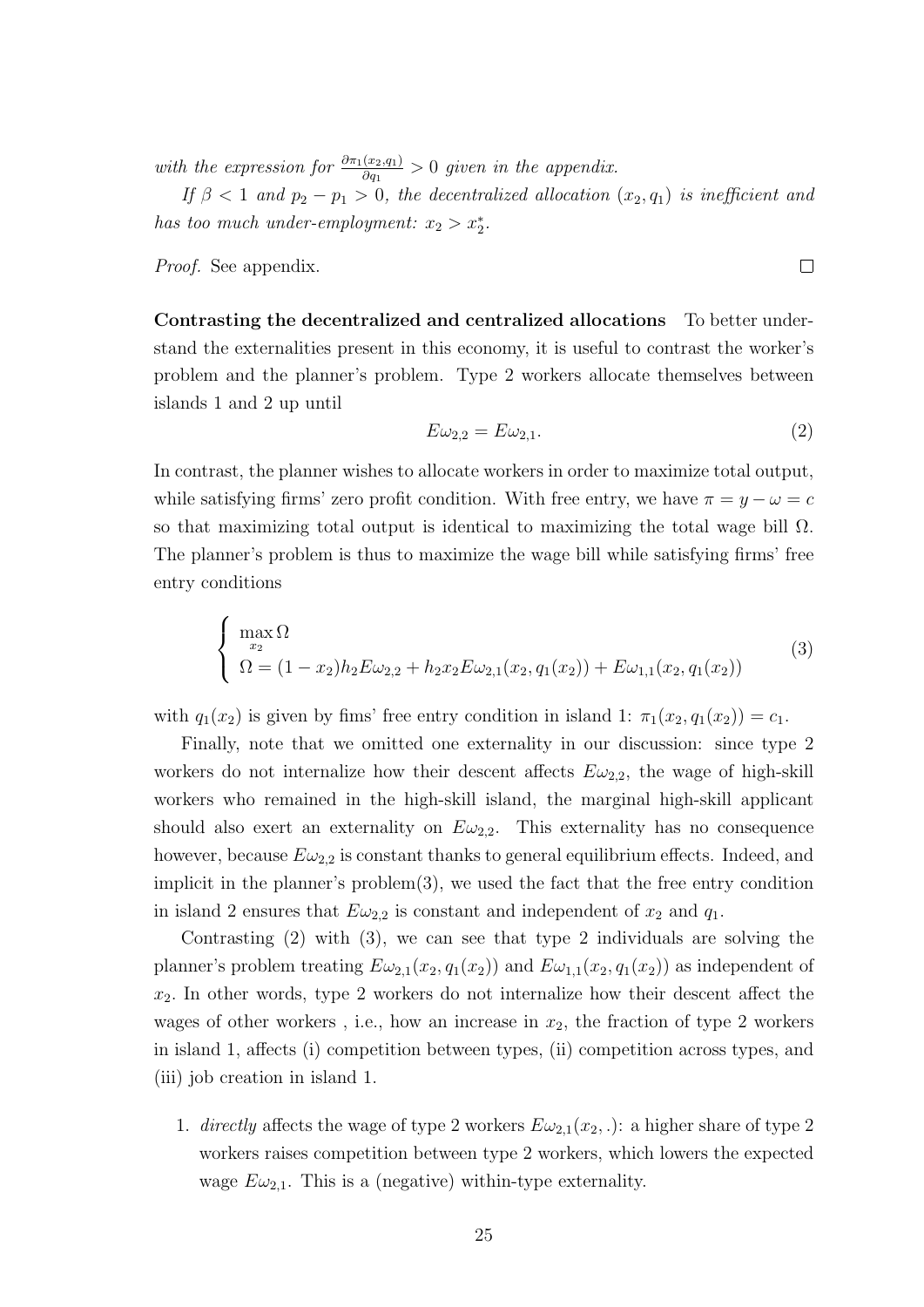- 2. directly affects the wage of type 1 workers  $E\omega_{1,1}(x_2,.)$ : a higher share of type 2 workers raises the quality of the competition faced by type 1 workers, which lowers  $E\omega_{1,1}$ , the expected wage of type 1 workers. This is a (negative) acrosstype externality.
- 3. *indirectly* affects wages through firms' job creation condition:  $E\omega_{2,1}(. , q_1(x_2))$ and  $E\omega_{1,1}(. , q_1(x_2))$ : a higher share of type 2 workers raises firm's profit, which leads through the no-profit condition to more job openings, and thus to higher wages for both type 1 and type 2. We label this (positive) externality a job creation externality.

#### Intuition: the ranking externality

To get some intuition about the (in)efficiency property of the decentralized allocation, the efficiency discussion can be summarized in terms of one single externality, that we label a ranking externality.

The key element behind the ranking externality is the fact that high-skill workers and low-skill workers face *different* labor markets in the *same* island: with nonrandom hiring, a high-skill worker always gets the job when in competition with a low-skill worker, because he is ranked first. As a result, a high-skill worker's decision to move down the occupation ladder are motivated by different factors than those determining the labor market prospect of low-skill workers. Consider for instance a labor market with many low-skill workers but no high-skill worker. In that case, high-skill and low-skill face completely opposite labor market prospects: the market is very congested (and unattractive) for low-skill workers, but it is very attractive for high-skill workers, because they face no competition.

Since the gain from moving down the ladder for a high-skill is strongly disconnected from the loss inflicted on the other workers, the decision to move down the ladder is disconnected from the loss inflicted on the other workers, and the ranking externality can be large. The magnitude of the ranking externality depends on how a marginal high-skill applicant differs from the average applicant in the low-productivity island. The externality is strongest (as in our example) when the marginal high-skill applicant is most different from the average applicant, i.e., most "unique".

To see this more formally, we can contrast (2) with (3). The decentralized allocation is efficient if and only if

$$
\frac{d\Omega_1}{dx_2} \equiv \frac{dE\omega_{1,1}(x_2, q_1(x_2))}{dx_2} + x_2 h_2 \frac{dE\omega_{2,1}(x_2, q_1(x_2))}{dx_2} = 0.
$$
\n(4)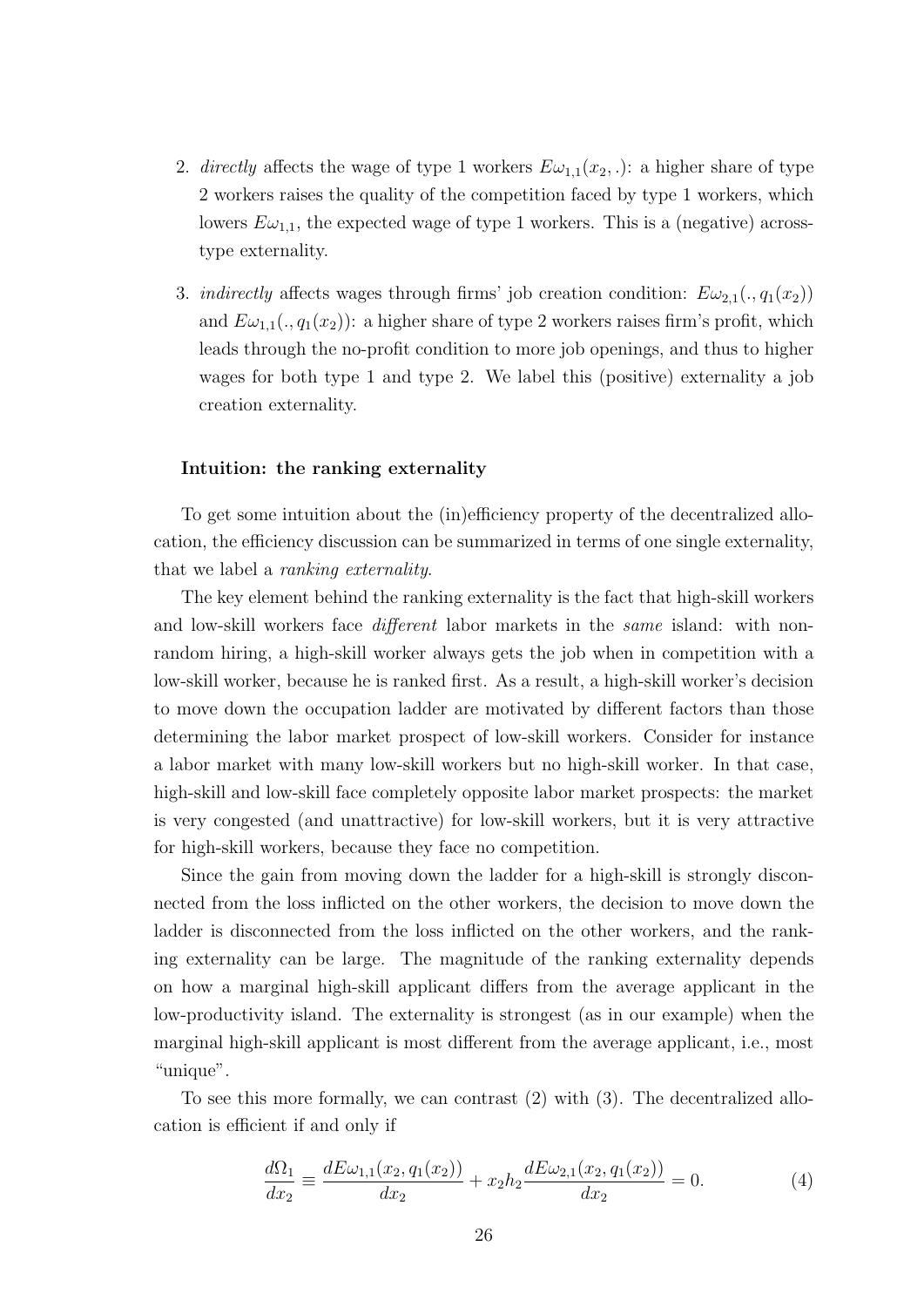Expression  $\frac{d\Omega_1}{dx_2}$  captures the ranking externality, i.e., the effect of a marginal highskill worker searching in the low-tech island on the labor markets of (i) low-skill workers  $\left(\frac{dE\omega_{1,1}}{dx_2}\right)$  and (ii) high-skill workers  $\left(x_2h_2\frac{dE\omega_{2,1}}{dx_2}\right)$  $\frac{E\omega_{2,1}}{dx_2}$ ) weighted by their relative population shares. In essence, it captures the congestion externalities net of the compensating effect of the job creation externality.

Using the expression for  $\frac{d\Omega_1}{dx_2}$ , one can visualize in figure 15 how the externality evolves with the presence of high-skill workers in the low-tech island. Starting from a world with no high-skill workers in the low-tech island  $(x_2 = 0)$ , the presence of one high-skill worker imposes a large cost to low-skill workers: since a high-skill is systematically ranked above competing low-skill applicants, the high-skill applicant systematically gets the job when in competition with a lower-skill applicant, and the labor market of the low skills deteriorates sharply  $\left(\frac{dE\omega_{1,1}}{dx_2}\right) < 0$ .

As the number of high-skill workers increases, high-skill workers become less unique and the high-skills start competing against each other for their premium over the low-skills. As each high-skill worker becomes less unique, his wage premium over an average applicant deteriorates, and the ranking externality, which stems from the difference between a marginal high-skill and the average worker in island 1, becomes less strong.<sup>14</sup>

As  $x_2$  increases further, the job creation externality becomes stronger (because firms are more likely to face a high-skill applicant) and compensates the increased congestion in the labor market. In fact, the income of low-skill workers starts increasing for  $x_2$  large enough. However, this cannot compensate the increased congestion between the high-skill workers, and the ranking externality remains negative.<sup>15</sup> Intuitively, job creation can never fully compensate the congestion externality, because, while firms' profits increase with the number of high-skill workers, the presence of low-skill workers limits the increase in profits, because firms always face a non-zero probability of receiving just one application from a low-skill applicant and then ending up with a low-skill worker and low profit.

In fact, it is only when the number of high-skills becomes arbitrarily large com-

<sup>&</sup>lt;sup>14</sup>Note also that as  $x_2$  increases, a marginal high-skill applicant hurts relatively less the lowskills. Indeed, the only case making  $E\omega_{1,1}$  positive is the case where the low-skill worker is the only applicant. The likelihood of this configuration (from the perspective of a type 1 worker) is  $P(a_2 = 0) = e^{-q_1 x_2 h_2}$ , which decreases less and less fast as  $x_2$  increases. As a result, a marginal type 2 has a smaller and smaller effect on the labor market of type 1 workers.

<sup>&</sup>lt;sup>15</sup>Intuitively, the job creation externality works for both types, but it makes only  $E\omega_{1,1}$  increasing (and not  $E\omega_{2,1}$ ) because  $E\omega_{1,1}$  is already at a very low level compared to  $E\omega_{2,1}$ . While the only case making  $E\omega_{1,1}$  positive is the case where the low-skill worker is the only applicant to a job, a high-skill worker earns a wage premium, (in part) because he systematically gets the job when in competition with a lower-skill. This case becomes less likely as  $x_2$  increases, which lowers the  $E\omega_{2,1}$  and prevents job creation from making  $E\omega_{2,1}$  increasing.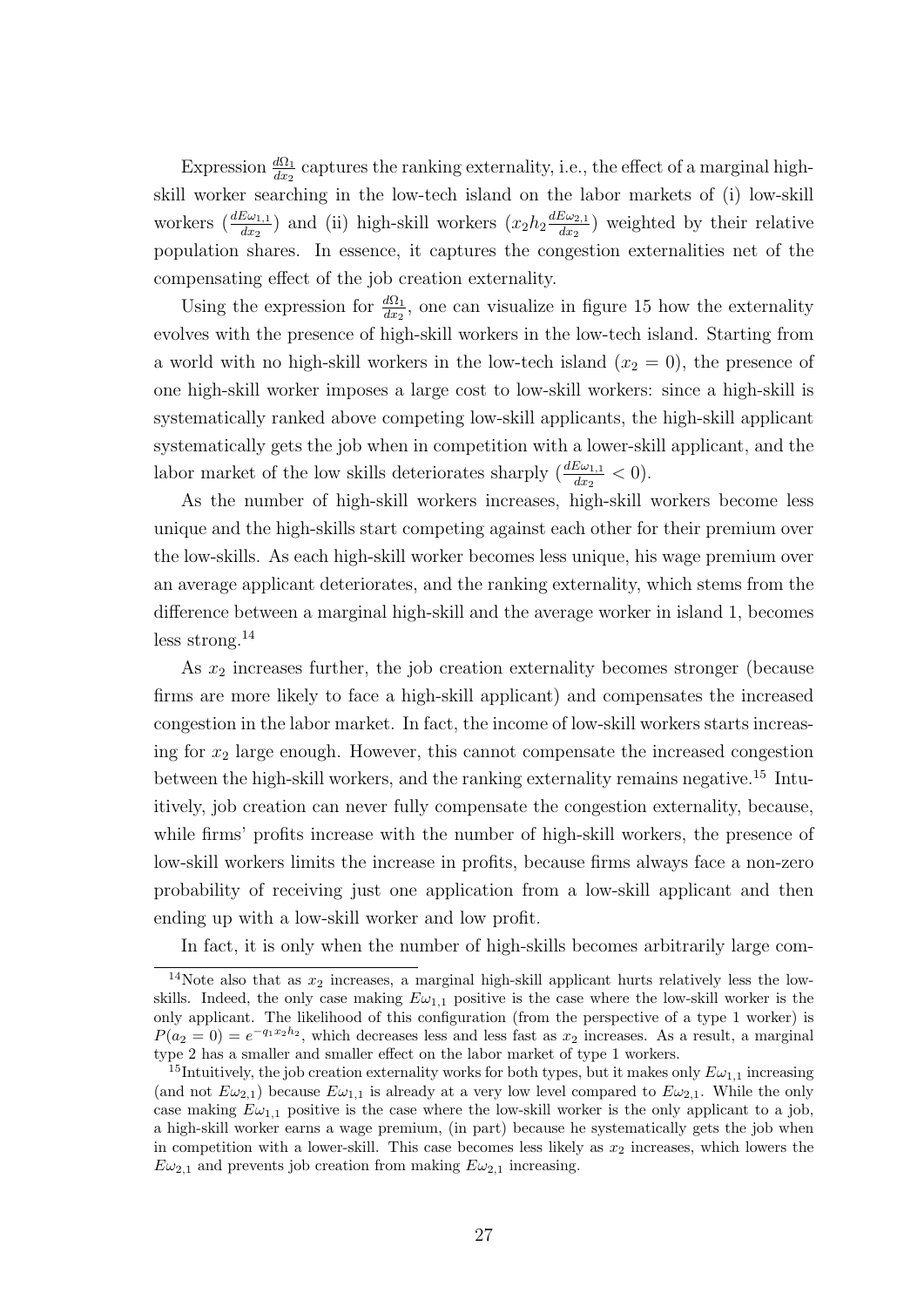pared to the number of low-skills, that job creation exactly compensates the increased congestion. Specifically, as  $x_2h_2$  increases further and becomes arbitrary large (if  $h_2$  is arbitrary large), the labor market in the low-tech island resembles that of an homogeneous labor market with only high skill workers, and as in search models with homogeneous labor, the marginal high-skill applicant has no effect on the equilibrium queue length (as we describe in more detail below) and  $\frac{d\Omega_1}{dx_2} \to 0$ , i.e., the ranking externality converges to zero. Intuitively, with  $x_2h_2$  large, the marginal high-skill applicant is identical to the average unemployed in the low-productivity island, and the ranking externality is nil.

This intuition for why  $\frac{d\Omega_1}{dx_2} \to 0$  when island 1 is mainly populated by (homogeneous) high-skill workers also explains why type 2 workers exert no externality on workers in island 2. In that (homogeneous) island, the marginal high-skill applicant is always identical to the average unemployed, and the ranking externality is always nil.

# 4.2 Conditions for Efficiency of the Decentralized allocation

The decentralized allocation can be efficient when (4) is verified. We now discuss two cases that ensure efficiency by getting rid of the ranking externality.

Homogeneous workers A first and trivial case which satisfies (4) is when workers are homogeneous  $(p_2 = p_1)$ . According to Proposition 4, it implies  $A(x_2, q_1) = 0$ , and the centralized and decentralized allocations coincide.

When workers are homogeneous, as in the standard Mortensen-Pissarides model, the number of job seekers has no effect on the ratio of job openings to job seekers: the firm responds to the addition of one more worker by creating one more vacancy.<sup>16</sup> As a result, positive and negative externalities exactly cancel out for each type: the congestion generated by the addition of one more worker is exactly compensated by the posting of more vacancy such as to keep the equilibrium queue length unchanged. Mathematically, we have

$$
\begin{cases} \frac{dE\omega_{2,1}(x_2,q_1(x_2))}{dx_2} = 0\\ \frac{dE\omega_{1,1}(x_2,q_1(x_2))}{dx_2} = 0 \end{cases}
$$

so that (4) is satisfied and the decentralized allocation is efficient.

<sup>&</sup>lt;sup>16</sup>Mathematically, it is easy to see that, when  $p_1 = p_2$ , the free entry condition  $(\pi_1 = c_1)$  pins down  $q_1(1 + x_2h_2)$ , the queue length (the job seekers to job openings ratio) in island 1. As a result, a higher share of type 2 workers is exactly compensated by more job openings.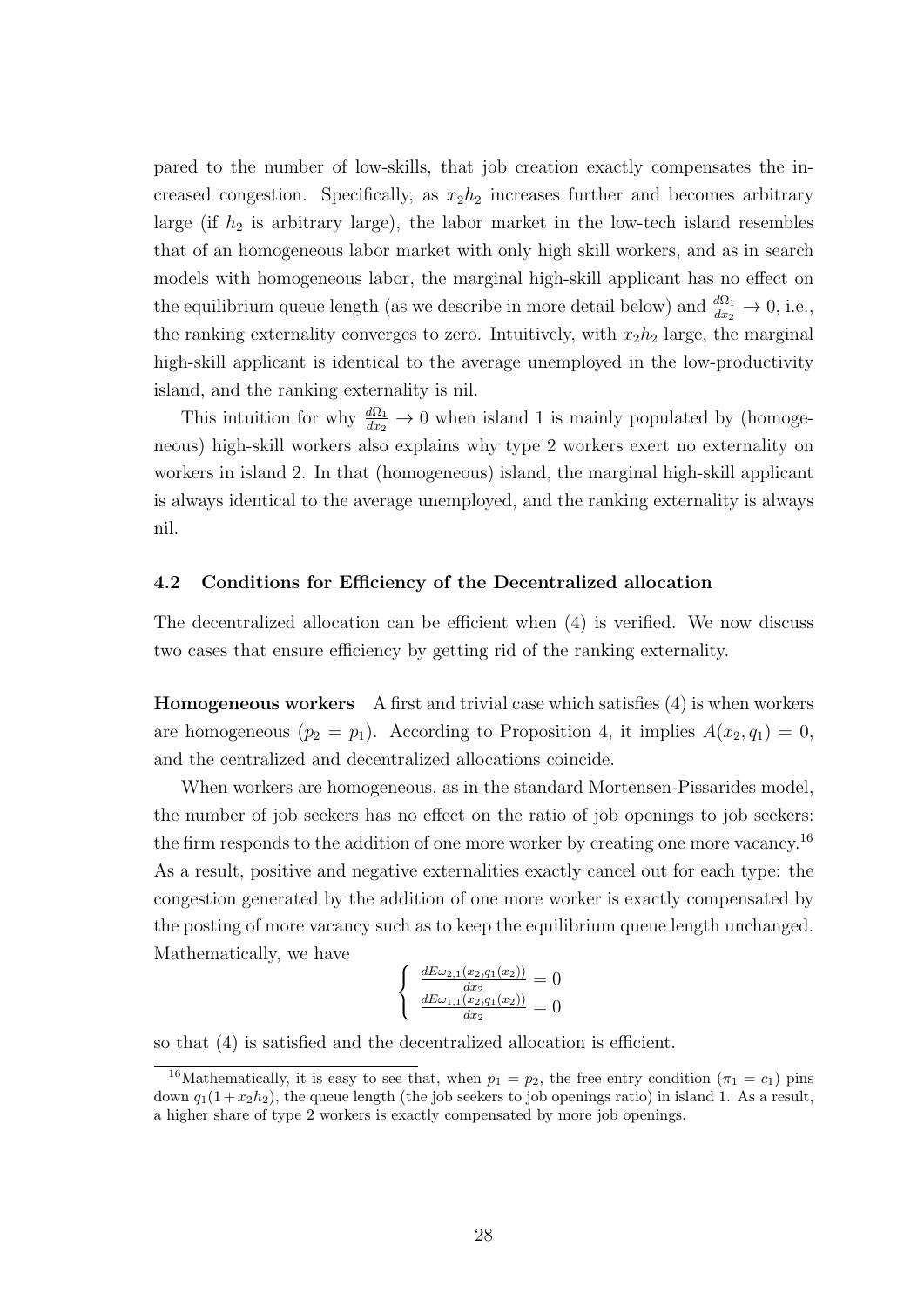**Bargaining parameter:**  $\beta = 1$  According to Proposition 4, giving all the bargaining power to the worker when a worker and a firm negotiate how to share the surplus, i.e., a bargaining parameter  $\beta = 1$ , ensures  $A(x_2, q_1) = 0$ , and the centralized and decentralized allocations coincide.

Intuitively, the equilibrium is efficient with  $\beta = 1$  because a high-skill worker always receives his expected marginal product, no matter whether he is searching in the high-tech or in the low-tech island. Consider a high-skill worker applying for a job. When he is not the most productive applicant (i.e., in competition with another high-skill), his marginal product is zero, as he brings nothing to the match. When he is the most productive applicant, he has a positive marginal product, equal to the gap between his productivity and the productivity of the second best applicant, or to the gap between his productivity and the firm's option of remaining vacant, whichever is smaller. With  $\beta = 1$ , this is exactly the wage he would get. Thus, despite the incomplete markets created by search frictions, the decentralized allocation is constrained efficient.

#### 4.3 Efficiency with  $N = 3$ : three worker types and three firm types

The following proposition states that the decentralized allocation is generally also inefficient when  $N = 3$ . In the constrained allocation, there is less under-employment of type 2 workers (lower  $x_2$ ) and less under-employment of type 3 workers (lower  $x_2$ ) than in the decentralized allocation.

**Proposition 6.** When  $N = 3$ , the constrained optimal allocation  $(x_2^*, x_3^*, q_1^*, q_2^*, q_3^*)$ does not coincide with the decentralized allocation. It is characterized by the same free entry conditions in islands 1, 2 and 3 but the difference in expected income between two islands for type 3 and type 2 workers is now respectively

$$
A_3(x_2^*, x_3^*, q_1^*, q_2^*, q_3^*) = -E\omega_{3,3} + E\omega_{3,2}
$$
\n
$$
= \frac{(1-\beta)h_3h_2(1-x_2^*)^2q_2^*\phi_2^2p_2e^{-2q_2^*x_3^*h_3-q_2^*(1-x_2^*)}(p_3-p_2)}{\frac{\partial\pi_2(x_3^*, x_2^*, q_2^*)}{\partial q_2}}
$$
\n
$$
\geq 0
$$
\n(5)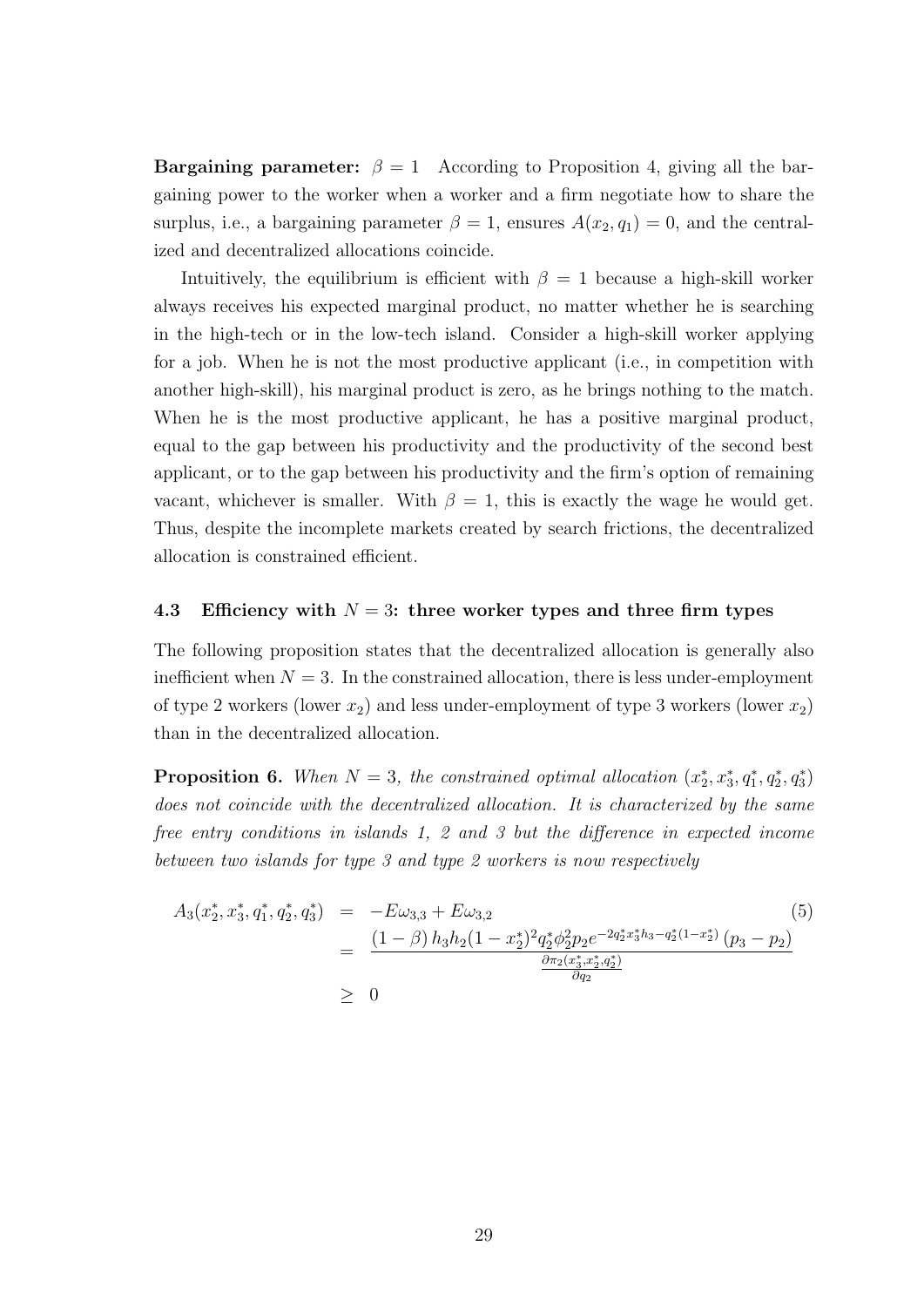$$
A_2(x_2^*, x_3^*, q_1^*, q_2^*) = -E\omega_{2,2} + E\omega_{2,1}
$$
  
\n
$$
= \frac{(1-\beta) h_2 q_1^* \phi_1^2 p_1 e^{-2q_1^* x_2^* h_2 - q_1^*} (p_2 - p_1)}{\frac{\partial \pi_1(x_2^*, q_1^*)}{\partial q_1}}
$$
  
\n
$$
+ \frac{(1-\beta)(1-x_2^*)(p_3 - p_2)\phi_2^2 h_2 p_2 q_2^* x_3^* h_3 e^{-2q_2^* x_3^* h_3 - q_2^* (1-x_2^*)}}{\frac{\partial \pi_2(x_3^*, x_2^*, q_2^*)}{\partial q_2}} (6)
$$

 $\Box$ 

with the expression for  $\frac{\partial \pi_2(x_3, x_2, q_2)}{\partial q_2} > 0$  and  $\frac{\partial \pi_1(x_2, q_1)}{\partial q_1} > 0$  given in the appendix.

Proof. See appendix.

Compared to the  $N = 2$  case, interactions across agents' decision introduces an additional effect. Comparing with  $(1)$  in the N=2 case, we can notice an additional (positive) term in  $A_2$  in the  $N = 3$  case, which brings the constrained allocation further away from the decentralized one. This additional term captures the fact that, when deciding to search in island 1, type 2 workers affect not only the ratio of type 1 to type 2 workers in island 1, which affects the job creation decision of firms in island 1 (as is the  $N = 2$  case), but also the ratio of type 2 to type 3 workers in island 2, which affects the job creation decision of firms in island 2. Overall, too many type 2 workers search in island 1, and this leads to too much job creation in both island 1 and island 2.

## 5 Quantifying the inefficiency

Our model of under-employment makes two key predictions: (i) the decentralized allocation is inefficient and there is too much under-employment, and (ii) underemployment generates an asymmetry in the way high-skill and low-skill workers are affected by labor demand shocks, with high-skill workers being insulated from shocks to low-tech firms, but low-skill workers suffering from shocks to high-tech firms (through the increased number of high-skill workers searching in the low-tech island).

In this section, we seek to test these predictions as well as quantify the magnitude of the inefficiency generated by under-employment. To do so, we rely on our benchmark general equilibrium model with 2 islands.

We first discuss in greater details these two key predictions of our model and propose a simple empirical strategy to test them. We then describe the data, and finally present the empirical results. We find that (i) there is strong support for

and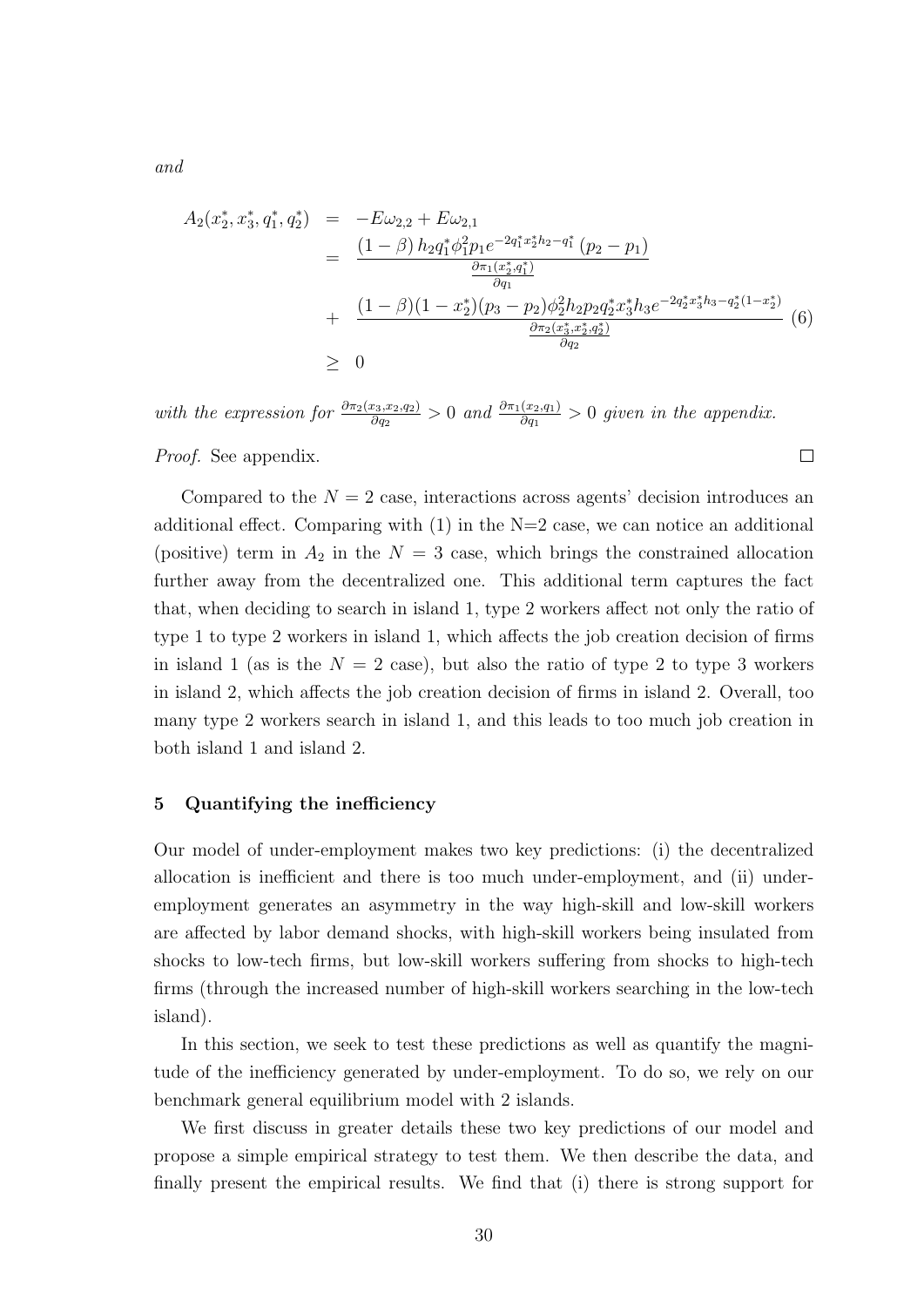asymmetric responses to shocks along the occupational ladder, and (ii) the inefficiency is large: a back-of-the-envelope calculation shows that reducing the extent of under-employment by 15 percent would increase total output by about 5 percent.

#### 5.1 Empirical predictions of the model

In our model, under-employment has a non-symmetric effect across worker-skill groups, and the model makes two specific predictions (i) under-employment generates downward pressures on wages in low-tech firms, and (ii) under-employment does not affect wages in high-tech firms.

More specifically, as shown in Proposition 5, when a type 2 (high-skill) worker decides to search in island 1 (the low-tech island):

1. Workers already in island 2 (the high-tech island) are unaffected and their total income  $(\Omega_2)$  is unchanged:

$$
\frac{d\Omega_2}{dx_2} = (1 - x_2)h_2 \frac{dE\omega_{2,2}(x_2, q_2(x_2))}{dx_2} = 0.
$$
\n(7)

2. Workers already in island 1 are affected, and their total income  $(\Omega_1)$  declines:

$$
\frac{d\Omega_1}{dx_2} = x_2 h_2 \frac{dE\omega_{2,1}(x_2, q_1(x_2))}{dx_2} + \frac{dE\omega_{1,1}(x_2, q_1(x_2))}{dx_2} \le 0.
$$
\n(8)

Importantly, because  $\frac{d\Omega_1}{dx_2}$  is not internalized by high-skill workers when deciding to search in the high-tech or low-tech island,  $\frac{d\Omega_1}{dx_2}$  captures the strength of the ranking externality.<sup>17</sup> Thus, measuring  $\frac{d\Omega_1}{dx_2}$  will allow us to quantifying the magnitude of the inefficiency generated by under-employment.

To test the two predictions (7) and (8), we need to measure  $\frac{dE\omega_{2,2}}{dx_2}$ ,  $\frac{dE\omega_{2,1}}{dx_2}$  $rac{E\omega_{2,1}}{dx_2}$  and  $dE\omega_{2,1}$  $\frac{\partial \omega_{2,1}}{\partial x_2}$ , i.e., we need to measure how a marginal type 2 applicant modifies the expected wages of the other workers.

# 5.2 Empirical strategy

We treat  $c_1$  and  $c_2$  as random variables capturing the labor demand shocks affecting respectively island 1 and island 2. When we test for equation 7 (resp. 8), our aim is to identify variations in  $x_2$  that are exogenous to high-tech wages (resp. lowtech wages). Our theoretical framework provides such variations: A shock on firm entry in the low-tech island (resp. high-tech island), i.e. a change in  $c_1$  (resp.  $c_2$ ),

<sup>&</sup>lt;sup>17</sup>Note that  $\frac{d\Omega_2}{dx_2}$  is also not internalized, but since  $\frac{d\Omega_2}{dx_2}$  is zero, this does not generate any inefficiency.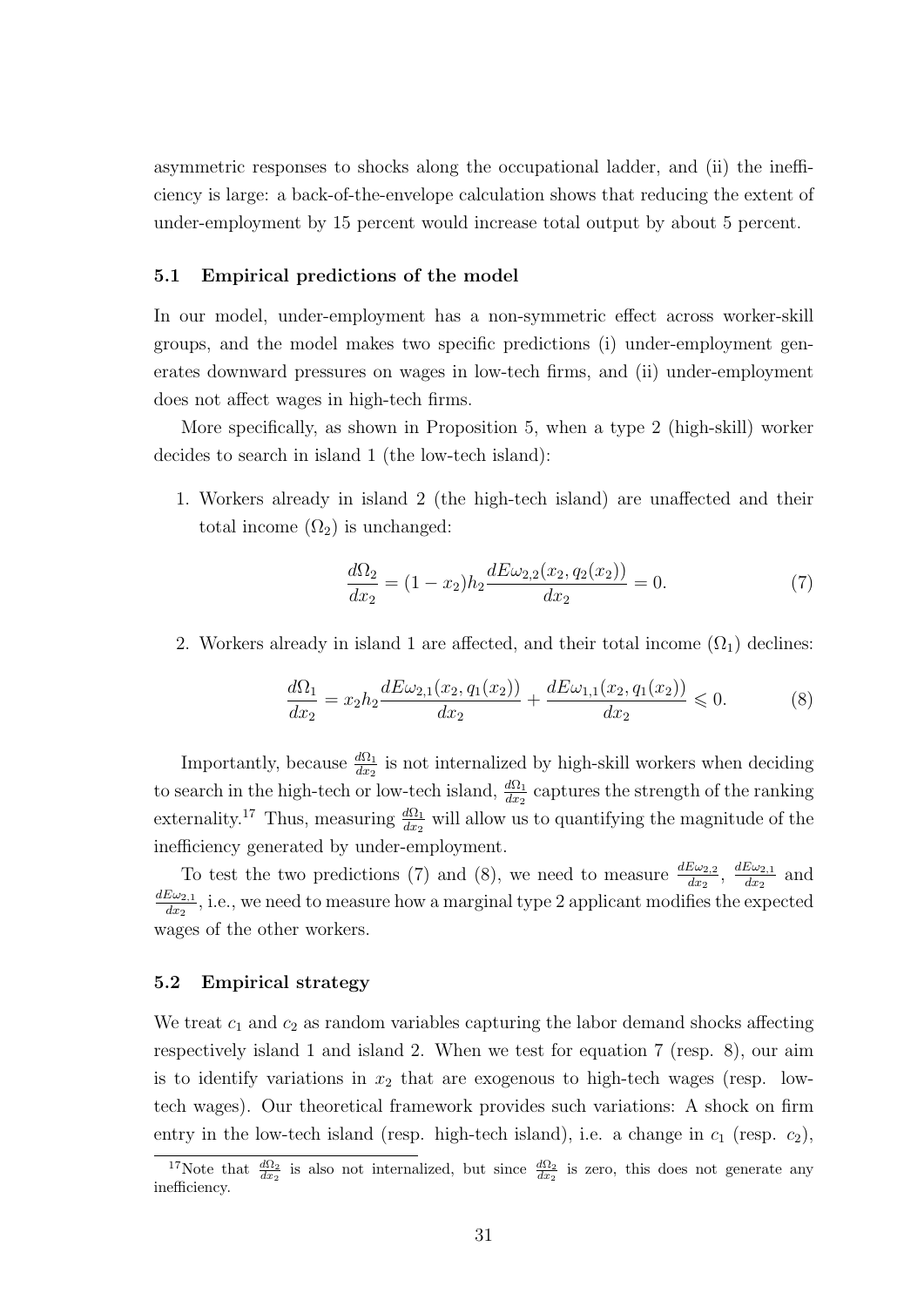modifies high-tech wages (resp. low-tech wages) only through the induced change in under-employment.

However, we cannot observe directly  $c_1$  or  $c_2$ . Instead we observe  $q_1$  and  $q_2$ , the "initial" queue lengths in each island (as defined in Section 2), which depend on job openings in each island. To estimate equation 7 using variations in  $x_2$  orthogonal to high-tech wages, we use variations in  $q_1$  in order to predict  $x_2$ . In our model, a shock on vacancy costs  $c_1$  moves both under-employment  $x_2$  and job openings in the low-tech island  $q_1$ . As such, the variations in  $x_2$  implied by  $q_1$  once we control for  $q_2$  are, in fact, induced by variations in the unobserved underlying cost  $c_1$  and such variations are orthogonal to high-tech wages. To estimate equation 8 using variations in  $x_2$  orthogonal to low-tech wages, we proceed in a similar fashion, but controlling instead for movements in  $q_1$  in order to isolate variations in  $x_2$  driven by variations in  $c_2$ .

Mathematically, we estimate the effect of a marginal type 2 worker searching in island 1 on the wages of the other workers in two stages. As a first stage, we estimate the relation

$$
x_2 = \beta_1 q_1 + \beta_2 q_2 + \varepsilon \tag{s1}
$$

and as a second-stage we test the two predictions (7) and (8) by estimating

$$
\begin{cases}\n\omega_{2,1}\bar{h}_2\bar{x}_2 + \omega_{1,1} = \rho_1\hat{x}_2 + \gamma_1q_1 + \nu \\
\omega_{2,2}(1-\bar{x}_2) = \rho_2\hat{x}_2 + \delta_2q_2 + \mu\n\end{cases}
$$
\n(s2)

with  $\hat{x}_2$  the fitted-value from the first stage (s1),  $\bar{x}_2$  the average share of type 2 searching in island 1 over the sample period,  $\bar{h}_2$  the average ratio of type 2 job seekers to type 1 job seekers over the sample period and  $\omega_{2,1}$ ,  $\omega_{1,1}$  and  $\omega_{2,2}$  the observed wages in islands 1 and 2.<sup>18</sup>

The first equation in (s2) allows us to estimate  $\rho_1$ , the effect of changes in  $x_2$ driven by shocks to  $c_2$  on the wages of job seekers in island  $1$  –a test of prediction  $(8)$ –, and the second equation allows us to estimate  $\rho_2$ , the effect of changes in  $x_2$ driven by shocks to  $c_1$  on the wages of job seekers in island 2–a test of prediction  $(7)-$ 

<sup>18</sup>We can substitute expected wages with observed wages, because observed wages can be written as functions of expected wages:  $\omega_{2,2} = f(E\omega_{2,2}, x_2, q_2(x_2))$ ,  $\omega_{2,1} = g(E\omega_{2,1}, x_2, q_1(x_2))$  and  $\omega_{1,1} = g(E\omega_{1,1}, x_2, q_1(x_2))$  $h(E\omega_{1,1}, x_2, q_1(x_2)).$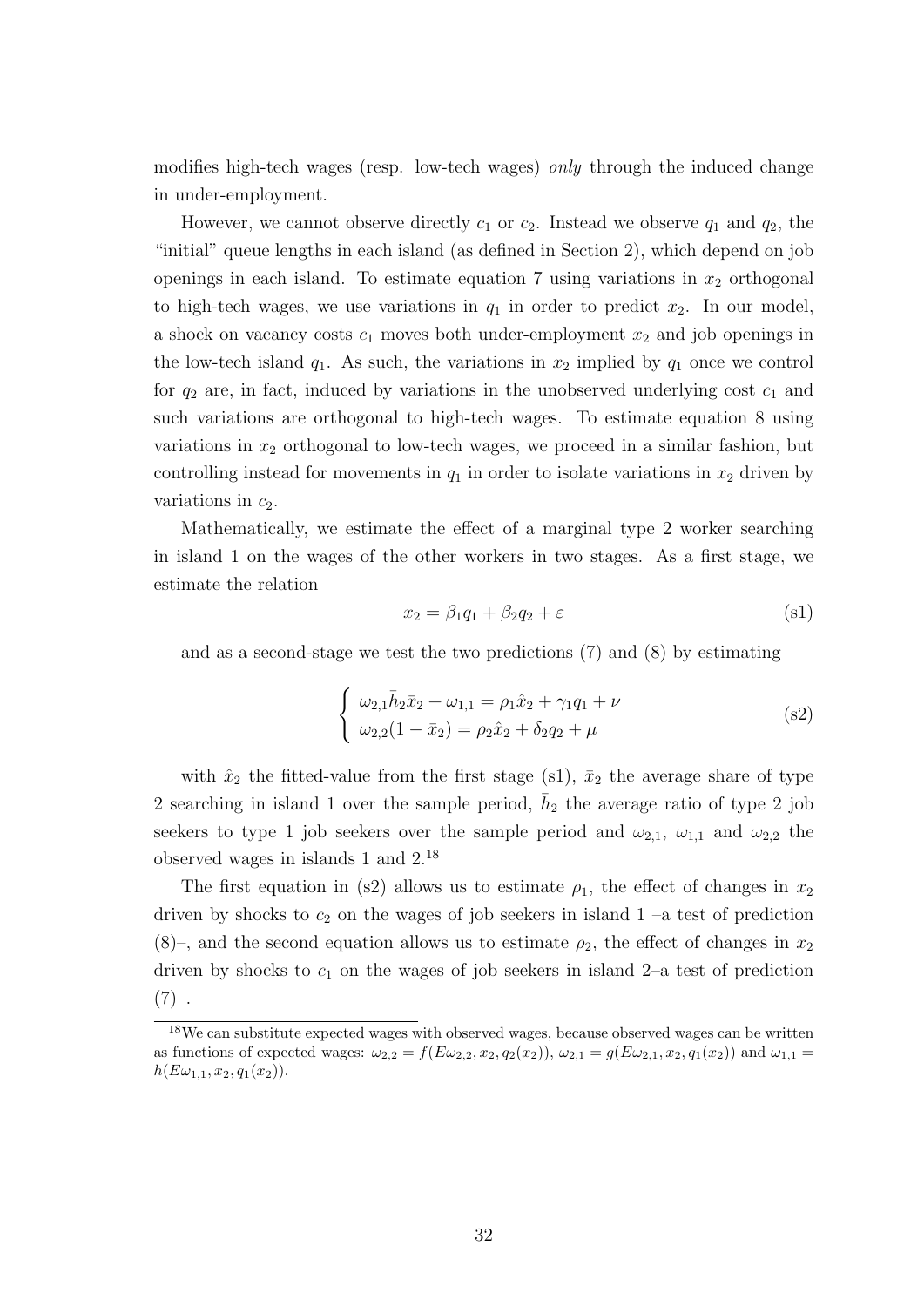#### 5.3 Data construction

We use matched CPS micro data between 1994 and 2008 to observe transitions from unemployment into employment. We compute for each observation the worker educational attainment, (1) less than high school or high school –a type 1 worker–, and (2) higher than school, –a type 2 worker–. We associate to each observation the weekly wages that are declared. Finally, we use the 3-digit occupational code that is documented together with the wage and we define three groups of new hires:

- type 1 workers in occupations requiring less than high school (wage  $\omega_{1,1}$ ),
- type 2 workers in occupations requiring less than high school  $(\omega_{2,1}),$
- type 2 workers in occupations requiring more than high school  $(\omega_{2,2})$ .

Recall that  $x_2$  is the share of type 2 workers applying in island 1. We do not observe directly this quantity, we consider instead the share of type 2 workers having accepted a job in island 1.

Finally, we construct measures of vacancy posting in each island (and thus  $q_1$ ) and  $q_2$ ), from job openings data by occupation groups constructed by Barnichon and Figura (2013). While vacancies are defined by ocupation groups (professional  $p$ , services se, construction c and sales sa) and not by degree requirements, we consider services and professional as occupational categories requiring more than high school (it is true for more than 90% of the 3-digit occupations which compose those two categories), and we consider construction and sales as occupational categories requiring less than high school (it is true for more than 75% of the 3-digit occupations which compose those two categories). Let  $q_1^p$  $_1^p$ ,  $q_1^{se}$ ,  $q_2^c$  and  $q_2^{sa}$  denote the ratios  $\frac{L}{V}$  as defined in Section 2 for each categories, with  $L$  the number of "potential" job seekers in each category, i.e., the number of unemployed who reported that occupation as a previous occupation.

# 5.4 Results

We first estimate the effect of changes in  $x_2$  driven by shocks to  $c_2$  on the wages of job seekers in island  $1 - a$  test of prediction  $(8)$ -. The first two columns of table 1 display the results of the first and second stage. In specifications 1 and 2, both  $q_2^p$ 2 and  $q_2^{se}$  are used as instruments and proxies for the queue in island 2. In specification 2, we correct for seasonal variations by including monthly dummies. In all cases, the instruments predict well movements in under-employment: the fewer job openings in island 2 (i.e., the larger  $q_2$ ), the larger the under-employment rate  $(x_2)$ , but the fewer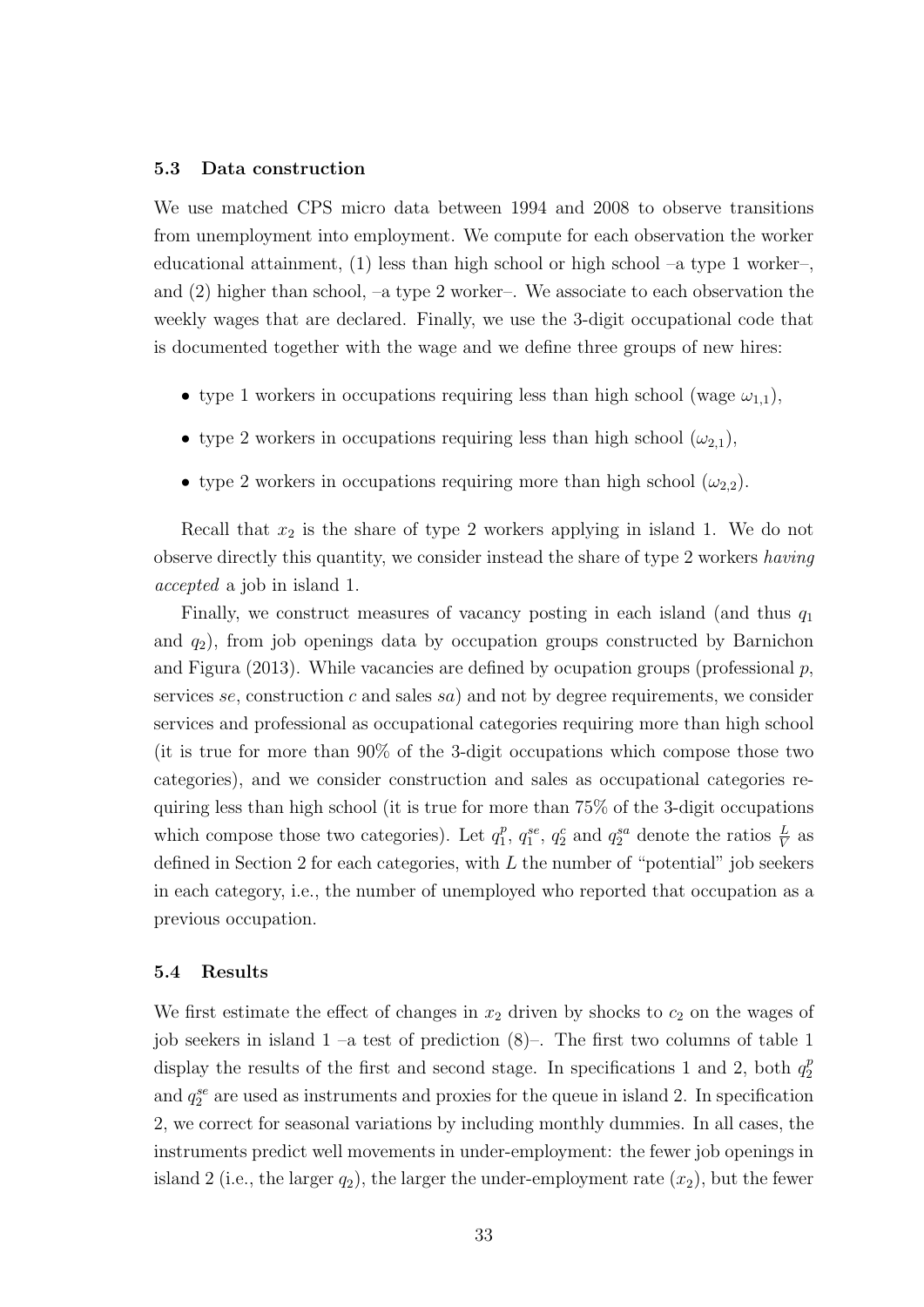job openings in island 1, the smaller the under-employment rate. The results of the second stage indicate a weekly wage loss around \$60 per week when  $x_2$  increases by 10 percentage points.

This wage loss is statistically significant, and is consistent with the model prediction (8) that high-skill workers negatively affect the income of job seekers in the low-tech island. Moreover, the estimate gives an indication of the magnitude of the inefficiency. Over the period 1994-2008, the average share of type 2 looking in island 1,  $\bar{x}_2$ , was about 55% so that the average total weekly wage (i.e., output net of vacancy posting costs) is

$$
\underset{\approx 1160\$}{\Omega} = \underbrace{(1-x_2)\omega_{2,2}}_{\approx 400\$} + \underbrace{x_2\omega_{2,1}}_{\approx 360\$} + \underbrace{\omega_{1,1}}_{\approx 400\$}.
$$

As a result, decreasing  $x_2$  by 10 percentage points, from 55% to 45%, would increase weekly wages by 60\$, i.e., raise GDP by  $\frac{60}{1160} \approx 5\%$ , a substantial effect.

Second, we estimate the effect of changes in  $x_2$  driven by shocks to  $c_1$  on the wages of job seekers in island  $2 -a$  test of prediction  $(7)$ –. Consistent with the model, the last two columns of table 1 show that, the wage of job seekers in island 2 is unaffected by shocks in island 1 (the low-technology island).

Taking stock, this illustrative empirical exercise shows that the data are consistent with the two key predictions of our model: (i) under-employment generates downward pressures on wages in low-tech firms, and (ii) under-employment does not affect wages in high-tech firms.

# 6 Conclusion

This paper proposes a theory to study how an individual's decision to move down the occupational ladder can affect the labor market of other workers and thereby affect the functioning of the whole labor market. We present a model of "trickledown unemployment", in which some high-skill workers try to escape competition from their high-skill peers by moving down the occupational ladder. In doing so, they take the jobs of less-skill individuals, who are in turn driven out their market and down the occupational ladder.

We show that under-employment and the trickle-down of unemployment are generally inefficient. In the decentralized allocation, too many high-skill workers are under-employed, and there are too many low productivity firms and not enough high productivity firms. The existence of a (negative) ranking externality stems from heterogeneity across workers and the fact that higher-skill workers searching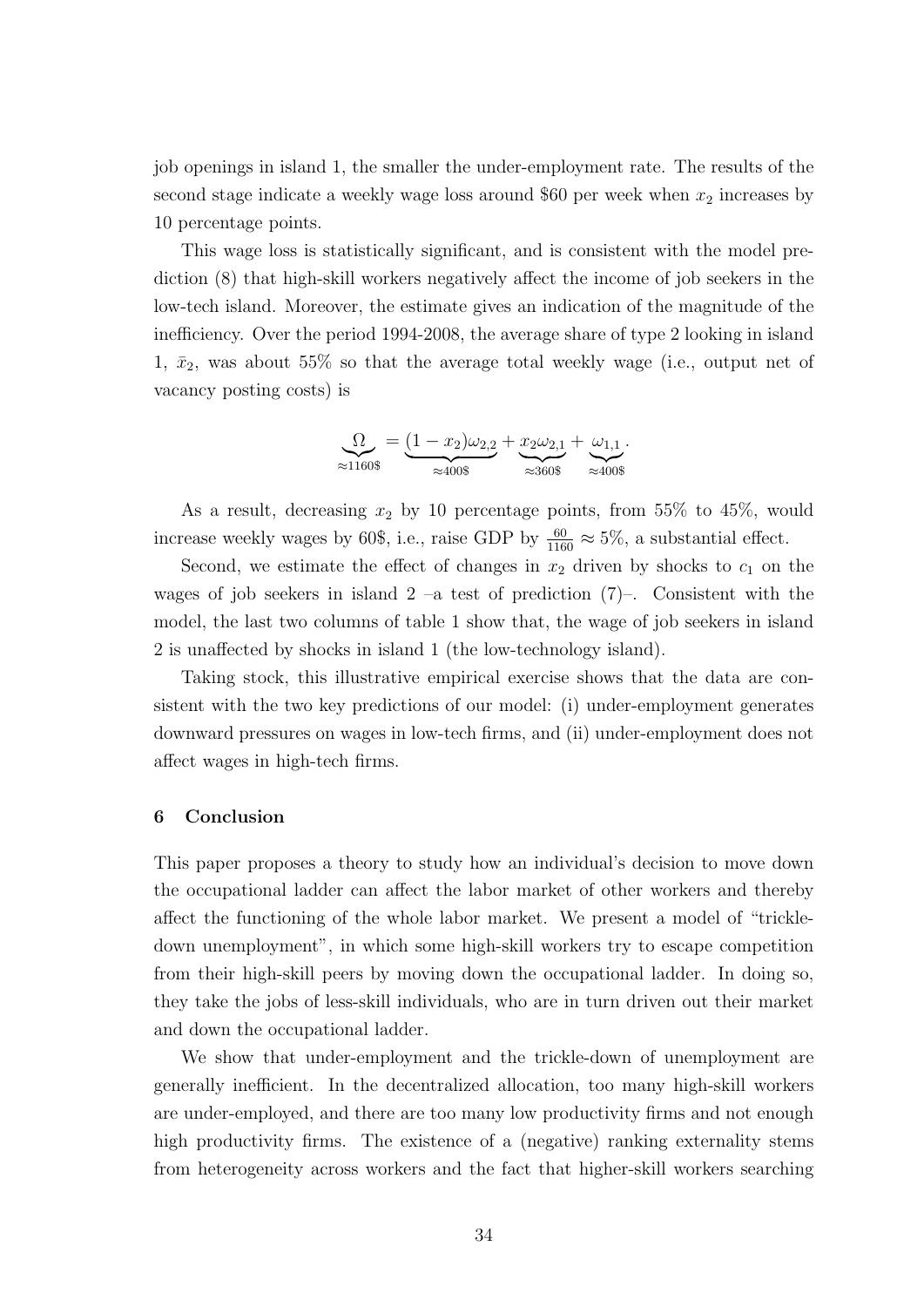for a low productivity job do not internalize how they disproportionately hurt lowerskill workers, because high-skill applicants are systematically ranked first by firms. As a result, the ratio of high-skill to low-skill workers is inefficiently high in the low-productivity island. We show that the larger the difference (or more generally, the variance) between workers' productivity, the stronger the ranking externality.

Importantly, while we emphasized the importance of the ranking externality in the context of under-employment, our results equally apply to any worker allocation problem in which heterogeneous workers compete for the same job. For instance, in the case of "over-employment", in which low-skill workers look for jobs in high-tech islands, it would be easy to show –proceeding as we did in this paper– that the ratio of high-skill to low-skill workers (this time, in the high-skill island) is inefficiently high in the decentralized allocation.

Finally, the possibility of under-employment opens new, and so far unexplored, benefits of education. First, if, ceteris paribus, firms always prefer more educated workers (as is the case in our model), more educated workers have more bargaining power, and they can extract a larger share of a match surplus than less educated workers, i.e., they receive a higher labor income share. Second, a higher education level may not only guarantee a higher expected income, but it may also provide a lower volatility of income, because highly educated workers can partially smooth out adverse labor demand shocks by moving down the occupational ladder. Exploring these additional returns to education is an important goal for future research.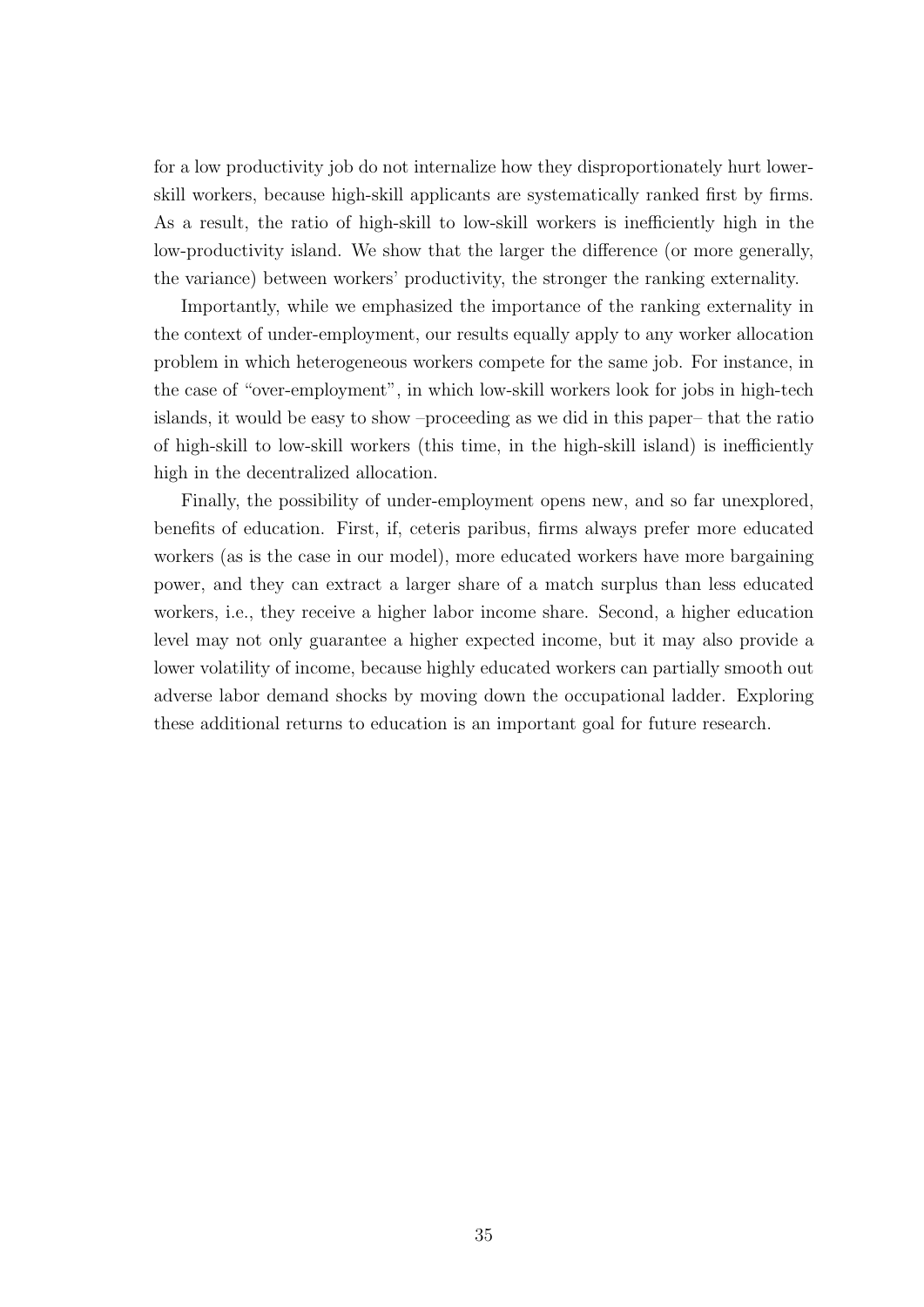### References

- A. Gautier, P., J. van den Berg, G., C. van Ours, J. and Ridder, G.: 2002, Worker turnover at the firm level and crowding out of lower educated workers, European Economic Review 46(3), 523–538.
- Albrecht, J. and Vroman, S.: 2002, A matching model with endogenous skill requirements, *International Economic Review* 43(1), 283–305.
- Autor, D.: 2010, The polarization of job opportunities in the u.s. labor market., The Hamilton Project and The Center for American Progress pp. 1 – 40.
- Barnichon, R. and Figura, A.: 2013, Labor market heterogeneity and the aggregate matching function.
- Beaudry, P., Green, D. A. and Sand, B. M.: 2013, The great reversal in the demand for skill and cognitive tasks, NBER Working Papers 18901, National Bureau of Economic Research, Inc.
- Binmore, K., Rubinstein, A. and Wolinsky, A.: 1986, The nash bargaining solution in economic modelling, The RAND Journal of Economics  $17(2)$ , pp. 176–188.
- Blanchard, O. J. and Diamond, P. A.: 1994, Ranking, unemployment duration, and wages, Review of Economic Studies 61(3), 417-34.
- Butters, G.: 1977, Equilibrium distributions of sales and advertising prices, Review of Economic Studies 44, 465–491.
- Chang, B.: 2012, A search theory of sectoral reallocation.
- Coles, M. G.: 2001, Equilibrium wage dispersion, firm size and growth, Review of Economic Dynamics  $4(1)$ , 159–187.
- Corominas-Bosch, M.: 2004, Bargaining in a network of buyers and sellers, Journal of Economic Theory  $115(1)$ , 35–77.
- Doyle, M. and Wong, J.: 2013, Wage posting without full commitment, Review of *Economic Dynamics* **16**(2), 231 – 252.
- Eeckhout, J. and Kircher, P.: 2010, Sorting and decentralized price competition, Econometrica 78(2), 539–574.

Freeman, R.: 1976, The Overeducated American, New York: Academic Press.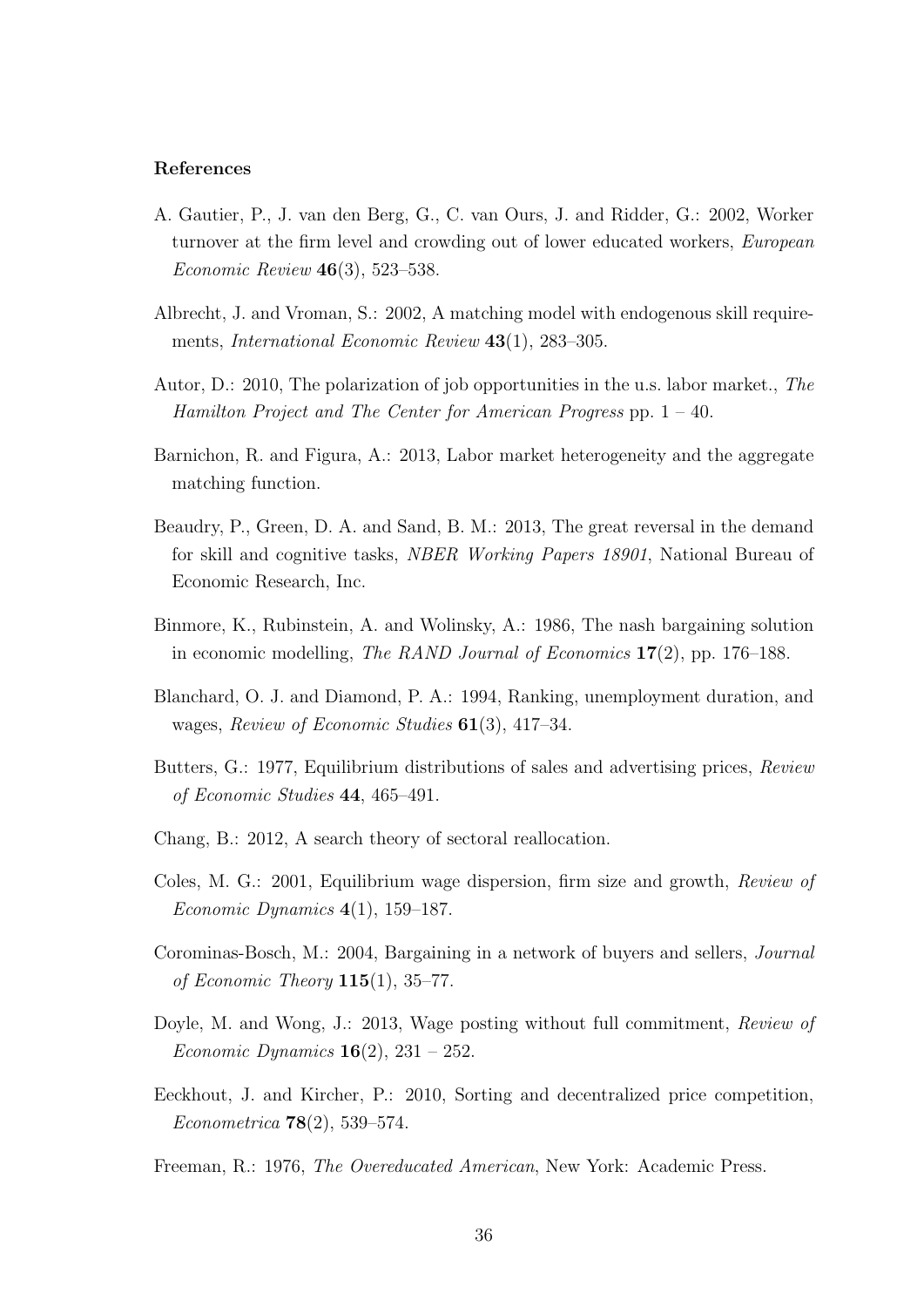- Gautier, P. A.: 2002, Unemployment and search externalities in a model with heterogeneous jobs and workers, *Economica*  $69(273)$ , 21–40.
- Julien, B., Kennes, J. and King, I.: 2000, Bidding for labor, Review of Economic Dynamics 3(4), 619–649.
- Leuven, E. and Oosterbeek, H.: 2011, Overeducation and mismatch in the labor market, IZA Discussion Papers 5523, Institute for the Study of Labor (IZA).
- Masters, A.: 2005, Directed search without wage commitment and the role of labor market institutions, Technical report.
- Moen, E. R.: 1997, Competitive search equilibrium, *Journal of Political Economy* 105(2), 385–411.
- Mortensen, D. T. and Pissarides, C. A.: 1994, Job creation and job destruction in the theory of unemployment, *Review of Economic Studies*  $61(3)$ , 397–415.
- Pilossoph, L.: 2012, A multisector equilibrium search model of labor reallocation, Working paper.
- Pissarides, C. A.: 2000, Equilibrium Unemployment Theory, 2nd Edition, Vol. 1 of MIT Press Books, The MIT Press.
- Rubinstein, A.: 1982, Perfect equilibrium in a bargaining model, Econometrica  $50(1), 97-109.$
- Sahin, A., Song, J., Topa, G. and Violante, G. L.: 2012, Mismatch unemployment, Technical report.
- Shi, S.: 2001, Frictional assignment. i. efficiency, Journal of Economic Theory 98(2), 232–260.
- Shi, S.: 2002, A directed search model of inequality with heterogeneous skills and skill-based technology, Review of Economic Studies 69(2), 467–91.
- Shimer, R.: 1999, Job auctions.
- Shimer, R.: 2005, The assignment of workers to jobs in an economy with coordination frictions, Journal of Political Economy 113(5), 996–1025.
- Sicherman, N.: 1991, Overeducation in the labor market, Journal of Labor Economics  $9(2)$ , 101–22.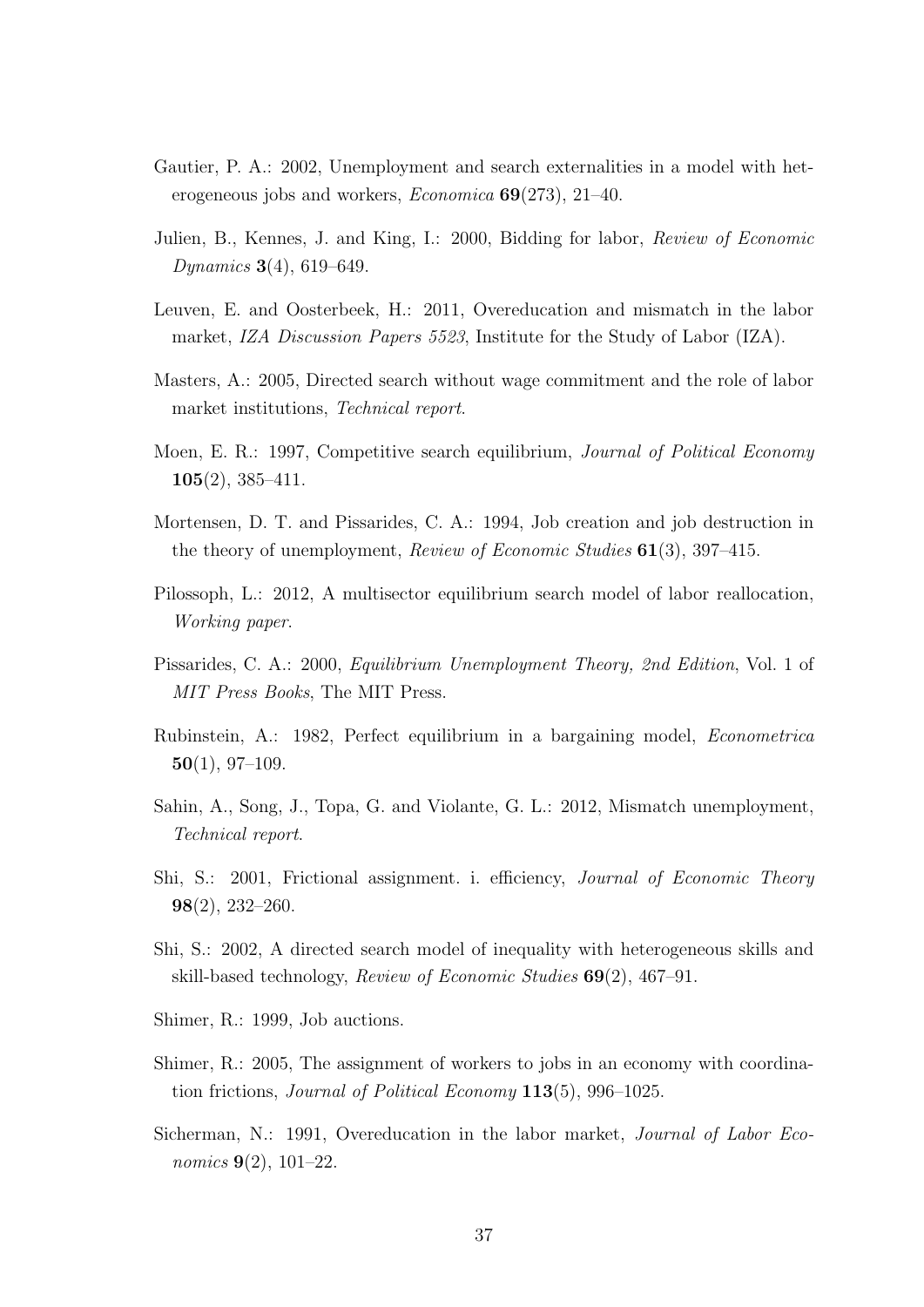- Sicherman, N. and Galor, O.: 1990, A theory of career mobility, Journal of Political Economy 98(1), 169–92.
- Spence, A. M.: 1973, Job market signaling, The Quarterly Journal of Economics 87(3), 355–74.
- Thurow, L.: 1975, Generating inequality, Basic Books.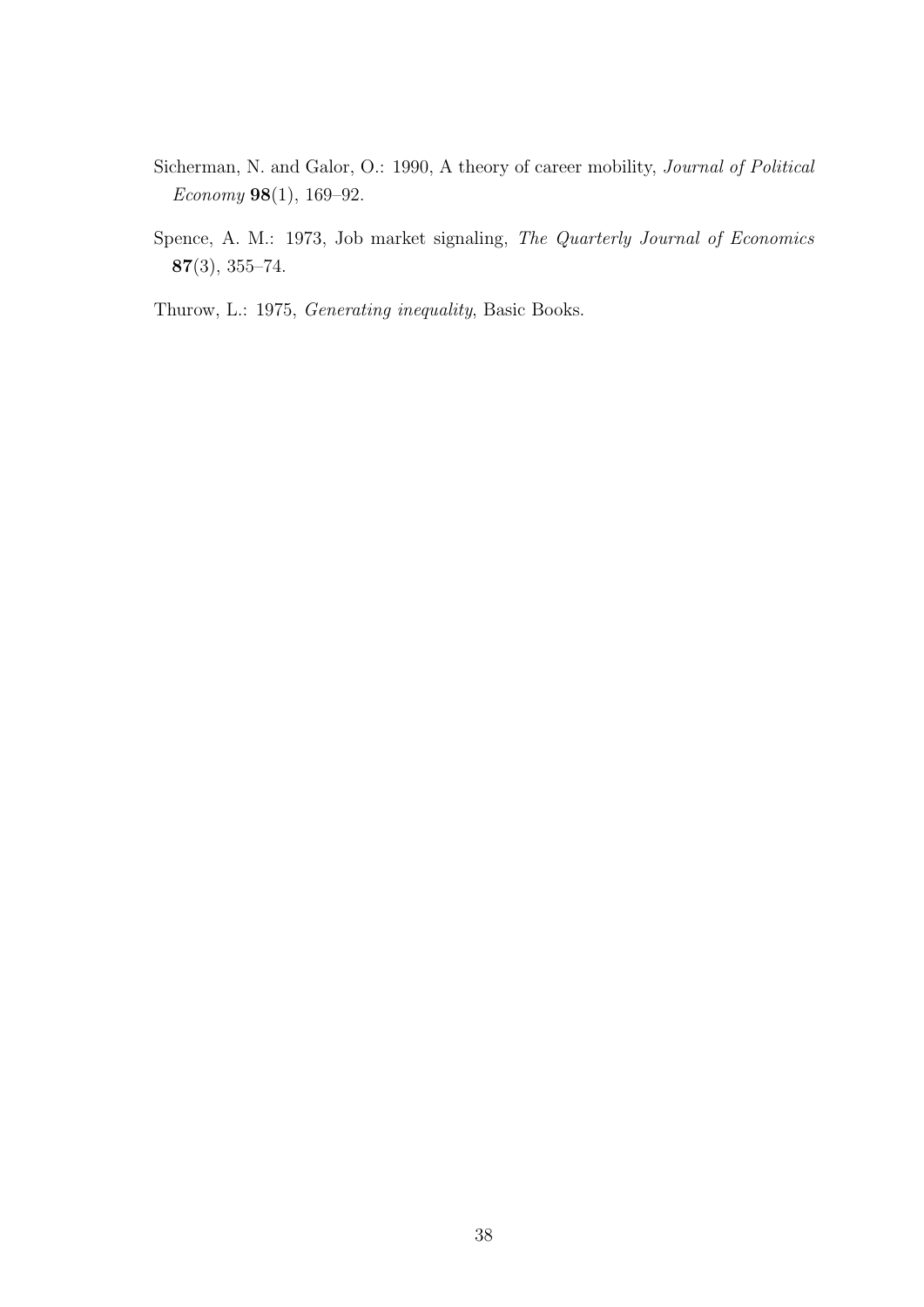| FIRST STAGE s1                                                                                    | Under-employment $x_2$                    |                                           |                                   |                               |
|---------------------------------------------------------------------------------------------------|-------------------------------------------|-------------------------------------------|-----------------------------------|-------------------------------|
|                                                                                                   | (1)                                       | (2)                                       | (1)                               | (2)                           |
| Queue $q_2^p$                                                                                     | $1.68***$<br>(.279)                       | $1.69**$<br>(.285)                        | $1.68***$<br>(.279)               | $1.69**$<br>(.285)            |
| Queue $q_2^{se}$                                                                                  | $-.022$<br>(.023)                         | $-.021$<br>(.023)                         | $-.022$<br>(.023)                 | $-.021$<br>(.023)             |
| Queue $q_1^c$                                                                                     | $-.202**$                                 | $-.203**$                                 | $-.202**$                         | $-.203**$                     |
| Queue $q_1^{sa}$                                                                                  | (.090)<br>$-.128**$<br>(.021)             | (.094)<br>$-.130**$<br>(.022)             | (.090)<br>$-.128**$<br>(.021)     | (.094)<br>$-.130**$<br>(.022) |
| Dummies                                                                                           |                                           | Month                                     |                                   | Month                         |
| SECOND STAGE s2                                                                                   | $\bar{x}_2h_2\omega_{2,1} + \omega_{1,1}$ |                                           | $(1-\bar{x_2})\omega_{2,2}$       |                               |
| Under-employment $x_2$                                                                            | $-594.84**$                               | $-598.44**$<br>$(186.94)$ $(185.04)$      | $-95.58$<br>$(225.05)$ $(227.26)$ | $-105.62$                     |
| Controls $(q_1^c, q_1^{sa})$<br>Controls $(q_2^p, q_2^{se})$<br>Dummies<br>Observations<br>F-stat | Yes<br>182<br>21.874                      | Yes<br>$\equiv$<br>Month<br>182<br>21.205 | Yes<br>182<br>35.149              | Yes<br>Month<br>182<br>33.789 |

Table 1. Quantifying the inefficiency.

Significantly different than zero at † 90% confidence, <sup>∗</sup> 95% confidence, ∗∗ 99% confidence. Standard errors between parentheses are clustered at the year level. Queues are divided by 100 such that  $E[q_2^p] = .027, E[q_2^{se}] = .152, E[q_1^{c}] = .267, E[q_1^{sa}] = .227.$  In all specifications, we control for a linear trend.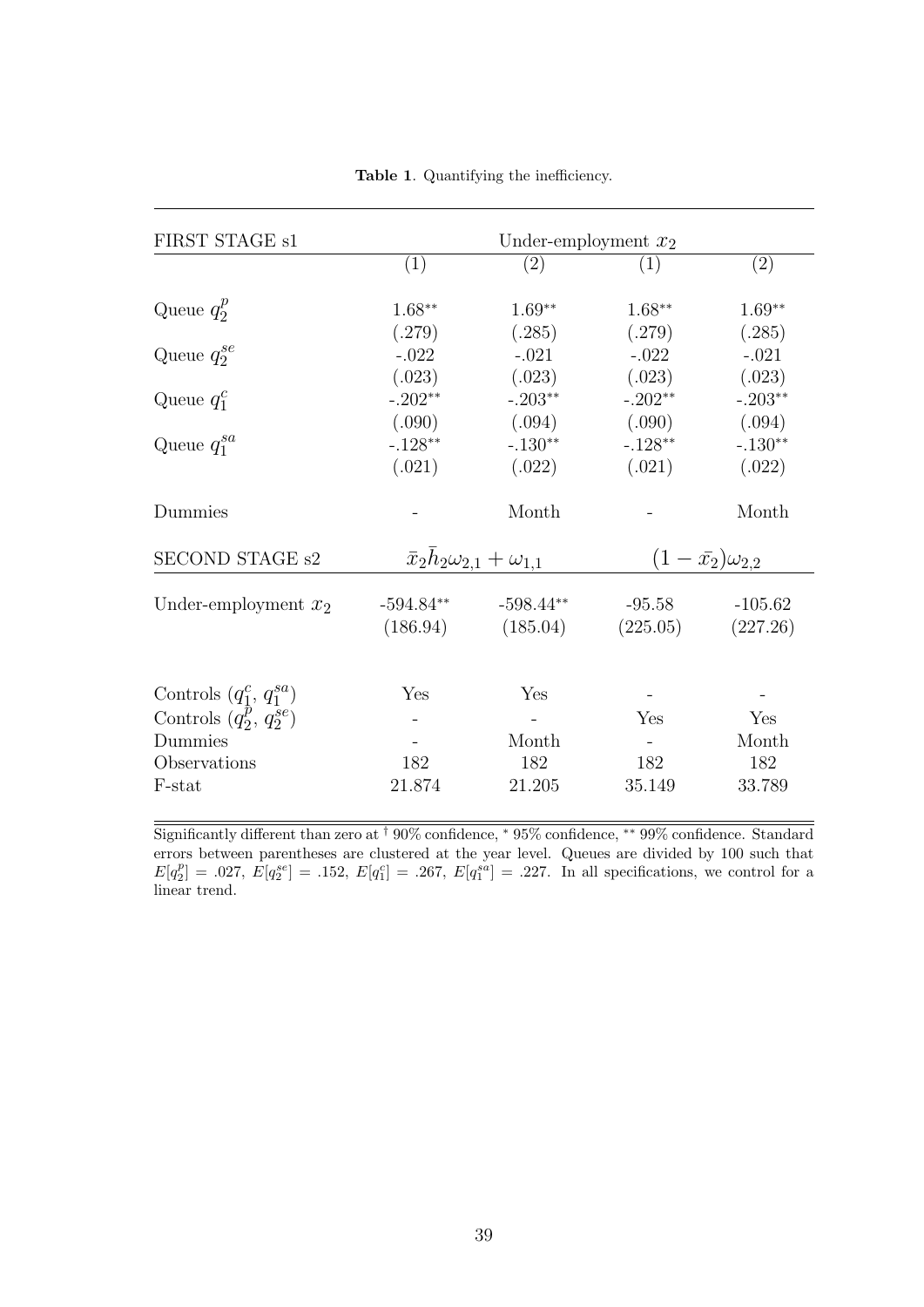# A Appendix

#### A.1 Conditions to ensure under-employment in equilibrium

We derive here the conditions that ensure that the equilibrium we consider is an under-employment equilibrium. Our conditions boil down to ensuring that the equilibrium is not at a corner solution in which either everyone or noone is underemployed.

**Condition N=2:** In the  $N = 2$  case, we ensure that some type 2 workers descend to island 1.

In partial equilibrium, this is ensured by:

$$
e^{-q_2}p_2\phi_2 < (p_2 - p_1 + p_1e^{-q_1})\phi_1 \quad (C_2^p)
$$

Intuitively, this condition ensures that, when  $x_2 = 0$  (no under-employment), the expected wage in island 1 is higher than the expected wage in island 2.

In general equilibrium, we impose a similar condition. We set  $c_2$  such that, in equilibrium,  $E\omega_{2,2}(x_2)$  is lower than the expected wage  $E\omega_{2,2}(x_2 = 0)$  when there is no under-employment. Formally, the condition can be written as follows:

$$
E\omega_{2,2} < (p_2 - p_1)\phi_1 + E\omega_{1,1}(x_2 = 0) \quad (C_2^g)
$$

# Condition  $N=3$ :

In the  $N = 3$  case, we impose conditions guaranteeing (i) there is some underemployment of types 3 and 2, (ii) not all type 2 workers search in island 1 and (iii) type 3 workers do not search in island 1. These conditions ensure that at most 2 types co-exist in a given island.

First, a positive fraction of type 3 and type 2 workers are under-employed as long as:

$$
\begin{cases}\ne^{-q_3}p_3\phi_3 < (p_3 - p_2 + p_2 e^{-q_2})\phi_2 & (C_3^p) \\
e^{-q_2}p_2\phi_2 < (p_2 - p_1 + p_1 e^{-q_1})\phi_1 & (C_2^p)\n\end{cases}
$$

Second, a positive fraction of type 2 workers search in island 2 as long as:

$$
e^{-q_2h_3}p_2\phi_2 > e^{-q_1h_2}(p_2 - p_1 + p_1e^{-q_1})\phi_1 \quad (D_2^p)
$$

This condition implies that, even with all type 3 workers in island 2, type 2 workers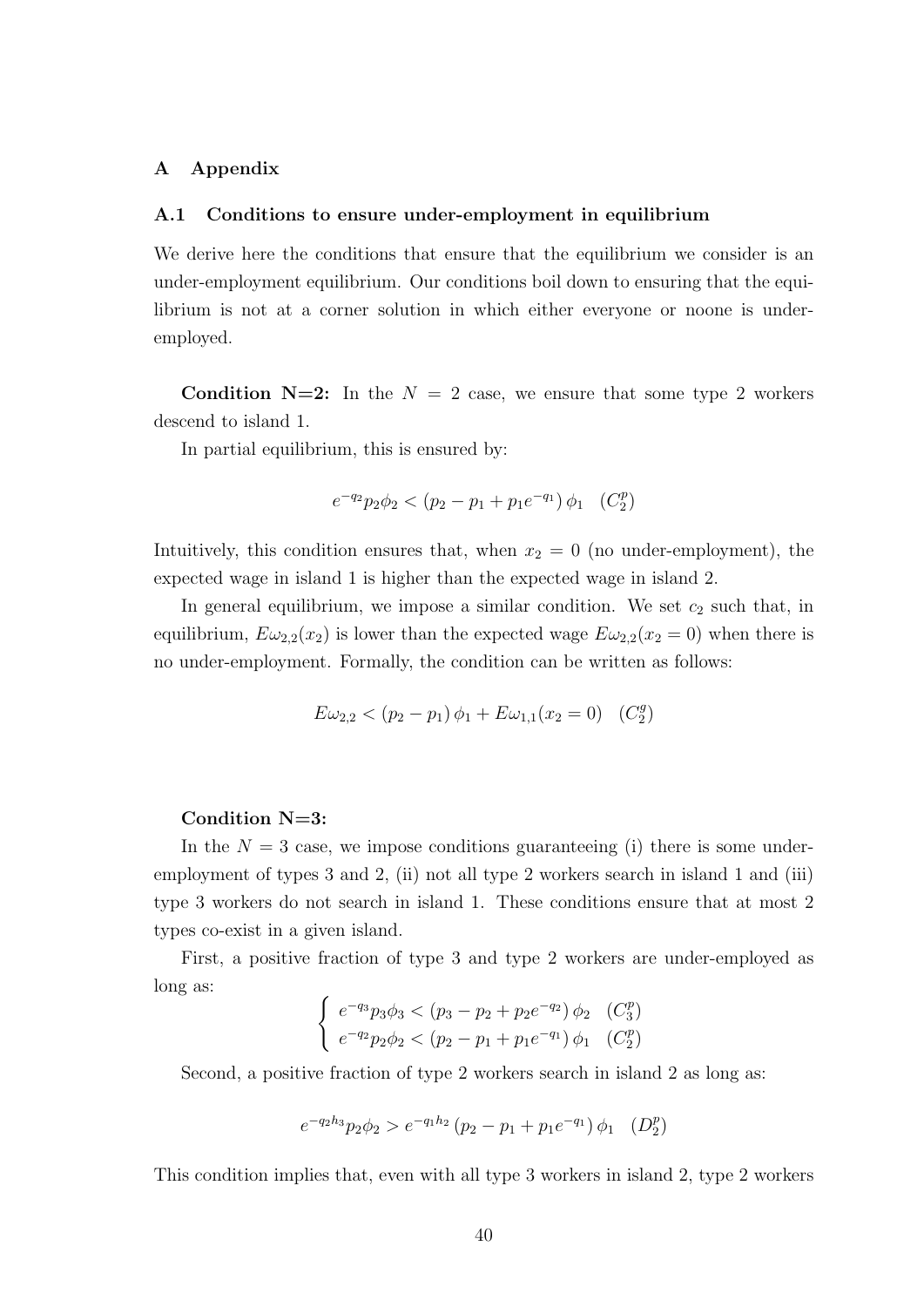would not all descend to island 1.

Finally, we derive the condition under which type 3 workers have no incentives to search in island 1. Consider the equilibrium allocation verifying  $A_3(x_3, x_2) = 0$ and  $A_2(x_2, x_1) = 0$ . The expected wage of a type 3 worker searching in island 1 would be

$$
E\omega_{3,1} = \phi_1 (p_3 - p_2) + \phi_1 e^{-q_1 x_2 h_2} [p_2 - p_1 + p_1 e^{-q_1}]
$$

Since  $\phi_1 e^{-q_1 x_2 h_2} [p_2 - p_1 + p_1 e^{-q_1}] = e^{-q_2 (1 - x_2) - q_2 x_3 h_3} p_2 \phi_2$ 

$$
E\omega_{3,1} = \phi_1 \left(p_3 - p_2\right) + e^{-q_2(1-x_2) - q_2 x_3 h_3} p_2 \phi_2
$$

In contrast, the expected wage of a type 3 worker searching in island 2 is:

$$
\phi_2 e^{-q_2 x_3 h_3} \left[ p_3 - p_2 + p_2 e^{-q_2 (1 - x_2)} \right]
$$

It is then immediate that no type 3 workers have the incentives to descend to island 1 as long as:

$$
e^{-h_3 q_2} > \frac{\phi_1}{\phi_2} \quad (D_3^p).
$$

#### A.2 Proofs

Proof. Proposition 1

Consider first the problem of type 2 workers. A type 2 worker has two choices, he can (i) look for a job in island 2, his "home island", or (ii) look for a job in island 1, i.e., move down the occupation ladder. We now consider these two possibilities.

When a type 2 worker looks for a job in island 2, he faces two possible outcomes: (a) with probability  $e^{-q_2(1-x_2)}$ , he is the only applicant and receives  $\beta p_2 \phi_2$ , or (b), with probability  $1 - e^{-q_2(1-x_2)}$ , he is in competition with other workers and receives 0 (regardless of whether he ends up employed or unemployed). The expected payoff of a worker type 2 who searches for a job in island 2,  $\omega_{2,2}$ , is thus

$$
E\omega_{2,2} = \beta e^{-q_2(1-x_2)} p_2 \phi_2
$$

The expected wage is increasing in  $x_2$ . When a lot of type 2 workers descend to island 1, it becomes easier for the ones who stayed in 2 to be the only applicant to a job and receive a high wage. When a type 2 worker looks for a job in island 1, he faces three possible outcomes: (a) with probability  $e^{-q_2x_2h_2}e^{-q_1(1-x_1)}$ , he is the only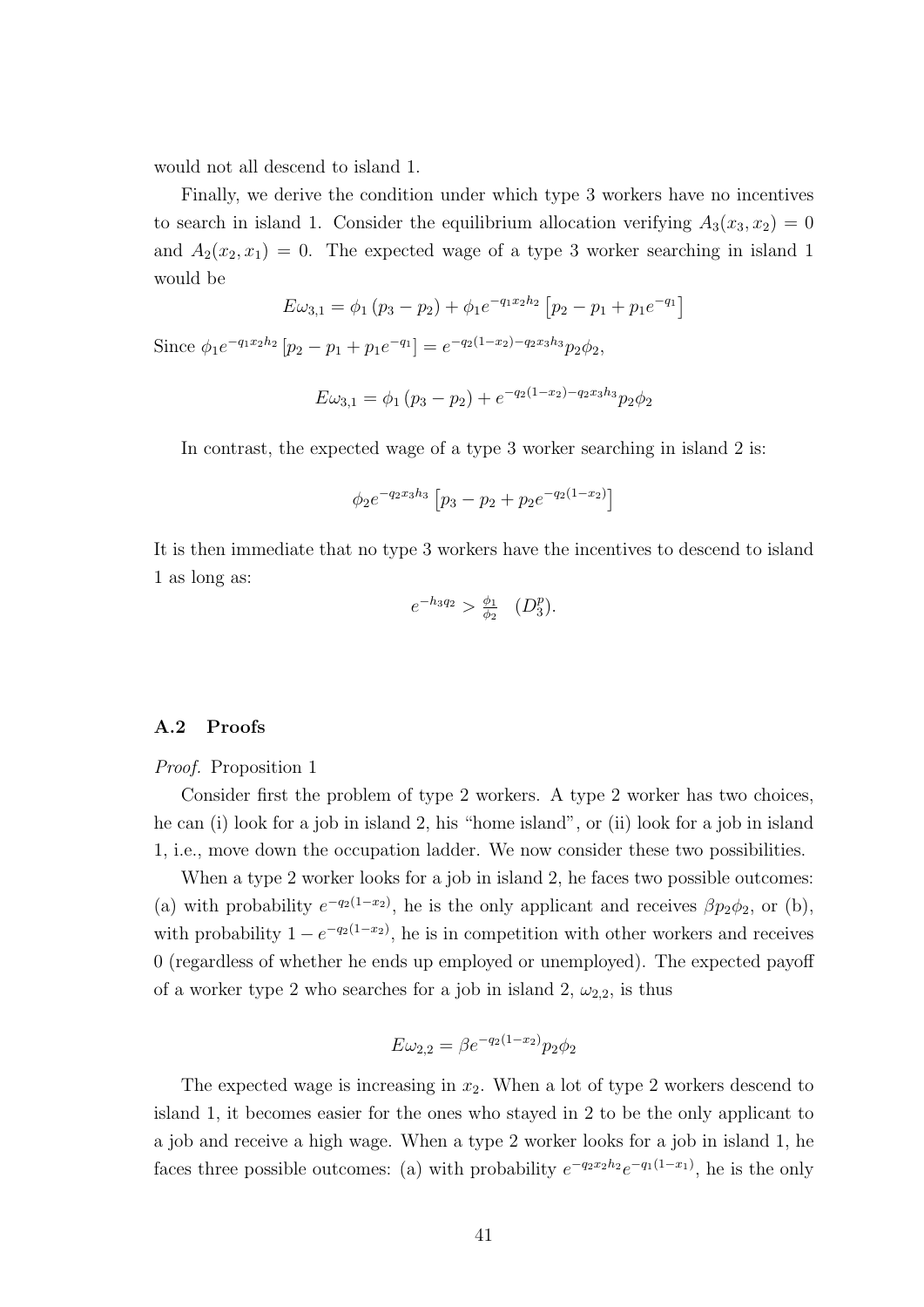applicant and receives  $\beta p_2 \phi_1$ . Note that he produces less than in his "home" island and thus receives a lower wage than would have been the case if he had been the only applicant to a type 2 firm, (b) with probability  $1-e^{-q_2x_2h_2}$ , he is in competition with other type 2 workers and receives 0 (regardless of whether he ends up employed or unemployed), and (c) with probability  $e^{-q_2x_2h_2}(1-e^{-q_1})$ , he is in competition with type 1 workers only and receives  $\phi_1(p_2 - p_1)^{19}$ . The expected payoff of a worker type 2 who searches for a job in island 1,  $\omega_{2,1}$ , is thus

$$
E\omega_{2,1} = \beta e^{-q_2 x_2 h_2} e^{-q_1} p_2 \phi_1 + \beta e^{-q_2 x_2 h_2} \phi_1 (p_2 - p_1) \left[ 1 - e^{-q_1} \right]
$$

The expected wage in island 1 is decreasing in  $x_2$ : when there are fewer type 2 workers in island 1, there is less competition in island 1, and type 2 workers can expect a higher wage. In equilibrium, a type 2 worker must be indifferent between looking for a job in island 2 or in island 1. This arbitrage condition,  $A(x_2)$ , determines,  $x_2$ , the equilibrium allocation of workers

$$
A(x_2) = -e^{-q_2(1-x_2)}p_2\phi_2 + e^{-q_1x_2h_2}e^{-q_1}p_2\phi_1 + e^{-q_1x_2h_2}\phi_1(p_2-p_1)\left[1 - e^{-q_1}\right] = 0\tag{9}
$$

Consider now the problem of type 1 workers. Type 1 workers could choose to move up the occupation ladder and search for a job in island 2. This will not happen as long as there are type 2 workers in island 1. The intuition is that, as long as type 2 workers are indifferent between their "home" island and the island below, type 1 workers will always prefer to remain in 1. Type 2 (high types) workers capture a higher share of the surplus from firms in island 1 than from firms in island 2, and yet they are indifferent between the two islands. Type 1 workers (low types), in contrast, capture the same share of the surplus in both islands. Thus, in equilibria with under-employment of the high-types (the equilibria we are interested in in this paper), low types strictly prefer to stay in island 1. Formally, the expected wage that an agent of type 1 would earn in island 2 is always lower than her expected wage in island 1. Indeed,  $E\omega_{1,2} = e^{-q_2(1-x_2)}p_1\phi_2$  and equation (9) implies  $e^{-q_2(1-x_2)}p_2\phi_2 < e^{-q_1x_2h_2}e^{-q_1}p_2\phi_1$ .

# Unicity

Under condition  $(C_2^p)$  $2<sup>p</sup>$ ), some workers of type 2 will always apply in island 1. We have already shown that, as long as type 2 workers are indifferent between the 2 islands, there cannot be workers of type 1 looking for jobs in island 2. As a consequence, the only variable that adjusts is the number of workers of type 2

<sup>19</sup>As noted earlier, despite the presence of competing applicants, a single type 2 applicant can extract some of the surplus thanks to due to his productivity advantage over the other applicants.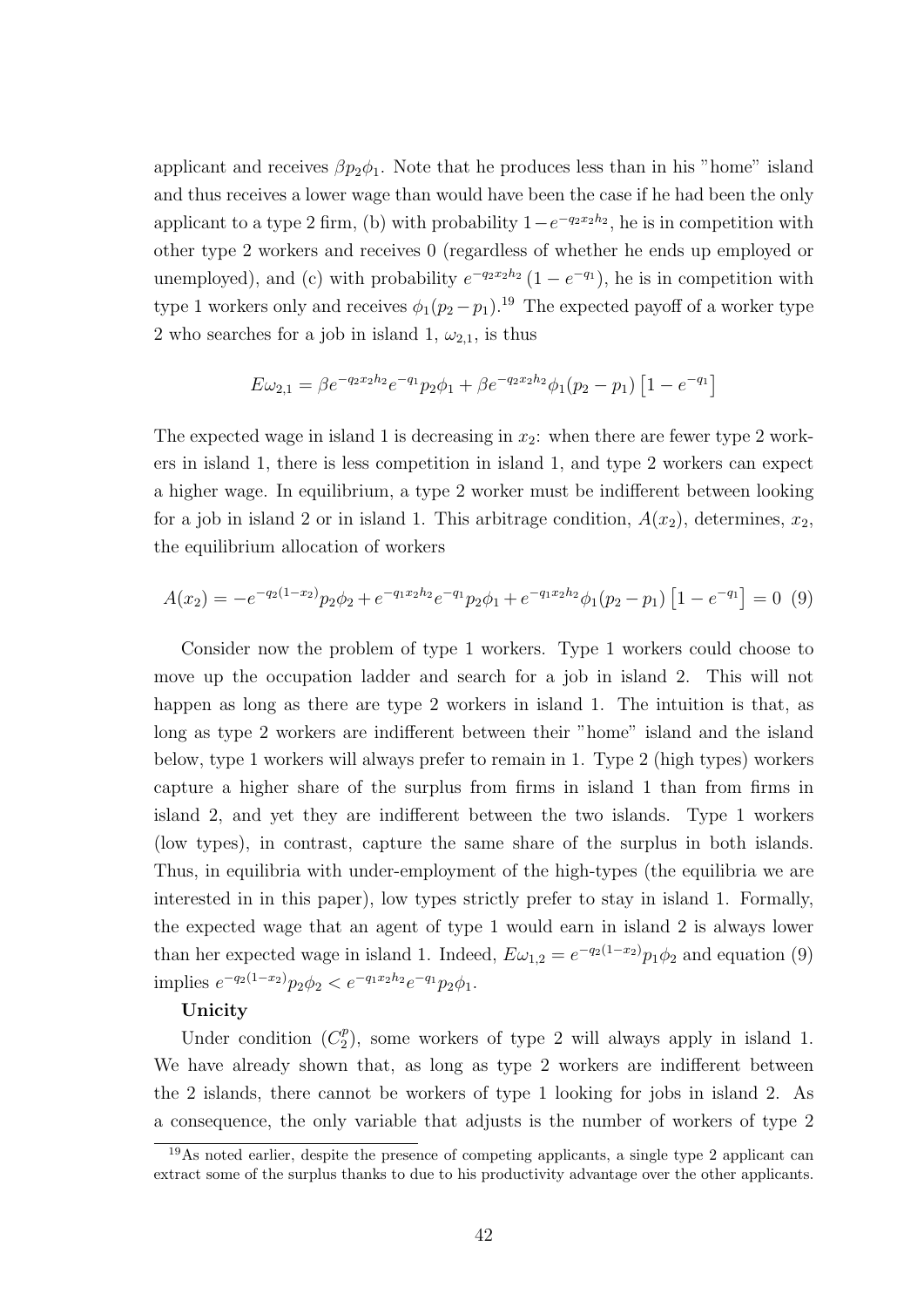applying in island 1.

The trade-off faced by type 2 workers is monotonic, i.e. as they apply more in island 1, their relative gain of doing so is strictly decreasing. As already discussed above, under condition  $(C_2^p)$  $2<sup>p</sup>$ ), the relative gain of applying in island 1 is initially positive (for  $x_2 = 0$ ). The relative gain is negative when  $x_2 = 1$ , because  $p_2 \phi_2 > p_2 \phi_1$ . It only crosses once the x-axis, and the intersection defines the unique equilibrium.

 $\Box$ 

# Proof. Proposition 2

We directly consider the general problem of a worker  $n \in \{1, ..., N\}$  who can decide to look for a job in his home island, or instead move down the occupation ladder to look for a job. In the spirit of the  $N = 2$  case, we can exclude the possibility that workers look for jobs in higher technology islands or that they descend to lower levels than the one immediately below. The intuition is the same as the one developed in the 2 islands case: as long as a particular type is indifferent between two islands, the more (resp. less) skilled types will always prefer the island above (resp. below). The reason lies in the fact that the relative rent extracted between island  $n-1$  and n is increasing in the skills of agents.

A type *n* worker has two choices, he can (i) look for a job in island *n*, his "home island", or (ii) look for a job in island  $-1$ , i.e., move down the occupation ladder. As in Proposition 1, we consider these two possibilities, and the only difference with the  $N = 2$  case is that workers now have to take into account the fact that some higher type workers may be looking for work in their home island.

When a type *n* worker looks for a job in island *n*, he faces two possible outcomes: (a) with probability  $e^{-q_n(1-x_n)}e^{-q_nx_{n+1}h_{n+1}}$ , he is the only applicant and receives  $\beta p_n \phi_n$ , or (b), with probability  $1 - e^{-q_n(1-x_n)} e^{-q_n x_{n+1} h_{n+1}}$ , he is in competition with other workers (either from his own island n or from island  $n + 1$ ) and receives 0 (regardless of whether he ends up employed or unemployed). The expected payoff of a worker type n who searches for a job in island  $n, \omega_{n,n}$ , is thus

$$
E\omega_{n,n} = \beta e^{-q_n(1-x_n)} e^{-q_n x_{n+1} h_{n+1}} p_n \phi_n
$$

Consider now the case in which worker type n moves down to island  $n-1$ . There are 3 possibilities: (a) with probability  $e^{-q_{n-1}x_nh_n}e^{-q_{n-1}(1-x_{n-1})}$ , he is the only applicant and receives  $\beta p_n \phi_{n-1}$ , (b) with probability  $1 - e^{-q_{n-1} x_n h_n}$ , he is in competition with type  $n$  workers coming, like him, from the island above, and he receives 0 (regardless of whether he ends up employed or unemployed), and (c), with probability  $e^{-q_{n-1}x_nh_n}$   $(1-e^{-q_{n-1}(1-x_{n-1})})$ , he is in competition with type  $n-1$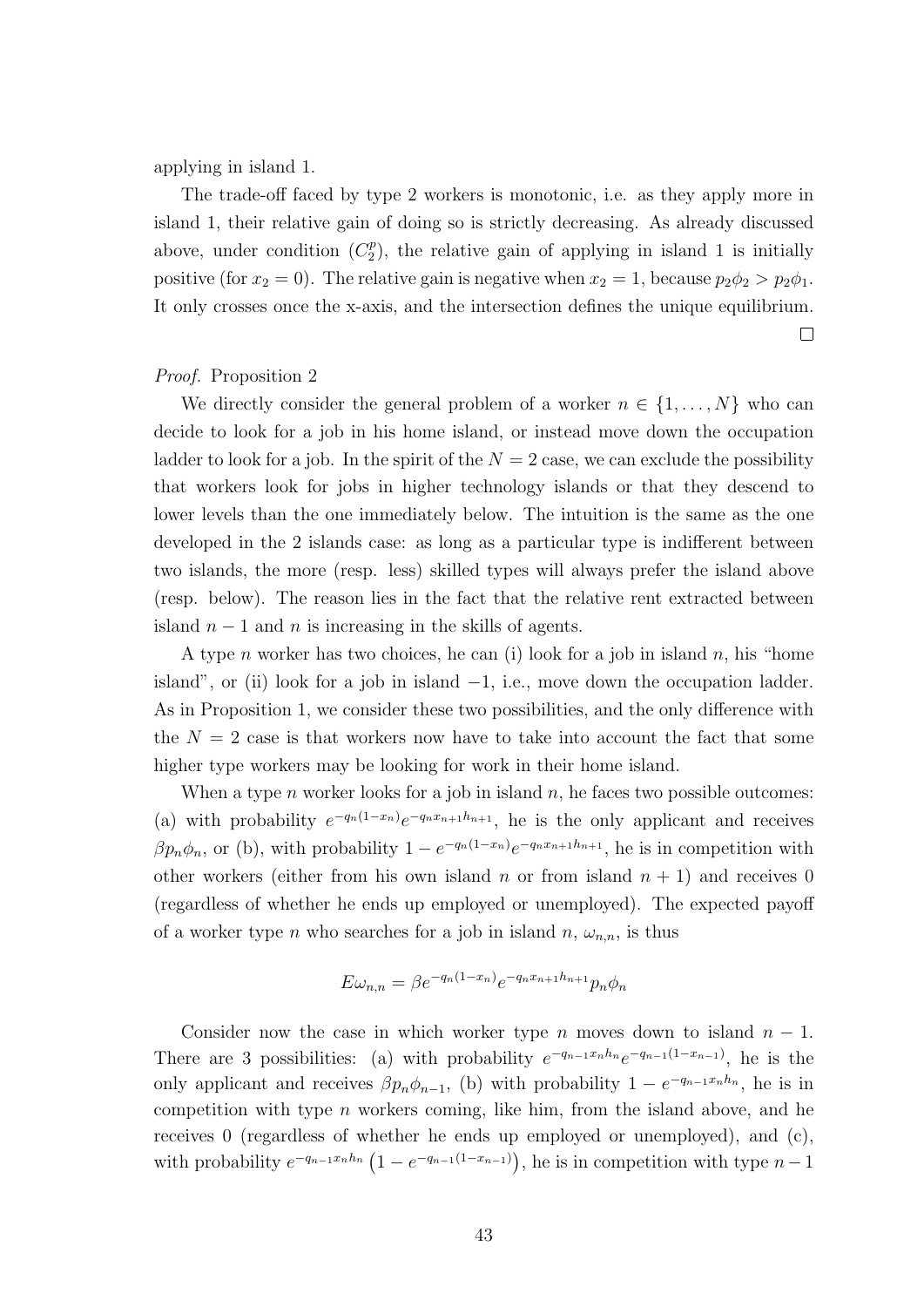workers only and receives  $\phi_{n-1}(p_n - p_{n-1})$ .<sup>20</sup> The expected payoff of a worker type *n* who searches for a job in island  $n-1$ ,  $\omega_{n,n-1}$ , is thus

$$
E\omega_{n,n-1} = \beta e^{-q_{n-1}x_n h_n} e^{-q_{n-1}(1-x_{n-1})} p_n \phi_{n-1} + \beta e^{-q_{n-1}x_n h_n} \left[1 - e^{-q_{n-1}(1-x_{n-1})}\right] \phi_{n-1}(p_n - p_{n-1})
$$

In equilibrium, a type n worker must be indifferent between staying in island n or moving down to island  $n-1$ , which implies the arbitrage equation

$$
A_n(x_{n+1}, x_n) = -e^{-q_n(1-x_n)}e^{-q_n x_{n+1}h_{n+1}} p_n \phi_n
$$
  
+e^{-q\_{n-1}x\_n h\_n}e^{-q\_{n-1}(1-x\_{n-1})} p\_n \phi\_{n-1} + e^{-q\_n x\_n h\_n} [1 - e^{-q\_{n-1}x\_n h\_n}] = 0

These equations characterize the equilibrium allocation.

# Unicity

As in the  $N = 2$  case, uniqueness comes from a monotonicity argument.

Condition  $(C_3^p)$  $\binom{p}{3}$  implies that there will be some high-skilled workers descending even when all mid-skilled workers are applying in island 2. Condition  $(C_2^p)$  $2^p$ ) implies that mid-skilled workers descend even when none of the high-skilled workers are applying in their island. As in the case  $N = 2$ , some high skilled workers always apply in island 3 in island 3 because  $p_3\phi_3 > p_3\phi_2$ .

Under this set of conditions, we now show that there exists a unique equilibrium. With two types of actors, the relative gain depends on the others' behaviors: there is a complementarity between their choices. To see it, let us write down the conditions under which wages are equal for workers 3 in islands 2 and 3, and workers 2 in islands 1 and 2.

$$
\begin{cases}\np_3\phi_3e^{-q_3(1-x_3)} = \phi_2 \left[p_3 - p_2 + p_2e^{-q_2(1-x_2)}\right]e^{-q_2x_3h_3} \\
p_2\phi_2e^{-q_2(1-x_2)-q_2x_3h_3} = \phi_1 \left[p_2 - p_1 + p_1e^{-q_1}\right]e^{-q_1x_2h_2} \\
(A_2)\n\end{cases}
$$

The two curves  $(A_3)$  and  $(A_2)$  both describe a positive relationship between  $x_3$ and  $x_2$ , respectively the pull  $x_3 = f_3(x_2)$  and push  $x_3 = f_2(x_2)$  effects. Any interior equilibrium should be at the intersection of those two curves. It can be shown that:

$$
\begin{cases}\nf_3'(x_2) = \frac{q_1 h_2 + q_2}{q_2 h_3} \\
f_2'(x_2) = \frac{q_2}{q_3 + q_2 h_3} \frac{p_2 e^{-q_2(1-x_2)}}{p_3 - p_2 + p_2 e^{-q_2(1-x_2)}}\n\end{cases}
$$

It can be easily verified that  $\frac{q_2}{q_3+q_2h_3}$  $\overline{p_2}$  $\frac{p_2}{p_3}< \frac{q_1h_2+q_2}{q_2h_3}$  $\frac{h_2+q_2}{q_2h_3}$ . As a consequence,  $(A_2)$  is always steeper than  $(A_3)$ , e.g. the push effect is always stronger than the pull effect and uniqueness derives from this observation (see figure 9).

<sup>&</sup>lt;sup>20</sup>As noted earlier, despite the presence of competing applicants, a single type n applicant can extract some of the surplus thanks to due to his productivity advantage over the other applicants.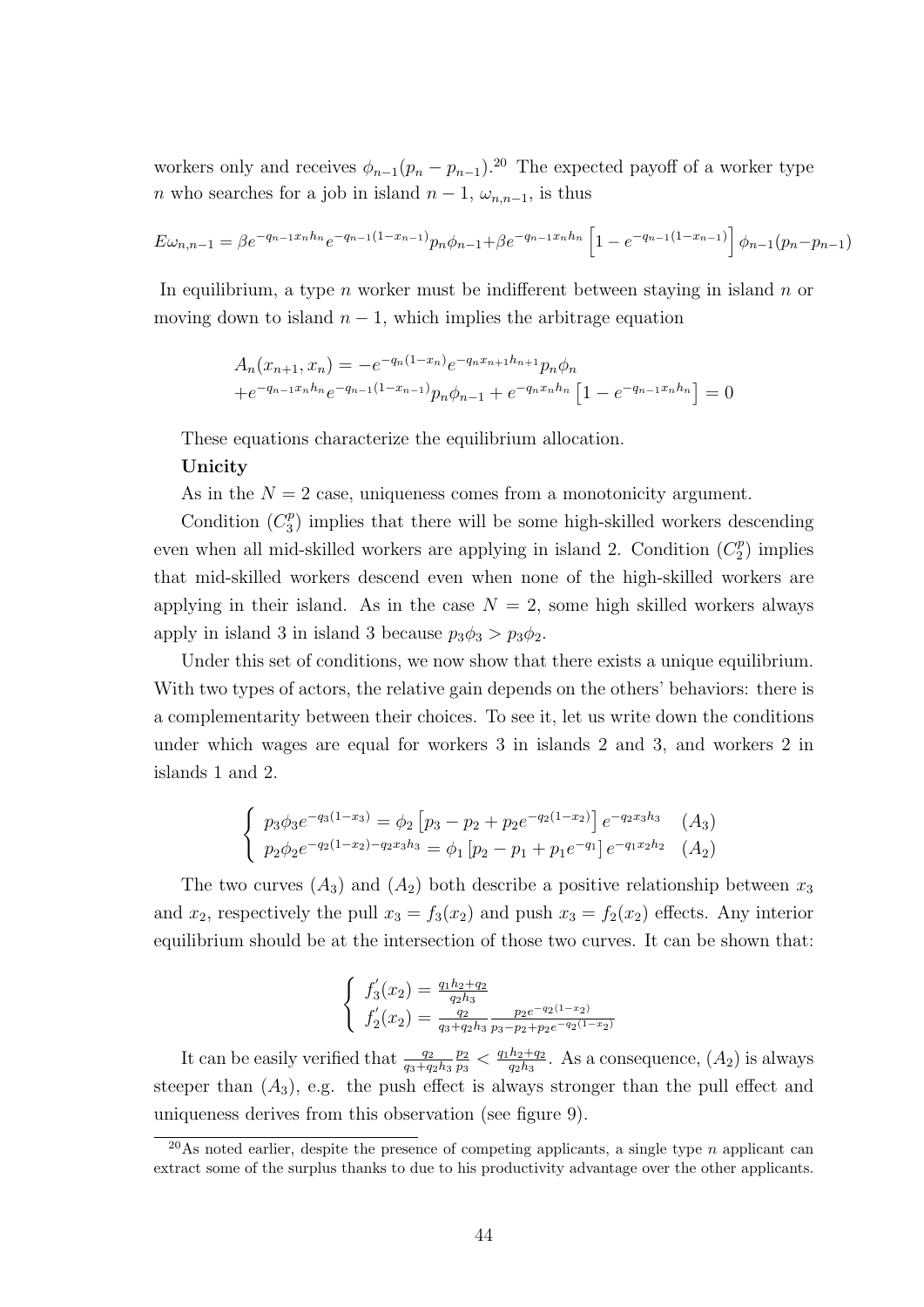#### Proof. Proposition 3

The workers no-arbitrage conditions are already derived in Proposition 1. The number of job openings is given by the free entry condition, and we only need to express the firm's expected profit as a function the the number of job openings  $V_1$ , or the "initial" queue length  $q_1 = \frac{L_1}{V_1}$ .

Consider first a firm that enters island 1 and has therefore technology  $\phi_1$ . The firm's profit will depend on the number of applications it receives. There are 5 cases: (the outcome of the wage negotiation process in each case is described in detail in the Proof of Proposition 1)

- 1. The firm has no applicant. Profit is zero.
- 2. The firm has only one applicant. The firm gets a share  $1 \beta$  of the output, i.e.  $(1 - \beta)p_2\phi_1$  if the applicant is of type 1 (which happens with probability  $P(a_1 = 1, a_2 = 0) = q_1 e^{-q_1} e^{-q_2 x_2 h_2}$ , and  $(1 - \beta) p_2 \phi_1$  if the applicant is of type 2 (which happens with probability  $P(a_1 = 0, a_2 = 1) = q_2 x_2 h_2 e^{-q_2 x_2 h_2} e^{-q_1}$ ).
- 3. The firm has more than one applicants of type 1 (and no applicants of type 2). The firm gets all the surplus:  $p_1\phi_1$ . This happens with probability  $e^{-x_2h_2q_1} [1 - e^{-q_1} - q_1e^{-q_1}].$
- 4. The firm has more than one applicants of type 2 (and no applicants of type 1). The firm gets all the surplus:  $p_2\phi_1$ . This happens with probability 1 −  $e^{-x_2h_2q_1} - x_2h_2q_1e^{-x_2h_2q_1}.$
- 5. The firm has more than one applicants of different types. The most productive worker is hired and gets a share  $\beta$  of the surplus generated over hiring the second-best applicant. The firm generates a profit  $p_1\phi_1 + (1 - \beta)\phi_1(p_2 - p_1)$ . This happens with probability  $x_2h_2q_1e^{-x_2h_2q_1}(1-e^{-q_1}).$

The expected profit for a firm with technology 1 is then as stated in Proposition 3. Reasoning similarly gives the expected profit for a firm with technology 2. Consequently, free entry imposes two no-profit conditions in addition to workers' arbitrage equations described in Section 3.

The unicity of the equilibrium comes is a direct consequence of Corollaries 1 and 2 that we prove next.  $\Box$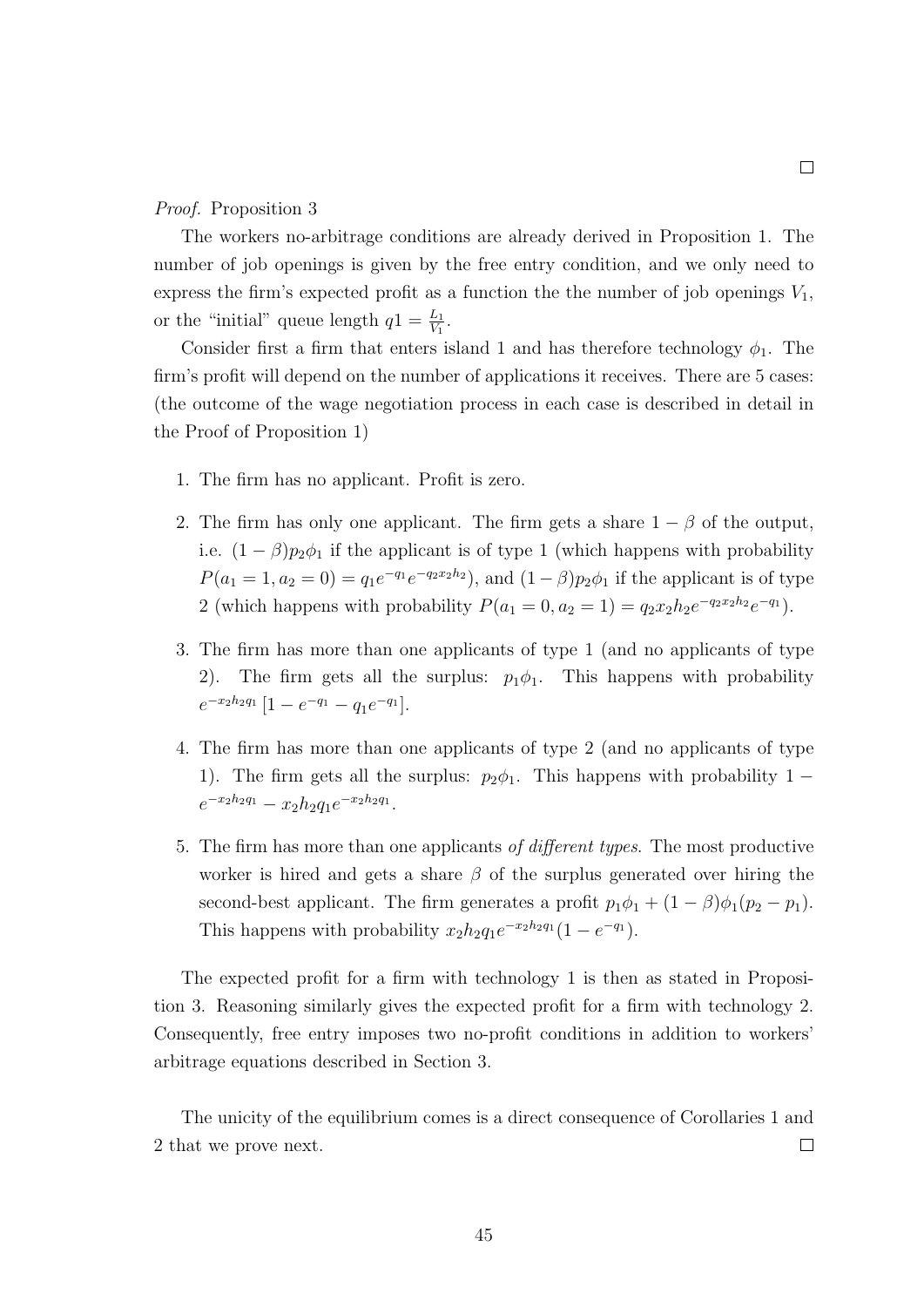Proof. Corollary 1

First, it is straightforward from the expression of  $\pi_2(x_2, q_2)$  that the free entry condition  $\pi_2 = c_2$  imposes that  $q_2(1 - x_2)$  is constant, so that the expected wage in island 2,  $E\omega_{2,2}$ , is constant. We can thus restrict our analysis to the arbitrage condition coupled with the free entry condition in island 1.

$$
\begin{cases}\nE\omega_{2,2} = \phi_1 \left[ p_2 - p_1 + p_1 e^{-q_1} \right] e^{-q_1 x_2 h_2} & (L^S) \\
p_2 \phi_1 - c_1 = \phi_1 \left[ (p_2 - p_1 + p_1 e^{-q_1}) \left( 1 + (2 - \beta) q_1 x_2 h_2 \right) + (2 - \beta) p_1 q_1 e^{-q_1} \right] e^{-q_1 x_2 h_2} & (L_1^D)\n\end{cases}
$$

The  $(L_1^D)$  equation defines a job creation function  $q_1(x_2)$ . As before, we only consider interior solutions, i.e. we impose that:

$$
\phi_1 \left[ p_2 - p_1 + p_1 e^{-q_1(1)} \right] e^{-q_1(1)h_2} < E\omega_{2,1} < \phi_1 \left[ p_2 - p_1 + p_1 e^{-q_1(0)} \right]
$$

Under this condition, the relative gain of searching for a job in lower-tech island is positive for  $x_2 = 0$  ( $E\omega_{2,2} < E\omega_{2,1}$ ) and negative for  $x_2 = 1$  ( $E\omega_{2,2} > E\omega_{2,1}$ ).

Combining the  $(L_1^D)$  and  $(L^S)$  equations, it can be shown with a little bit of algebra that:

$$
E\omega'_{2,1}(x_2) = \frac{\partial E\omega_{2,1}}{\partial x_2} + q'_1(x_2) \frac{\partial E\omega_{2,1}}{\partial q_1} = \frac{(2-\beta)q_1(E\omega_{2,1} - E\omega_1)}{[(2-\beta)q_1x_2h_2 - (1-\beta)]E\omega_{2,1} + (2-\beta)q_1E\omega_1} q'_1(x_2)E\omega_1 < 0
$$

and that  $q_1'$  $y_1'(x_2)\frac{\partial E\omega_{2,1}}{\partial q_1}$  $\frac{\partial \omega_{2,1}}{\partial q_1} > 0.$ 

This proves Corollary 1. Moreover, using that  $E\omega_{2,1}(x_2) < 0$  with the fact that  $E\omega_{2,2}(x_2)$  is constant guarantees the uniqueness of the equilibrium.  $\Box$ 

#### Proof. Corollary 2

Combining the  $(L_1^D)$  and  $(L^S)$  equations, it can be shown with a little bit of algebra that:

$$
E\omega'_{1,1}(x_2, q_1(x_2)) = \frac{\partial E\omega_1}{\partial x_2} + q'_1(x_2) \frac{\partial E\omega_1}{\partial q_1}
$$
  
= 
$$
\frac{[(2-\beta)q_1x_2h_2 - (1-\beta)](E\omega_1 - E\omega_{2,1})}{[(2-\beta)q_1x_2h_2 - (1-\beta)]E\omega_{2,1} + (2-\beta)q_1E\omega_1} q'_1(x_2)E\omega_1 \ge 0
$$

We can see that  $E\omega_{1,1}(x_2, q_1(x_2))$  is not monotonically decreasing, implying that a larger number of high-skilled workers does not necessarily imply lower expected income for low-skilled workers. For  $\beta < 1$ ,  $E\omega_{1,1}(x_2, q_1(x_2))$  is initially decreasing and then increases once  $(2 - \beta)q_1x_2h_2 > (1 - \beta)$ . This proves Corollary 2.  $\Box$ 

#### Proof. Proposition 4

The proof for the  $N = 3$  case is very similar to the  $N = 2$  case. The equilibrium is characterized by the allocation of workers of type 3 and 2, and the free-entry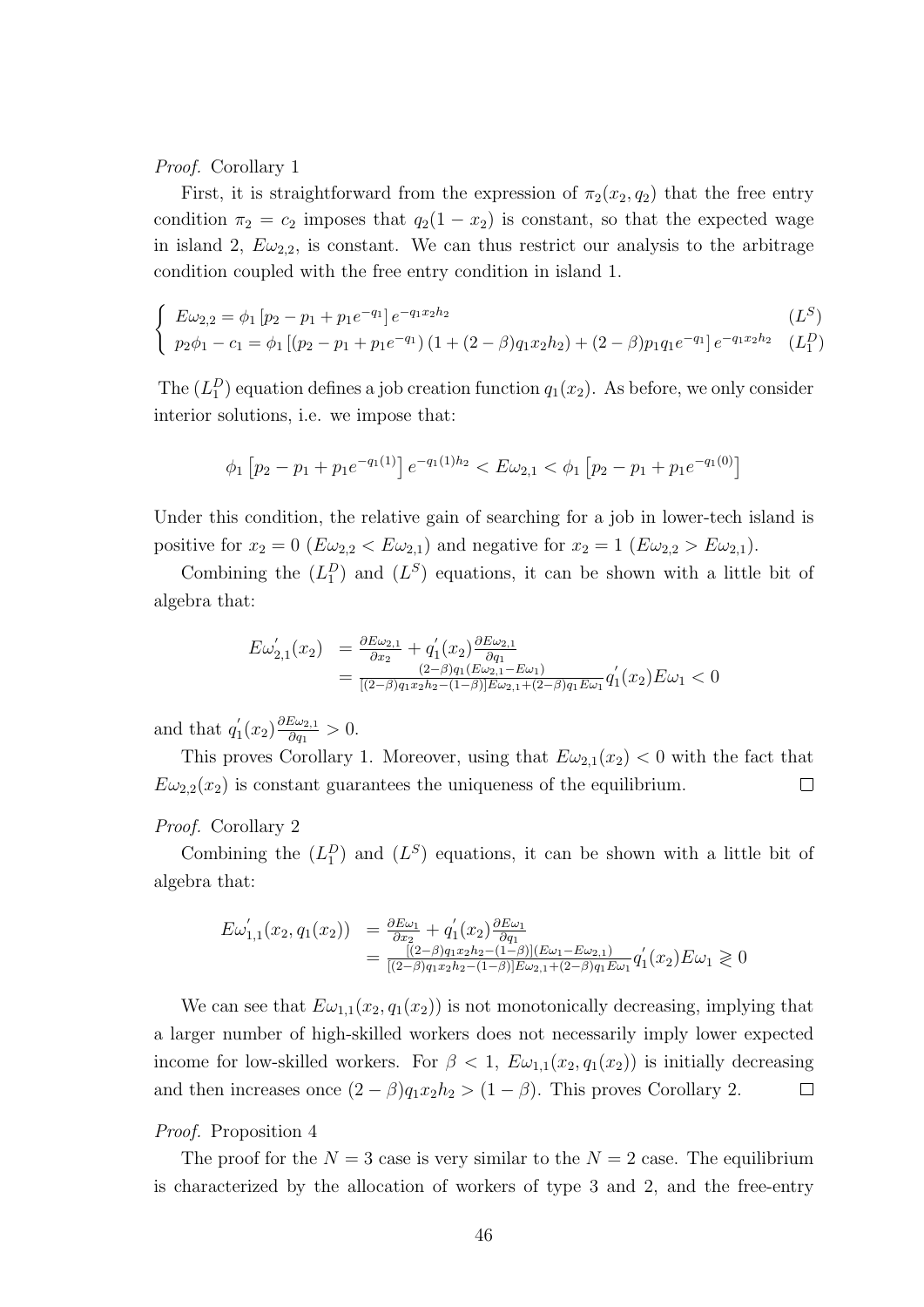conditions in islands 1, 2 and 3. First, the free entry condition imposes that  $q_3(1-x_3)$ is constant, and thus the expected wage in island 3,  $E\omega_{3,3}$ , is constant. We can thus restrict our analysis to the arbitrage conditions for workers of type 2 and 3 coupled with the free entry conditions in island 1 and 2.  $\Box$ 

# Proof. Proposition 5

The maximization program of the central planner can be written as follows (denote  $Y$  the aggregate output of the economy):

$$
\max_{x_2,q_1,q_2} \{Y\}
$$

subject to

$$
\begin{cases} \pi_2(x_2, q_2) = c_2 \\ \pi_1(x_2, q_1) = c_1 \end{cases}
$$

We can already simplify the program through two channels. First, with free entry, the aggregate profit of firms (net of investment costs) is zero. Consequently, the central planner equivalently maximizes the wage bill of workers. Second, free entry in island 2 imposes that  $q_2$  is set such as to make  $(1 - x_2)q_2$  constant.

$$
(1 - x_2)q_2 = f^{-1}\left(\frac{c_2}{p_2 \phi_2}\right)
$$

The program then sums up to:

$$
\max_{x_2,q_1} \left\{ (1-x_2)h_2 E \omega_{2,2} + h_2 x_2 e^{-q_1 h_2 x_2} \phi_1 \left[ p_2 - p_1 + p_1 e^{-q_1} \right] + e^{-q_1 h_2 x_2 - q_1} p_1 \phi_1 \right\}
$$

subject to

$$
p_2\phi_1 - \phi_1 e^{-x_2h_2q_1} \left[ \left( p_2 - p_1 + p_1 e^{-q_1} \right) \left( 1 + (2 - \beta)x_2h_2q_1 \right) + (2 - \beta)p_1q_1e^{-q_1} \right] = c_1
$$

The first-order condition in  $x_2$  leads to:

$$
A(x_2, q_1) - B_{x_2}(x_2, q_1) - \lambda C_{x_2}(x_2, q_1) = 0
$$

where

$$
\begin{cases}\nB_{x_2}(x_2, q_1) = q_1 h_2 \phi_1 e^{-q_1 h_2 x_2} \left[ x_2 h_2 \left( p_2 - p_1 + p_1 e^{-q_1} \right) + p_1 \phi_1 e^{-q_1} \right] \\
C_{x_2}(x_2, q_1) = q_1 h_2 \phi_1 e^{-q_1 h_2 x_2} \left[ \left( \left( 2 - \beta \right) q_1 x_2 h_2 - \left( 1 - \beta \right) \right) \left( p_2 - p_1 + p_1 e^{-q_1} \right) + \left( 2 - \beta \right) p_1 \phi_1 e^{-q_1} \right]\n\end{cases}
$$

We can already see that profits losses are not entirely internalized by workers: the marginal gain in wages for workers of type 2 cannot fully translate in marginal profits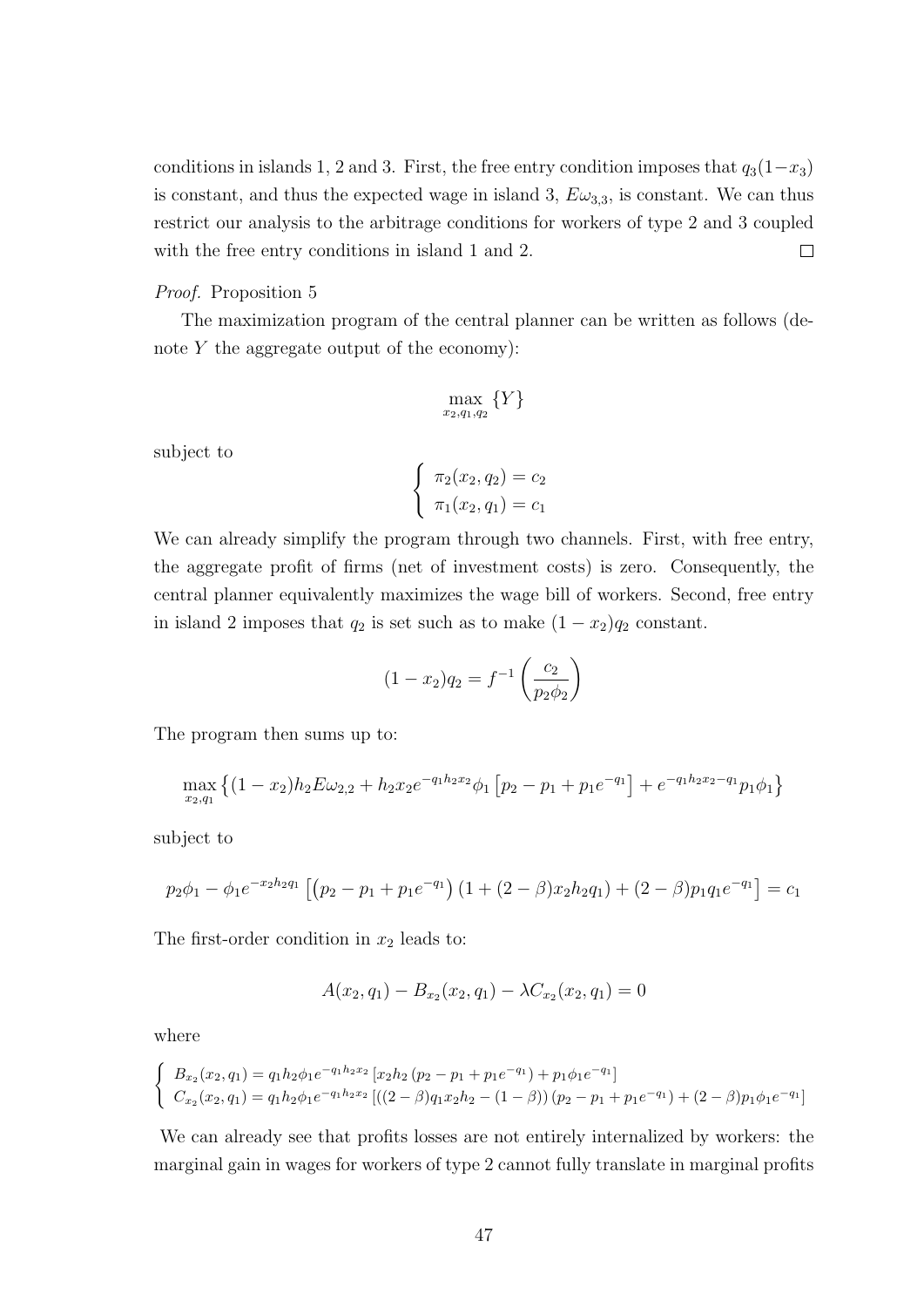for firms in island 1. The first-order condition in  $q_1$  gives:

$$
-B_{q_1}(x_2, q_1) - \lambda C_{q_1}(x_2, q_1) = 0
$$

where

$$
\begin{cases}\nB_{q_1}(x_2, q_1) = x_2/q_1B_{x_2}(x_2, q_1) + (1 + x_2h_2)\phi_1p_1e^{-q_1x_2h_2 - q_1} \\
C_{q_1}(x_2, q_1) = x_2/q_1C_{x_2}(x_2, q_1) + [q_1(2 - \beta)(1 + x_2h_2) - (1 - \beta)]\phi_1p_1e^{-q_1x_2h_2 - q_1}\n\end{cases}
$$

We can observe the symmetry between the expressions in  $x_2$  and  $q_1$ . The basic intuition is that, since profits can be written as a function of  $q_1x_2$ , the externality generated by a change in  $x_2$  will be partly compensated by an inverse change in  $q_1$ . Indeed, combining these two equations, we have that:

$$
A(x_2, q_1) = \frac{B_{x_2}(x_2, q_1)C_{q_1}(x_2, q_1) - B_{q_1}(x_2, q_1)C_{x_2}(x_2, q_1)}{C_{q_1}(x_2, q_1)}
$$

Once accounted for the expression of  $B_{q_1}(x_2, q_1)$  and  $C_{q_1}(x_2, q_1)$ ,

$$
A(x_2, q_1) = \frac{(1 - \beta) h_2 q_1 \phi_1^2 p_1 e^{-2q_1 x_2 h_2 - q_1} (p_2 - p_1)}{C_{q_1}(x_2, q_1)}
$$

As a consequence,  $A(x_2, q_1)$  is strictly positive as long as the surplus is not entirely given to workers, i.e.  $\beta$  < 1, and workers are not equally productive, i.e.  $p_2 - p_1 > 0$ . Coupled with the two free entry conditions, this equation characterizes the constrained optimum which does not coincide with the decentralized allocation.  $A(x_2, q_1) > 0$  implies that wages are higher in 1 than in 2. In other words, the decentralized allocation induces a lower  $x_2$ , a higher  $q_1$  and a lower  $q_2$ .  $\Box$ 

#### Proof. Proposition 6

We proceed here exactly as we did for Proposition 4. The maximization program of the central planner can be written as follows (denote  $Y$  the aggregate output of the economy):

$$
\max_{x_2, x_3, q_1, q_2, q_3} \{Y\}
$$

subject to

$$
\begin{cases}\n\pi_3(x_3, q_3) = c_3 \\
\pi_2(x_3, x_2, q_2) = c_2 \\
\pi_1(x_2, q_1) = c_1\n\end{cases}
$$

As before, two remarks help us simplify the program. First, with free entry, the aggregate profit of firms (net of investment costs) is zero: the central planner maximizes the wage bill of workers. Second, free entry in island 3 imposes that  $q_3$  is set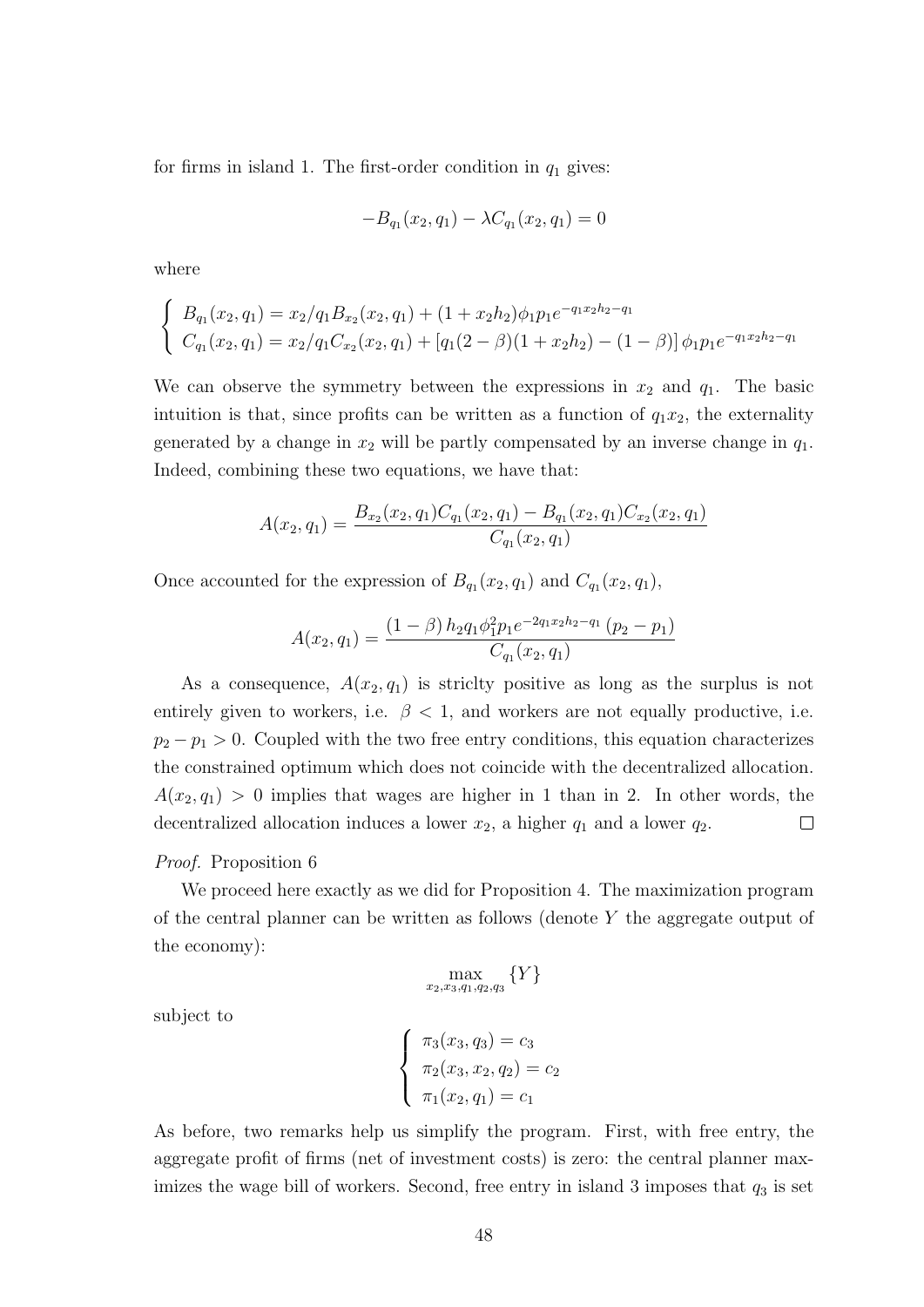such as to make  $(1 - x_3)q_3$  constant.

$$
(1 - x_3)q_3 = f^{-1}\left(\frac{c_3}{p_3 \phi_3}\right)
$$

The program then sums up to (where each line represents wages earn by agents of different types):

$$
\max_{x_2,x_3,q_1,q_2} \left\{\n\begin{array}{l}\nh_2h_3(1-x_3)E\omega_{3,3} + h_2h_3x_3e^{-q_2h_3x_3}\phi_2\left[p_3 - p_2 + p_2e^{-q_2(1-x_2)}\right] \\
+h_2(1-x_2)p_2\phi_2e^{-q_2x_{3h_3}-q_2(1-x_2)} + h_2x_2\phi_1\left(p_2 - p_1 + p_1e^{-q_1}\right)e^{-q_1x_2h_2} \\
+p_1\phi_1e^{-q_1x_2h_2-q_1}\n\end{array}\n\right\}
$$

subject to

$$
\begin{cases}\n p_3\phi_2 - \phi_2 e^{-x_3h_3q_2} \left[ (p_3 - p_2 + p_2 e^{-q_2(1-x_2)}) (1 + (2-\beta)x_3h_3q_2) + (2-\beta)p_2q_2(1-x_2)e^{-q_2(1-x_2)} \right] = c_2 \\
 p_2\phi_1 - \phi_1 e^{-x_2h_2q_1} \left[ (p_2 - p_1 + p_1 e^{-q_1}) (1 + (2-\beta)x_2h_2q_1) + (2-\beta)p_1q_1e^{-q_1} \right] = c_1\n\end{cases}
$$

We need now to write the four first-order conditions:

$$
\begin{cases}\nA_3(x_3, x_2, q_2) - B_{x_3}(x_3, x_2, q_2) - \lambda_2 C_{x_3}(x_3, x_2, q_2) = 0 \\
-B_{q_2}(x_3, x_2, q_2) + \lambda_2 C_{q_2}(x_3, x_2, q_2) = 0\n\end{cases}
$$
\n[x<sub>3</sub>]\n
$$
[x_3]
$$
\n[12]

$$
-B_{q_2}(x_3, x_2, q_2) + \lambda_2 C_{q_2}(x_3, x_2, q_2) = 0
$$
\n
$$
[q_2]
$$

$$
\begin{cases}\nA_2(x_3, x_2, q_2, q_1) - B_{x_2}(x_3, x_2, q_2, q_1) - \lambda_2 C_{x_2}(x_3, x_2, q_2) - \lambda_1 D_{x_2}(x_3, x_2, q_1) = 0 & [x_2] \\
-B_{q_1}(x_2, q_1) - \lambda_2 D_{q_1}(x_2, q_1) = 0 & [q_1]\n\end{cases}
$$

Let us detail the notations,  $A_3$  (resp.  $A_2$ ) denotes the difference between wages earned in level 2 and 3 (resp. 1 and 2) for workers of type 3 (resp. 2).  $B_{x_3}$  and  $B_{q_2}$ represents the additional terms deriving from differentiating  $W$  with respect to  $x_3$ and  $q_2$ . We report their exact expression below.

$$
\begin{cases}\nB_{x_3}(x_3, x_2, q_2) = h_3 q_2 \phi_2 e^{-x_3 q_2 h_3} \left[ \left( p_3 - p_2 + p_2 e^{-q_2(1-x_2)} \right) \left( 1 + x_3 h_3 q_2 \right) + p_2 q_2 (1-x_2) e^{-q_2(1-x_2)} \right] \\
B_{q_2}(x_3, x_2, q_2) = \frac{x_3}{q_2} B_{x_3}(x_3, x_2, q_2) + (x_3 h_3 + 1 - x_2) h_2 (1-x_2) p_2 \phi_2 e^{-q_2 h_3 x_3 - q_2(1-x_2)}\n\end{cases}
$$

 $B_{x_2}$  and  $B_{q_2}$  represents the additional terms deriving from differentiating W with respect to  $x_3$  and  $x_2$ . We report their exact expression below.

$$
\begin{cases}\nB_{x_2}(x_3, x_2, q_2, q_1) = -q_2 h_2 p_2 \phi_2 e^{-q_2 h_3 x_3 - q_2(1 - x_2)} (x_3 h_3 + 1 - x_2) \\
+ q_1 h_2 \phi_1 e^{-q_1 h_2 x_2} [h_2 x_2 (p_2 - p_1 + p_1 e^{-q_1}) + p_1 e^{-q_1}] \\
B_{q_1}(x_2, q_1) = x_2 h_2 \phi_1 e^{-q_1 h_2 x_2} [h_2 x_2 (p_2 - p_1 + p_1 e^{-q_1}) + p_1 e^{-q_1}] \\
+ (1 + x_2 h_2) p_1 \phi_1 e^{-q_1 h_2 x_2 - q_1}\n\end{cases}
$$

 $C_l$  represents the additional terms deriving from differentiating the profits in island 2 with respect to  $l$ .  $D_l$  represents the additional terms deriving from differentiating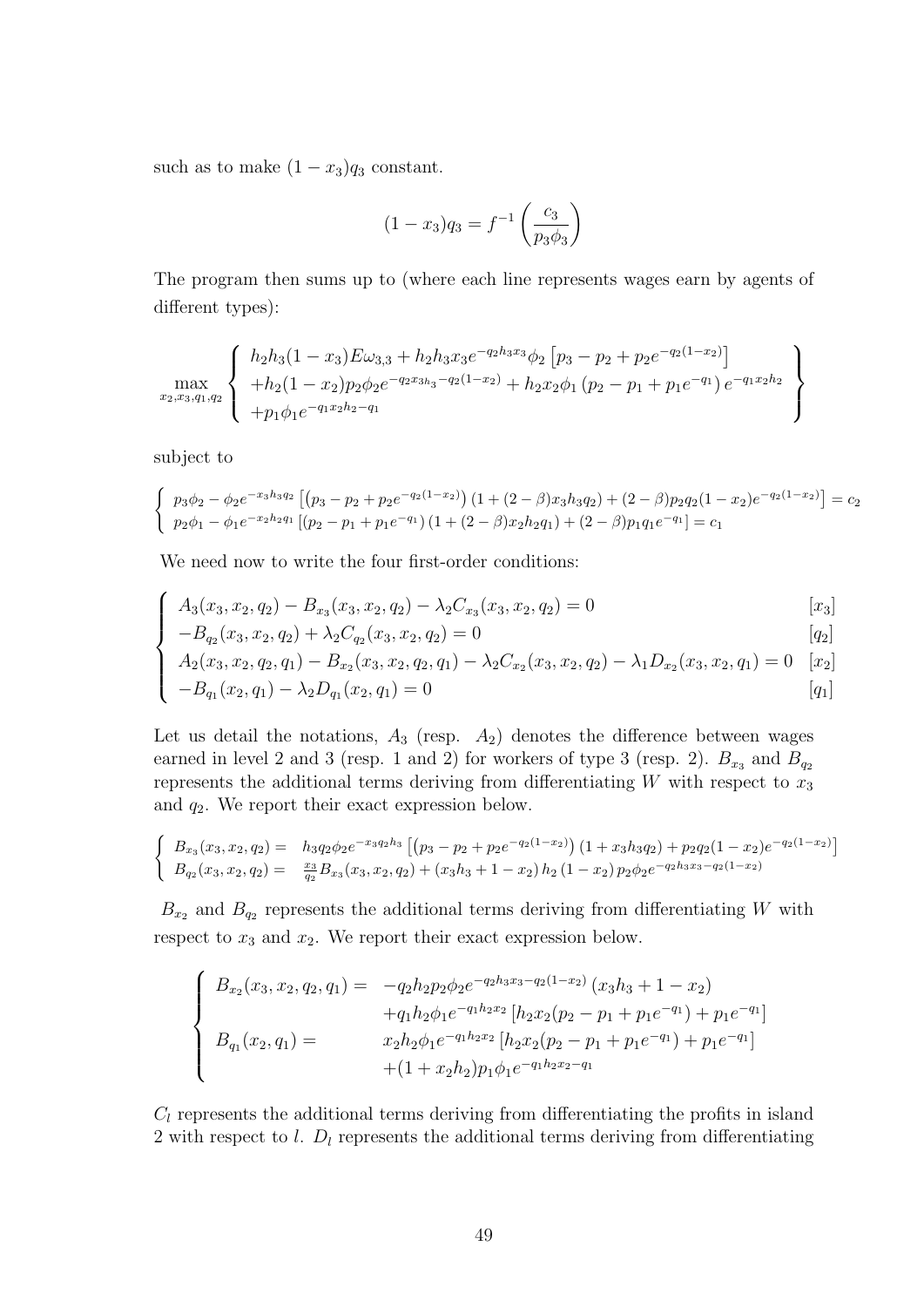the profits in island 1 with respect to l. We report their exact expression below.

$$
\begin{cases}\nC_{x_3}(x_3, x_2, q_2) = h_{3}q_{2}\phi_{2}e^{-x_{3}h_{3}q_{2}} \left[ (p_3 - p_2 + p_2e^{-q_2(1-x_2)}) \left( (2-\beta)x_{3}h_{3}q_{2} - (1-\beta) \right) \right. \\
\left. + (2-\beta)p_{2}q_{2}(1-x_{2})e^{-q_{2}(1-x_{2})} \right] \\
C_{q_2}(x_3, x_2, q_2) = \frac{x_3}{q_2} C_{x_3}(x_3, x_2, q_2) + p_{2}\phi_{2}(1-x_{2})e^{-x_{3}h_{3}q_{2}-q_{2}(1-x_{2})} \left[ (x_{3}h_{3} + 1 - x_{2}) (2-\beta)q_{2} - (1-\beta) \right] \\
D_{x_2}(x_3, x_2, q_1) = h_{2}q_{1}\phi_{1}e^{-x_{2}h_{2}q_{1}} \left[ (p_2 - p_1 + p_1e^{-q_1}) \left( (2-\beta)x_{2}h_{2}q_{1} - (1-\beta) \right) \right. \\
\left. + (2-\beta)p_{1}q_{1}e^{-q_{1}} \right] \\
D_{q_1}(x_2, q_1) = \frac{x_2}{q_1} D_{x_2}(x_3, x_2, q_1) + p_{1}\phi_{1}e^{-x_{2}h_{2}q_{1}-q_{1}} \left[ (x_{2}h_{2} + 1) (2-\beta)q_{1} - (1-\beta) \right] \\
C_{x_2}(x_3, x_2, q_2) = -q_{2}\phi_{2}p_{2} \left[ (x_{3}h_{3} + 1 - x_{2}) (2-\beta)q_{2} - (1-\beta) \right] e^{-x_{3}h_{3}q_{2}-q_{2}(1-x_{2})}\n\end{cases}
$$

The main difference with the  $N = 2$  case comes from an additional interaction term between workers of type 2 and 3. Workers of type 2 influences the profits that firms can make in island 2.  $C_{x_2}$  represents this gain in profits.

We eliminate the shadow prices in the first-order conditions:

$$
\begin{cases}\nA_3(x_3, x_2, q_2) = B_{x_3}(x_3, x_2, q_2) - \frac{C_{x_3}(x_3, x_2, q_2)}{C_{q_2}(x_3, x_2, q_2)} B_{q_2}(x_3, x_2, q_2) \\
A_2(x_3, x_2, q_2, q_1) = B_{x_2}(x_3, x_2, q_2, q_1) - \frac{C_{x_2}(x_3, x_2, q_2)}{C_{q_2}(x_3, x_2, q_2)} B_{q_2}(x_3, x_2, q_2) - \frac{D_{x_2}(x_3, x_2, q_1)}{D_{q_1}(x_2, q_1)} B_{q_1}(x_2, q_1)\n\end{cases}
$$

Let us focus on the first equation:

$$
A_3(x_3, x_2, q_2) = \frac{B_{x_3}(x_3, x_2, q_2)C_{q_2}(x_3, x_2, q_2) - C_{x_3}(x_3, x_2, q_2)B_{q_2}(x_3, x_2, q_2)}{C_{q_2}(x_3, x_2, q_2)}
$$

As in proposition 4,

$$
A_3(x_3, x_2, q_2) = \frac{(1 - \beta) h_3 h_2 (1 - x_2)^2 q_2 \phi_2^2 p_2 e^{-2q_2 x_3 h_3 - q_2 (1 - x_2)} (p_3 - p_2)}{C_{q_2}(x_3, x_2, q_2)}
$$

It is easy to see that  $A_3(x_3, x_2, q_2) > 0$ . The centralized allocation gives a higher wage to agents 3 in island 2 than what they would receive in island 3.  $x_3$  is lower than in the decentralized allocation,  $q_3$  is higher.

We now turn to the second equation.

$$
A_2(x_3, x_2, q_2, q_1) = \frac{B_{x_2}D_{q_1} - D_{x_2}B_{q_1}}{D_{q_1}} - \frac{C_{x_2}}{C_{q_2}}B_{q_2}
$$

$$
A(x_2, q_1) = \frac{(1-\beta)h_2 q_1 \phi_1^2 p_1 e^{-2q_1 x_2 h_2 - q_1} (p_2 - p_1)}{D_{q_1}(x_2, q_1)} + \frac{(1-\beta)(1-x_2)(p_3 - p_2)\phi_2^2 h_2 p_2 q_2 x_3 h_3 e^{-2q_2 x_3 h_3 - q_2(1-x_2)}}{C_{q_2}}
$$

 $\Box$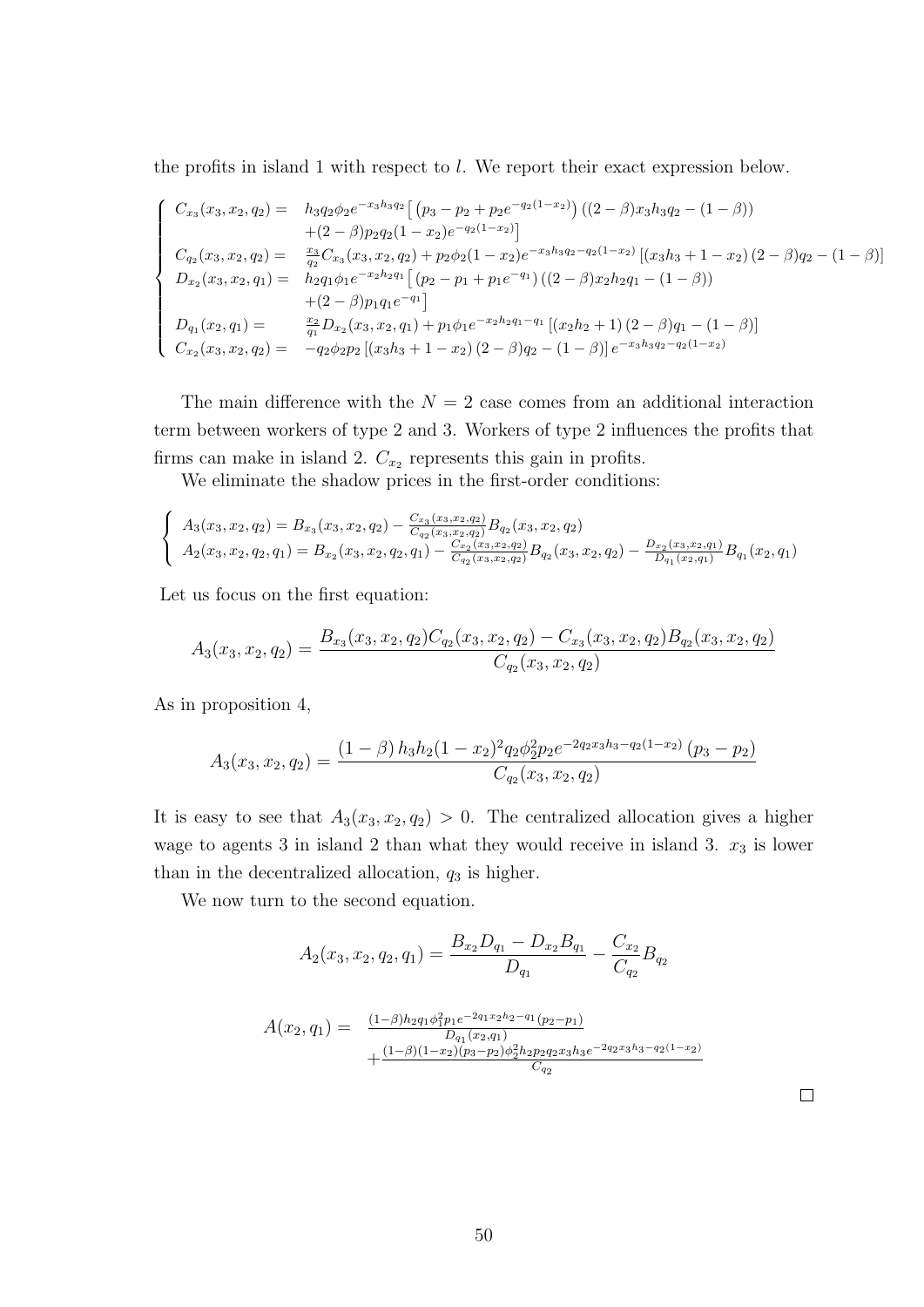

Figure 1. Share of college graduates in occupations with no college degree requirement.

Source: The State of Working America, 12th Edition (Lawrence Mishel, Josh Bivens, Elise Gould, Heidi Shierholz, Economic Policy Institute).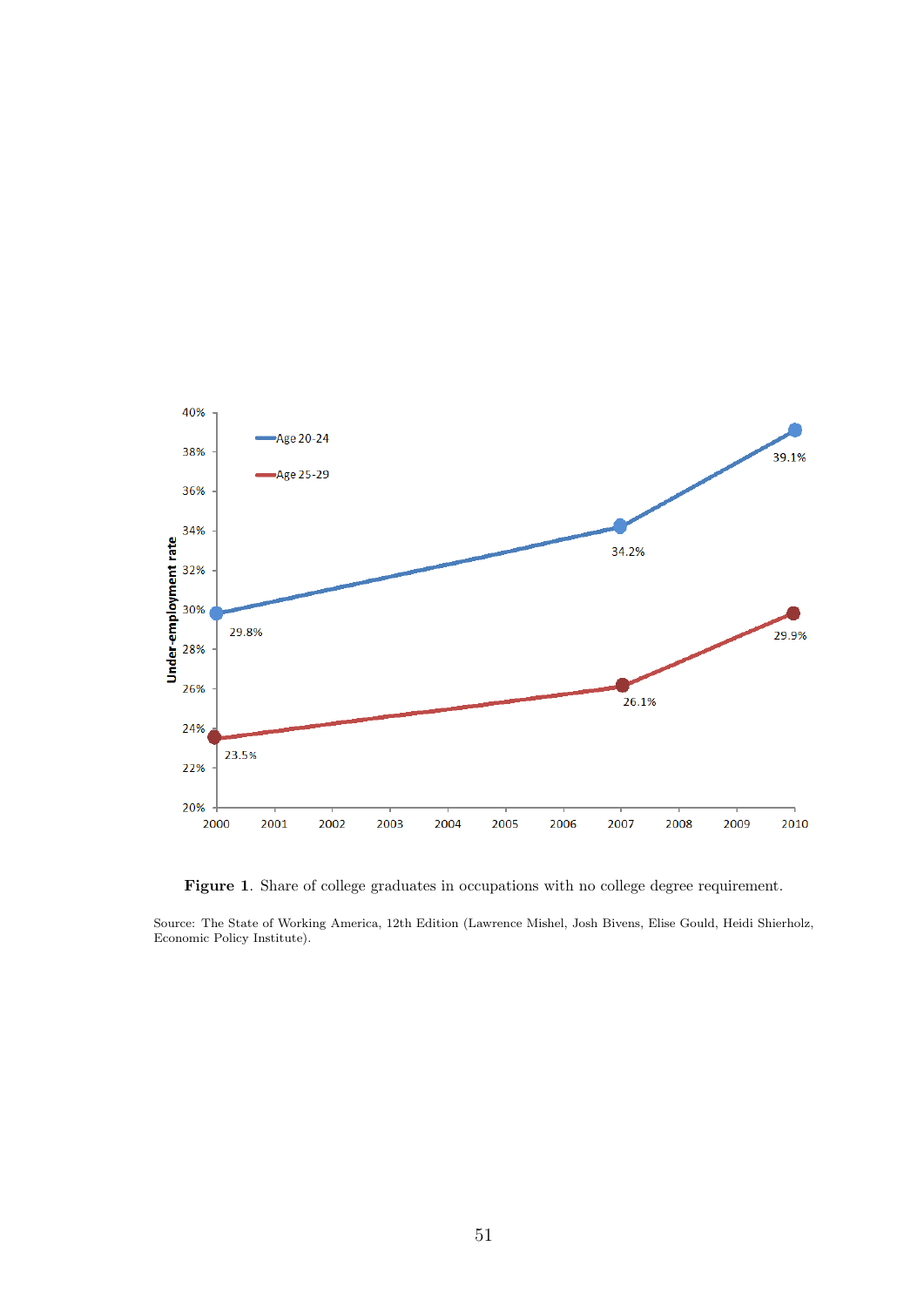

Figure 2. Under-employment: fraction of new hires, in which the hired candidate is more educated than required for the position.

Source: Current Population Survey, 1976-2012. Under-employment is defined as the fraction of hires in each month for which the required educational attainment is lower than the attainment of the hired worker (we consider 3 broad categories: less than high school, bachelor and post-graduates).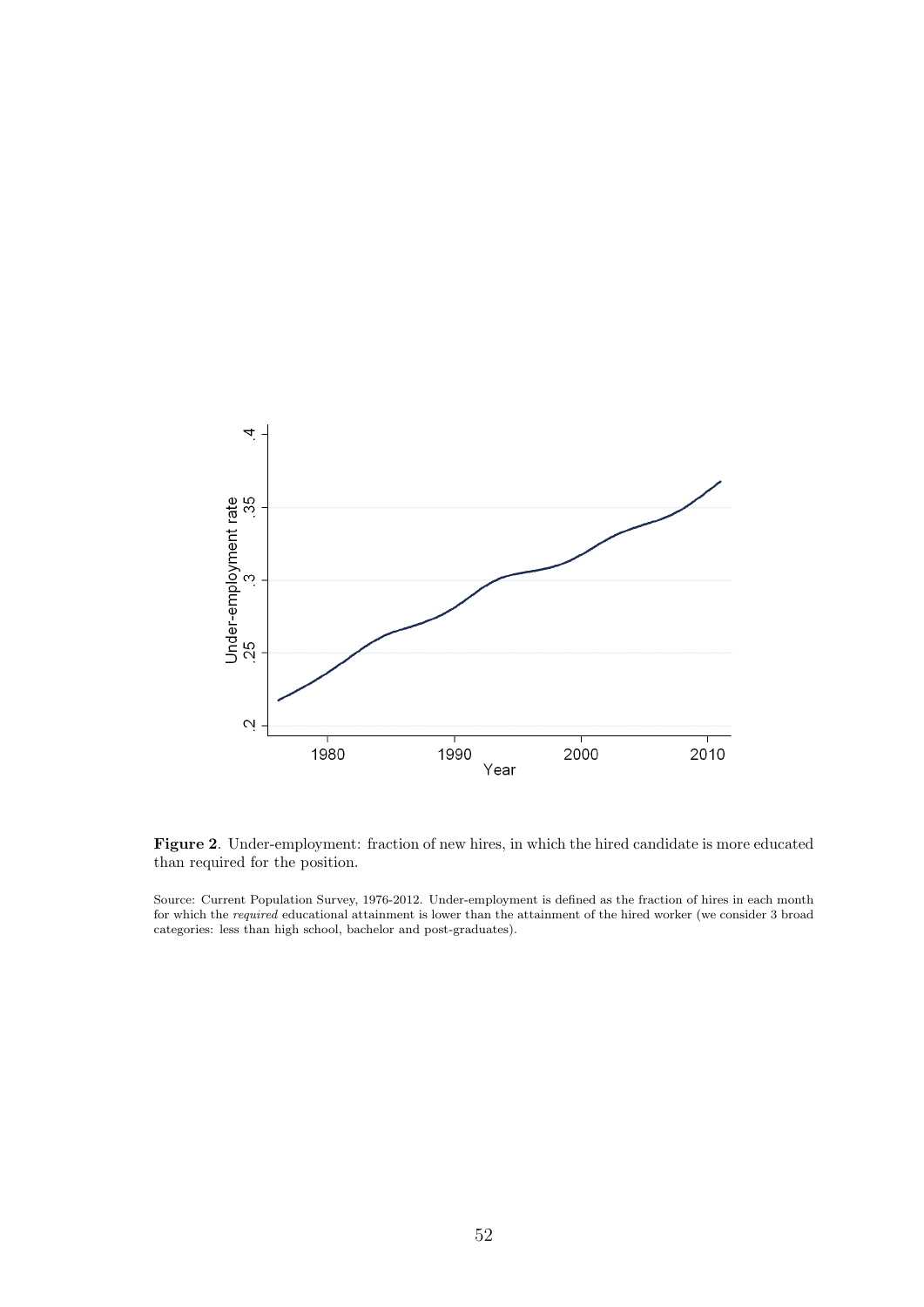

Figure 3. Detrended under-employment (blue) and unemployment (red).

Source: Current Population Survey, 1994-2012. Under-employment is defined as the fraction of hires in each month for which the required educational attainment is lower than the attainment of the hired worker (we consider 3 broad categories: less than high school, bachelor and post-graduates). Under-employment is detrended (linear trend). Both series are smoothed with a Moving Average (window of 12 months).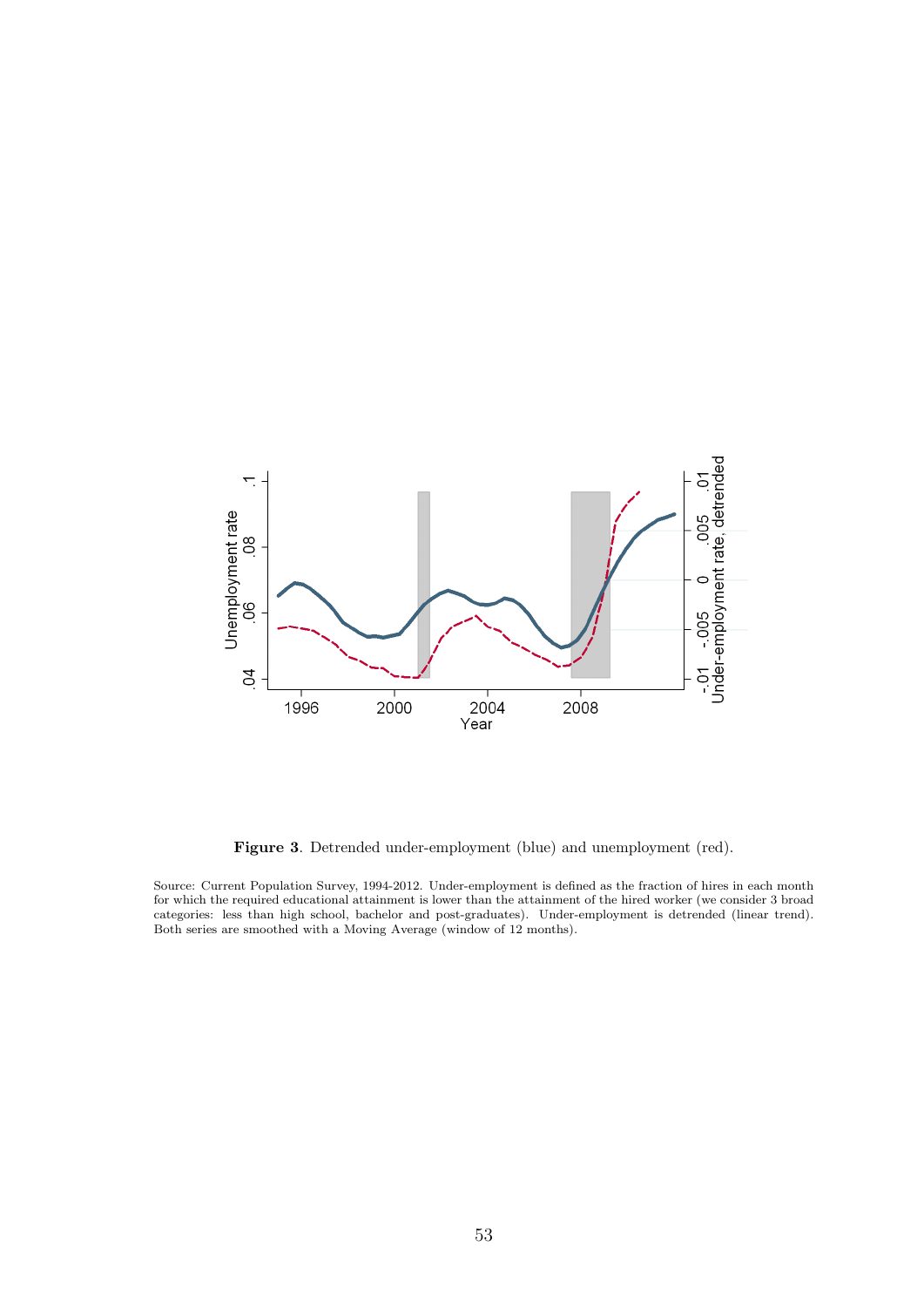

Figure 4. Hiring wages for (i) bachelors in jobs requiring a bachelor degree (red), in jobs with low requirements (blue), and (ii) non-bachelors in jobs with low requirements (teal).

Source: Current Population Survey, 1994-2012. Wages are here the average weekly nominal wages of new hires. All series are smoothed with a Moving Average (window of 12 months). Over the period, the wage premium of holding a bachelor for lower requirement jobs is 22%. This premium decreases to 14% once controlled for age, state dummies and occupation dummies. Over the period, the premium of working in high-requirement jobs for graduates is 35%. This premium decreases to 28% once controlled for age and state dummies.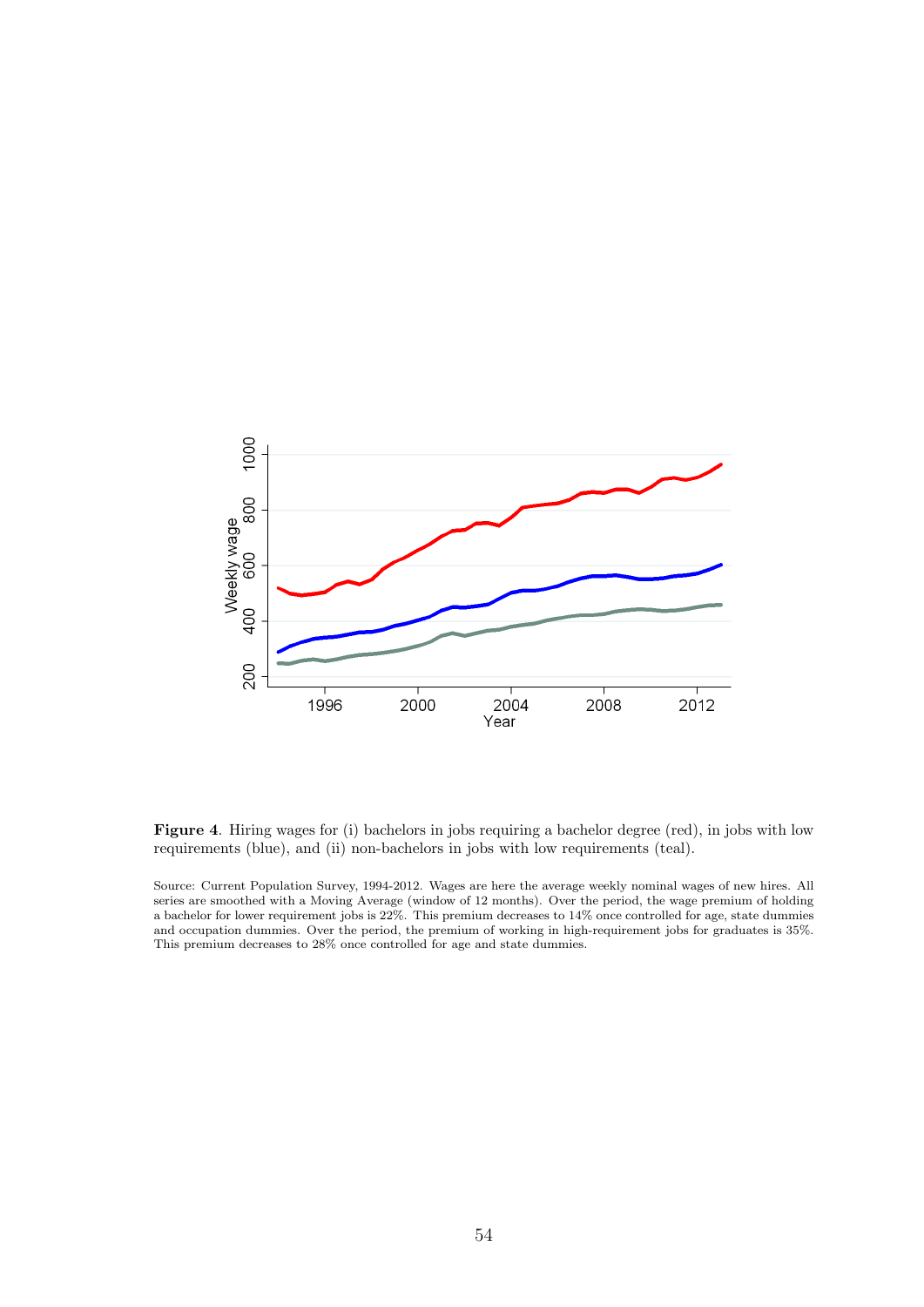

Figure 5. Education premium (plain line) for graduates hired in jobs with low requirements versus non-graduates and under-employment rate (detrended, dashed line).

Source: Current Population Survey, 1994-2012. The wage premium is  $\omega_{2,1}/\omega_{1,1} - 1$  where  $\omega_{2,1}$  (resp.  $\omega_{1,1}$ ) is the average weekly nominal wage of new hires (resp. not) holding a bachelor degree in occupations requiring less than high school. Under-employment is detrended (linear trend). Both series are smoothed with a Moving Average (window of 12 months).



**Figure 6.** Partial Equilibrium –  $N=2$ .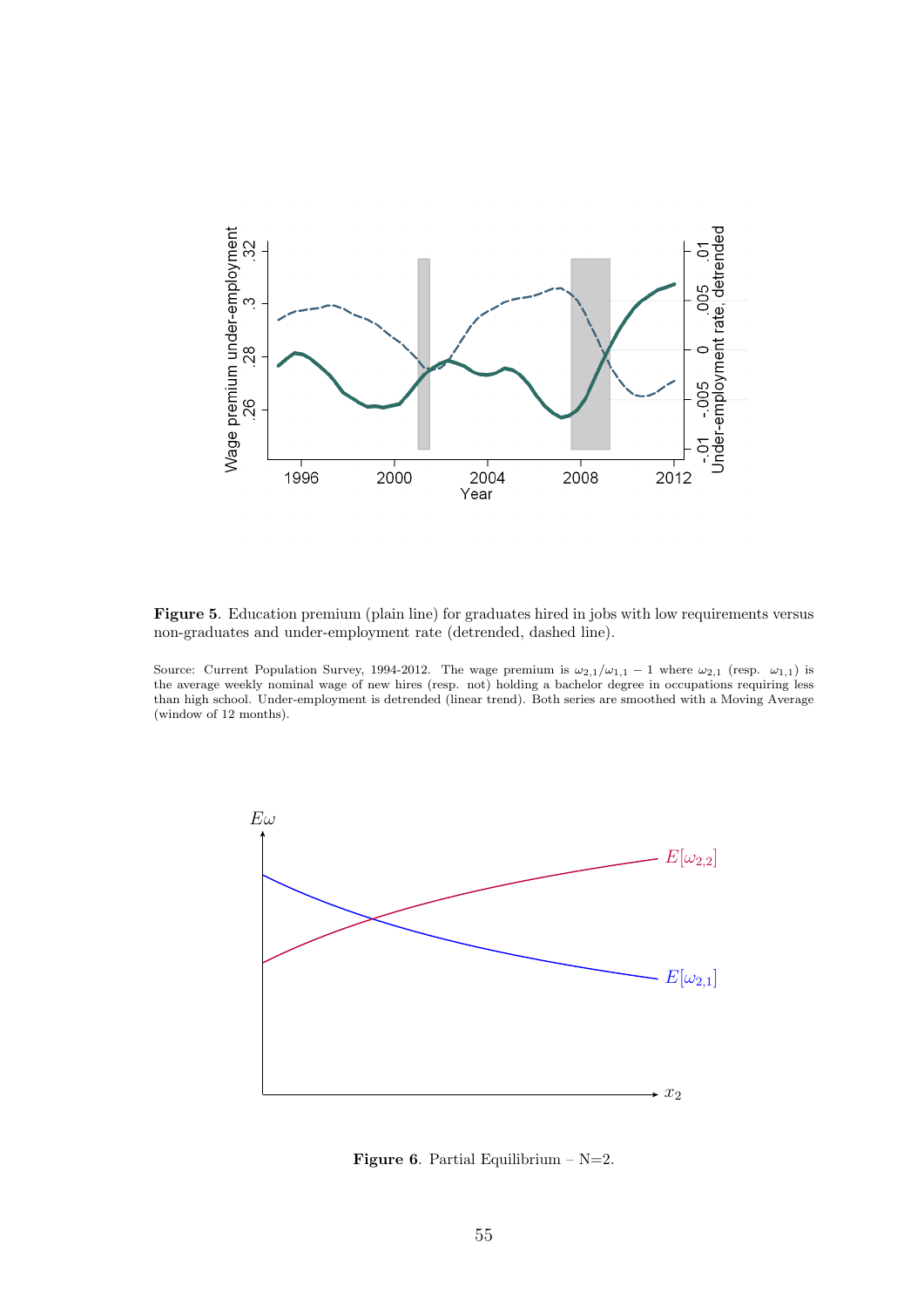

Figure 7. Partial Equilibrium – N=2 – shock on  $\Delta q_2 > 0$ .



Figure 8. Partial Equilibrium – N=2 – shock on  $\Delta p_1 < 0$ .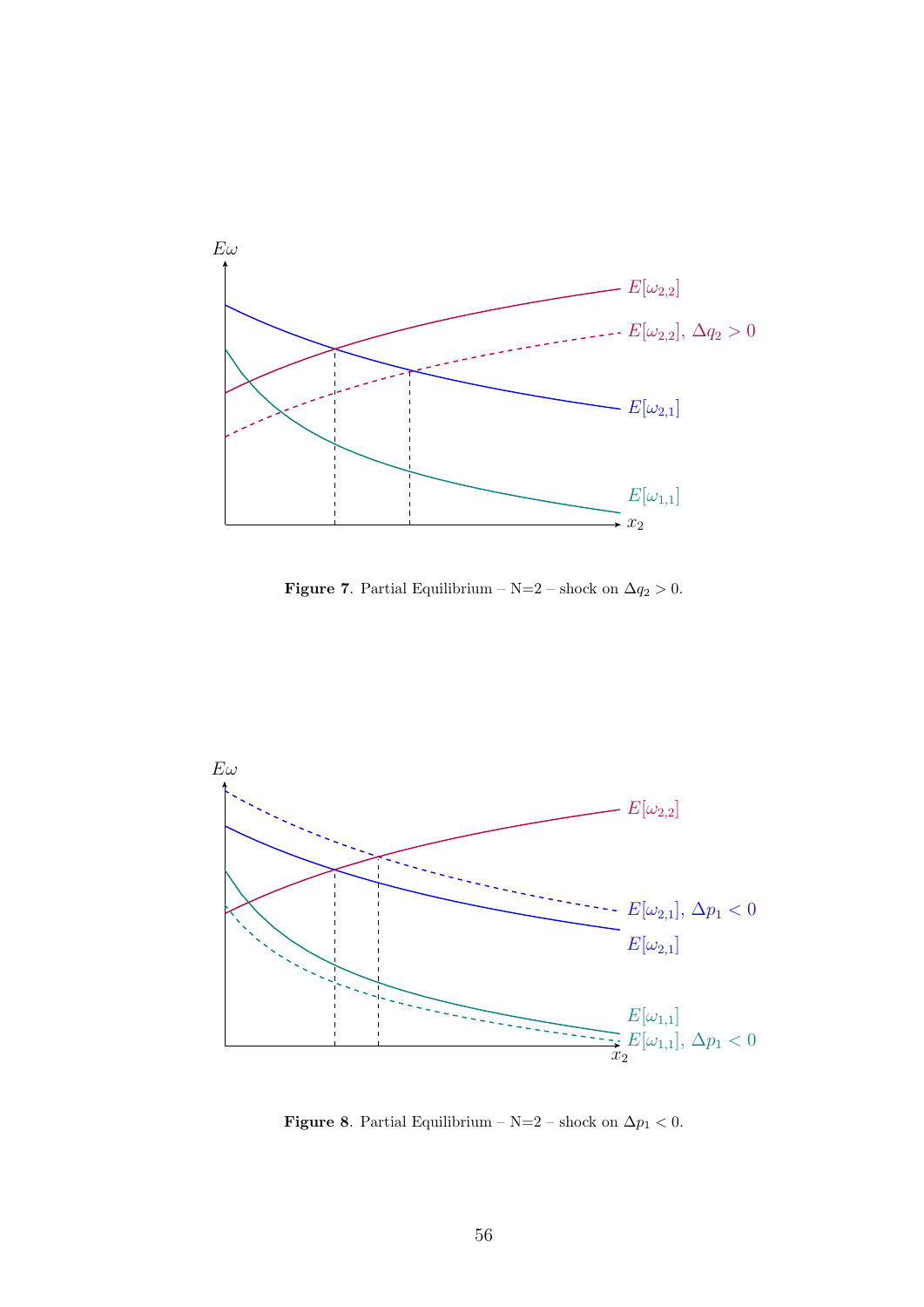

**Figure 9.** Partial Equilibrium –  $N=3$ .



Figure 10. Partial Equilibrium – Effect of job polarization –  $N=3$ .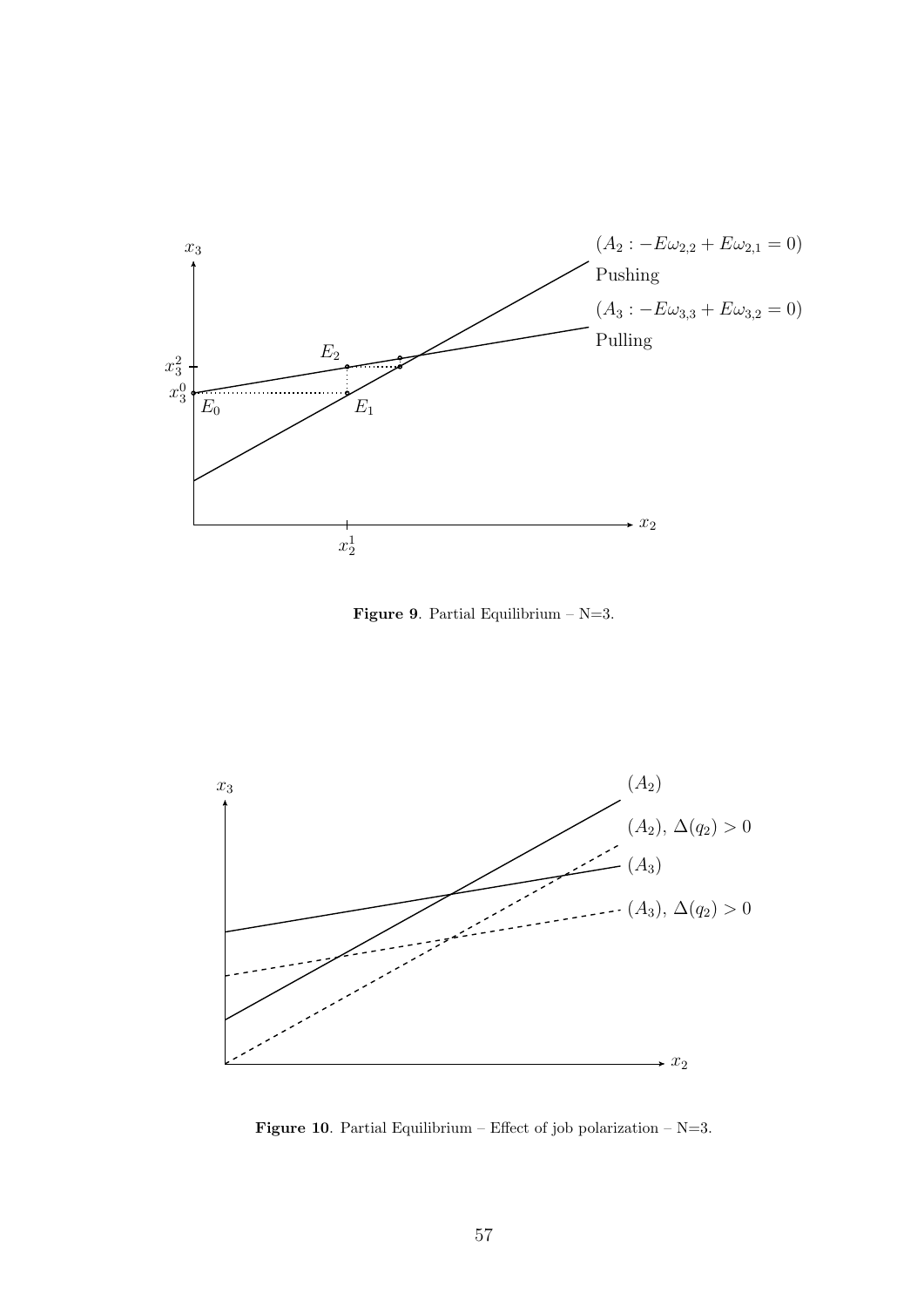

**Figure 11.** Expected wages for high-skilled workers  $(GE) - N=2$ .



**Figure 12.** Expected wages for low-skilled workers  $(GE) - N=2$ .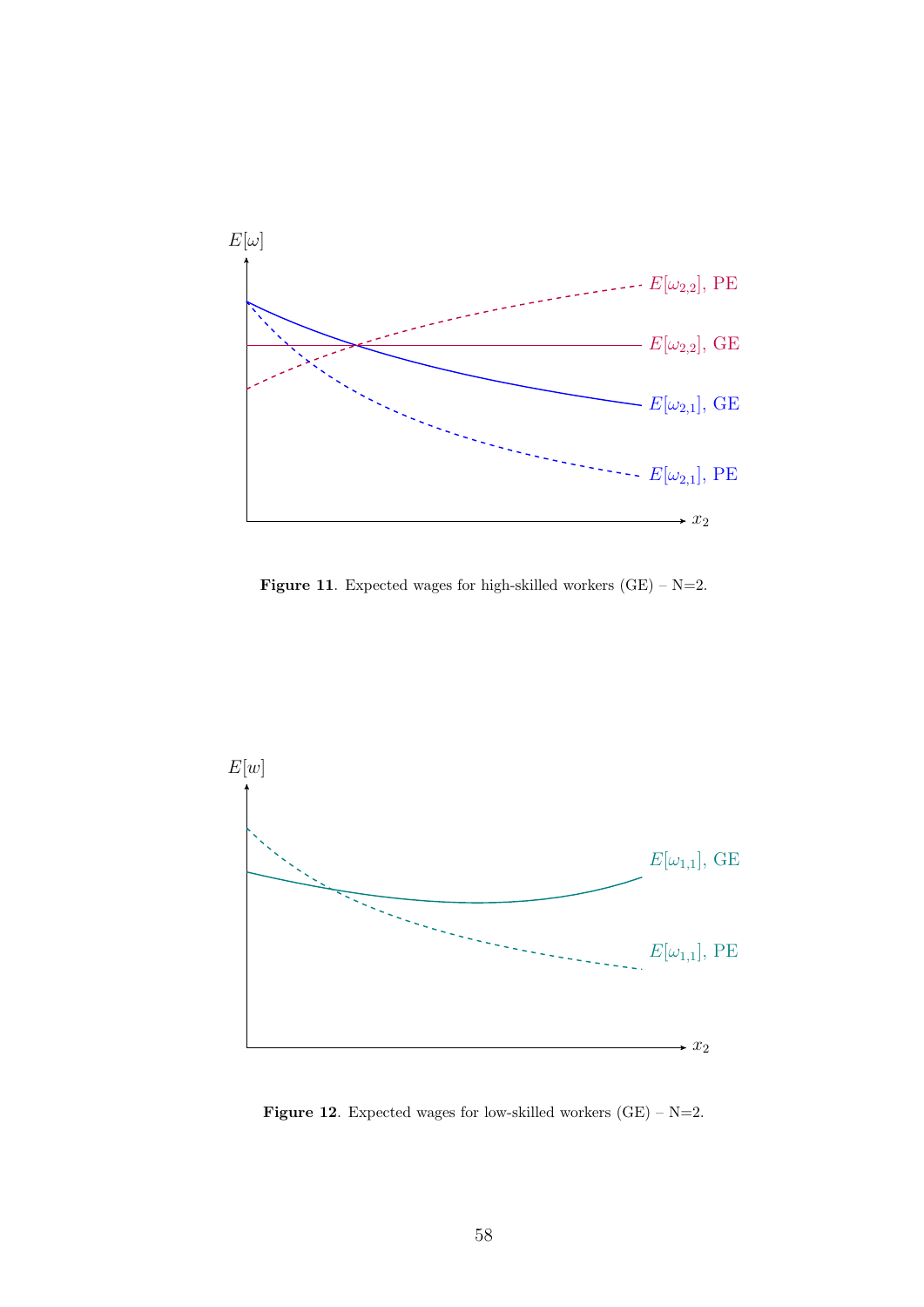

Figure 13. Labor market equilibrium –  $N=2$ .



Figure 14. General Equilibrium – Comparative statics –  $N=2$ .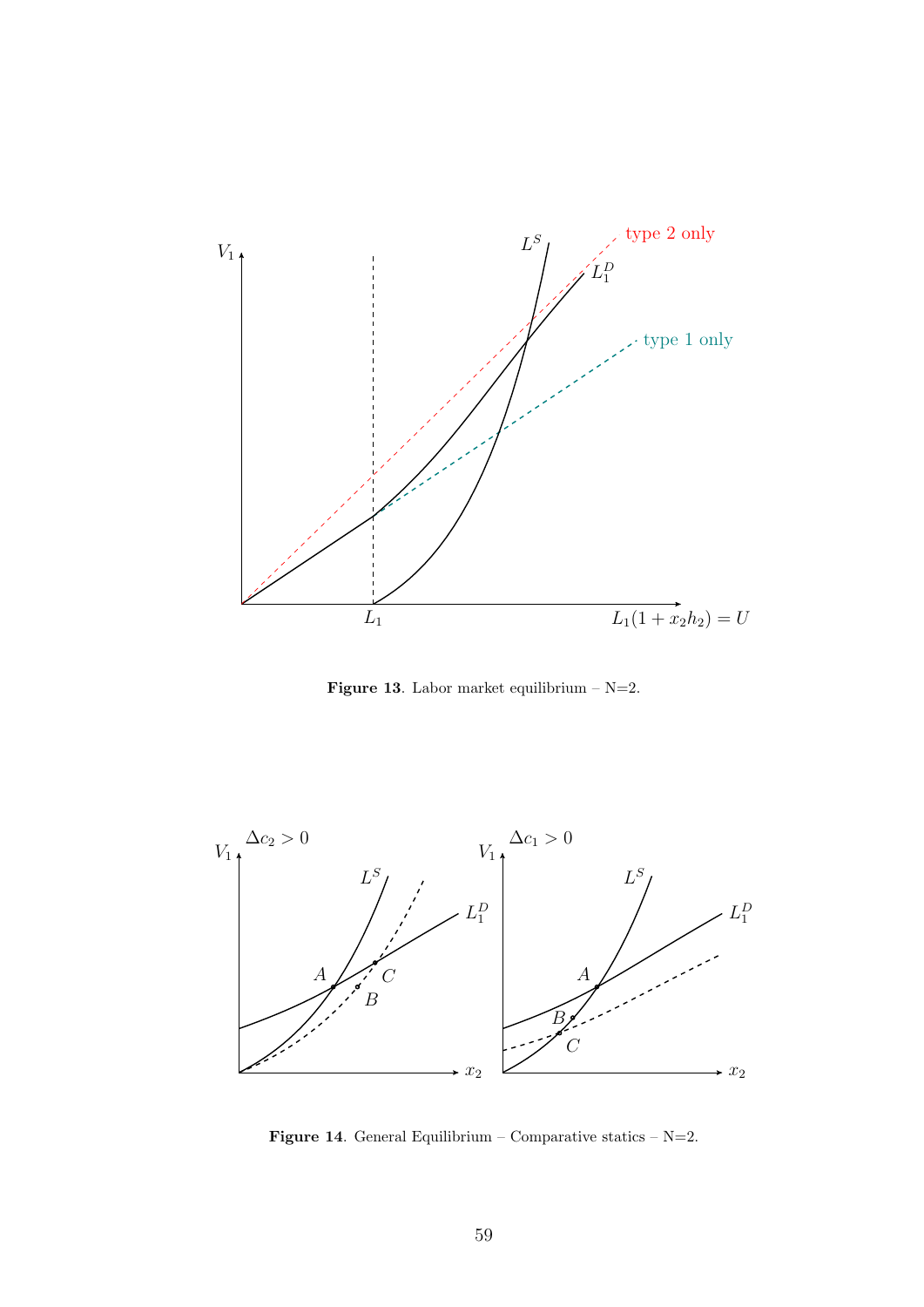

**Figure 15.** Inefficiency – ranking externality  $\frac{d\Omega_1}{dx_2} = \frac{dE\omega_{1,1}}{dx_2}$  $\frac{E\omega_{1,1}}{dx_2}+x_2h_2\frac{dE\omega_{2,1}}{dx_2}$  $\frac{\omega_{2,1}}{dx_2}$ .



**Figure 16.** Shock (permanent loss of vacancies in island  $2$ ) – N=2.